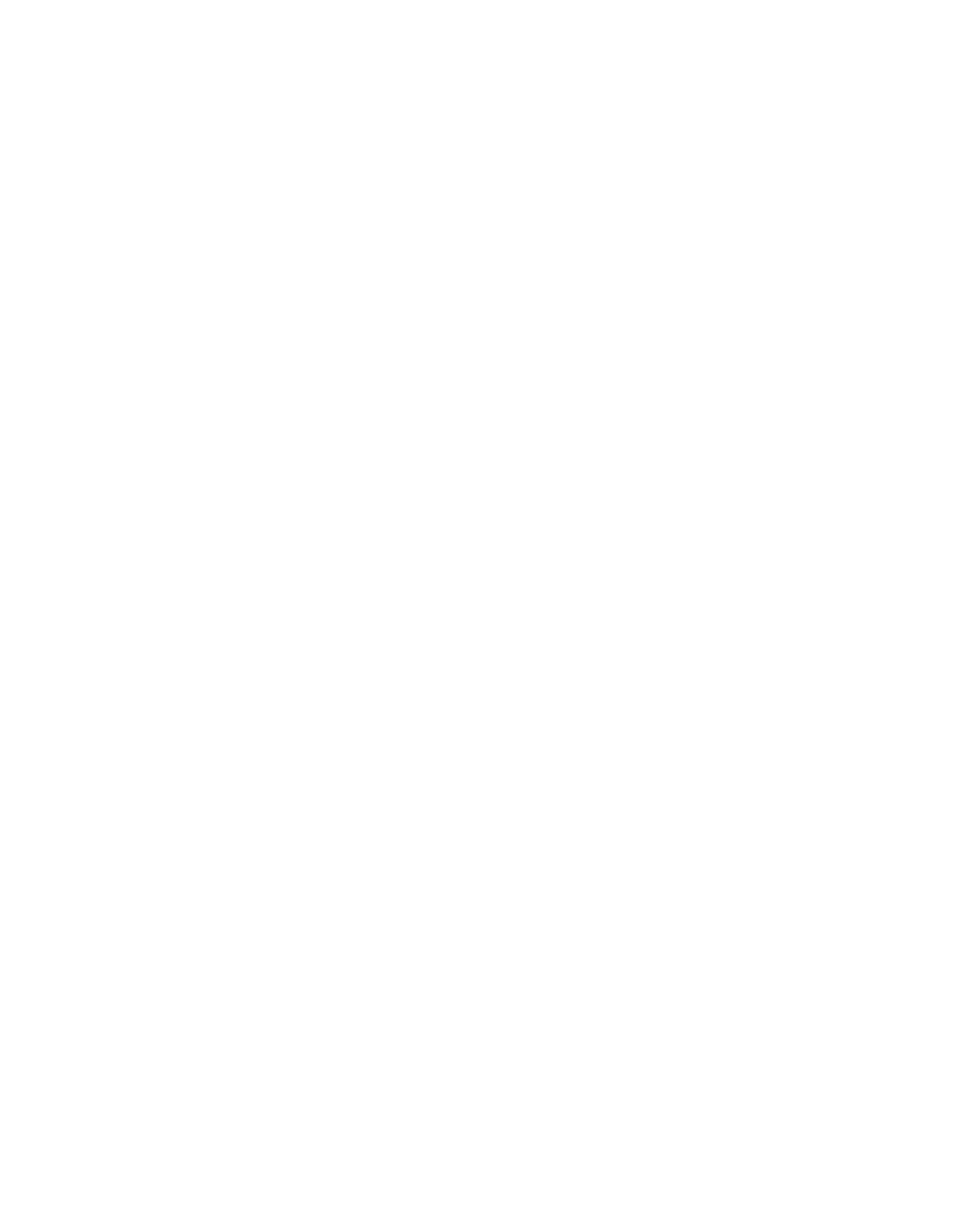#### INTRODUCTION

This document will inform you of our systems design and our progress to date with this effort.

It will also, hopefully, serve as a guide to others who may wish to replicate or improve upon our efforts.

> ROBERT LUCENTI Grant Administrator

JOHN GORCZYK Grant Manager

Workforce Development Program and the control of the control of the Tel: 802-241-2272<br>37 Commercial Drive and Tel: 802-241-1475 37 Commercial Drive<br>Waterbury, VT 05676

http://wdp.doc.state.vt.us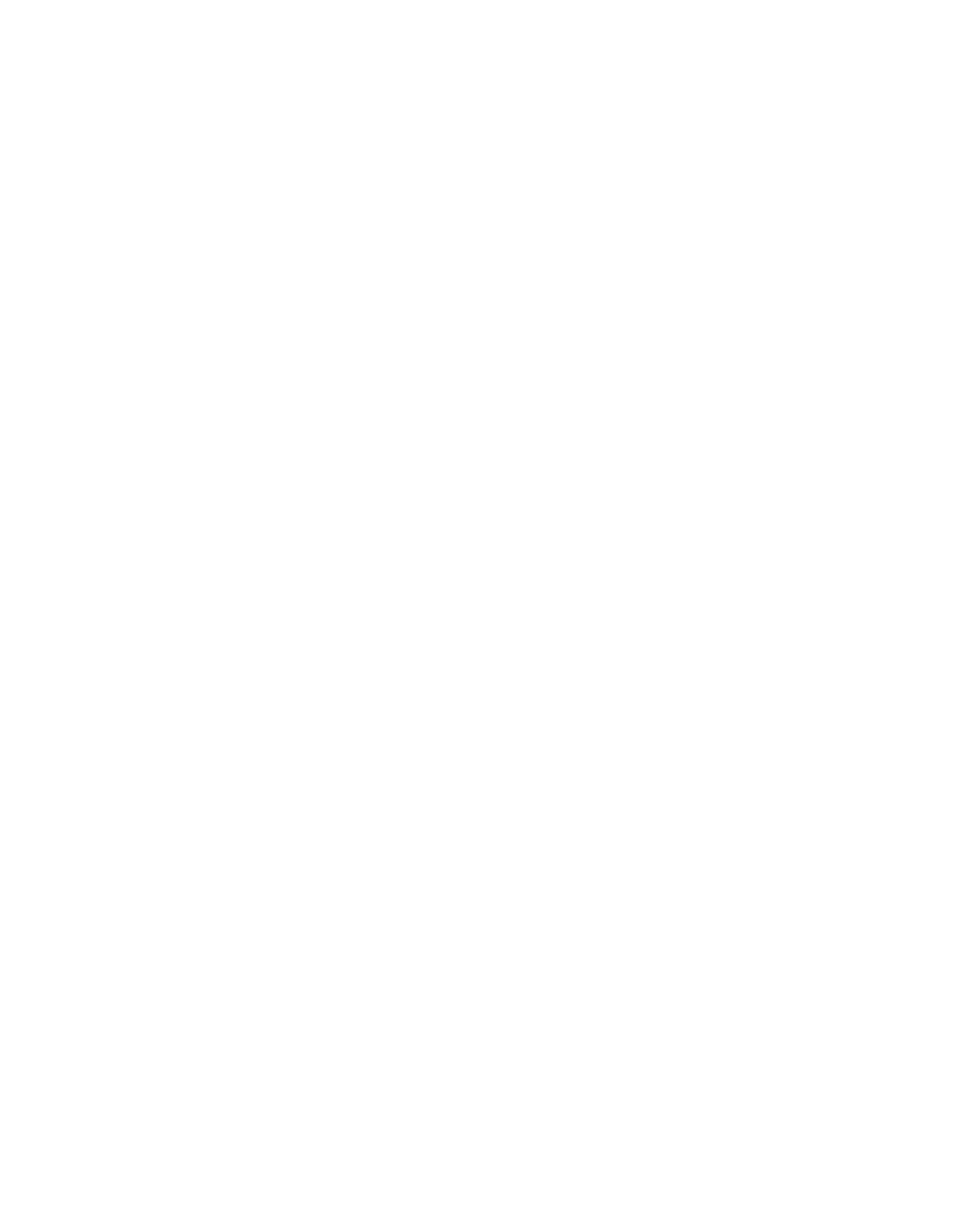# Acknowledgements

This manual was developed and revised during the operation of the Workforce Development Program (WDP) at Vermont Department of Corrections facilities. Many individuals contributed to refining its content over the course of the three-year program. Contributors include: Robert Lucenti, WDP Grant Administrator and Superintendent of Educational Services at the Community High School of Vermont; John Gorczyk, WDP Grant Manager and Manager at Vermont Offender Work Programs; J. Robert Senning, Director of Vermont Offender Work Programs; Christine Leslie, Brian Bilodeau, and Dana Lesperance, WDP Program Administrators; Micheline Trottier and Charity Baker, WDP Program Technicians; and John Holt, WDP Research Contract Staff, of Managed Correctional Resources, Shelburne, Vermont.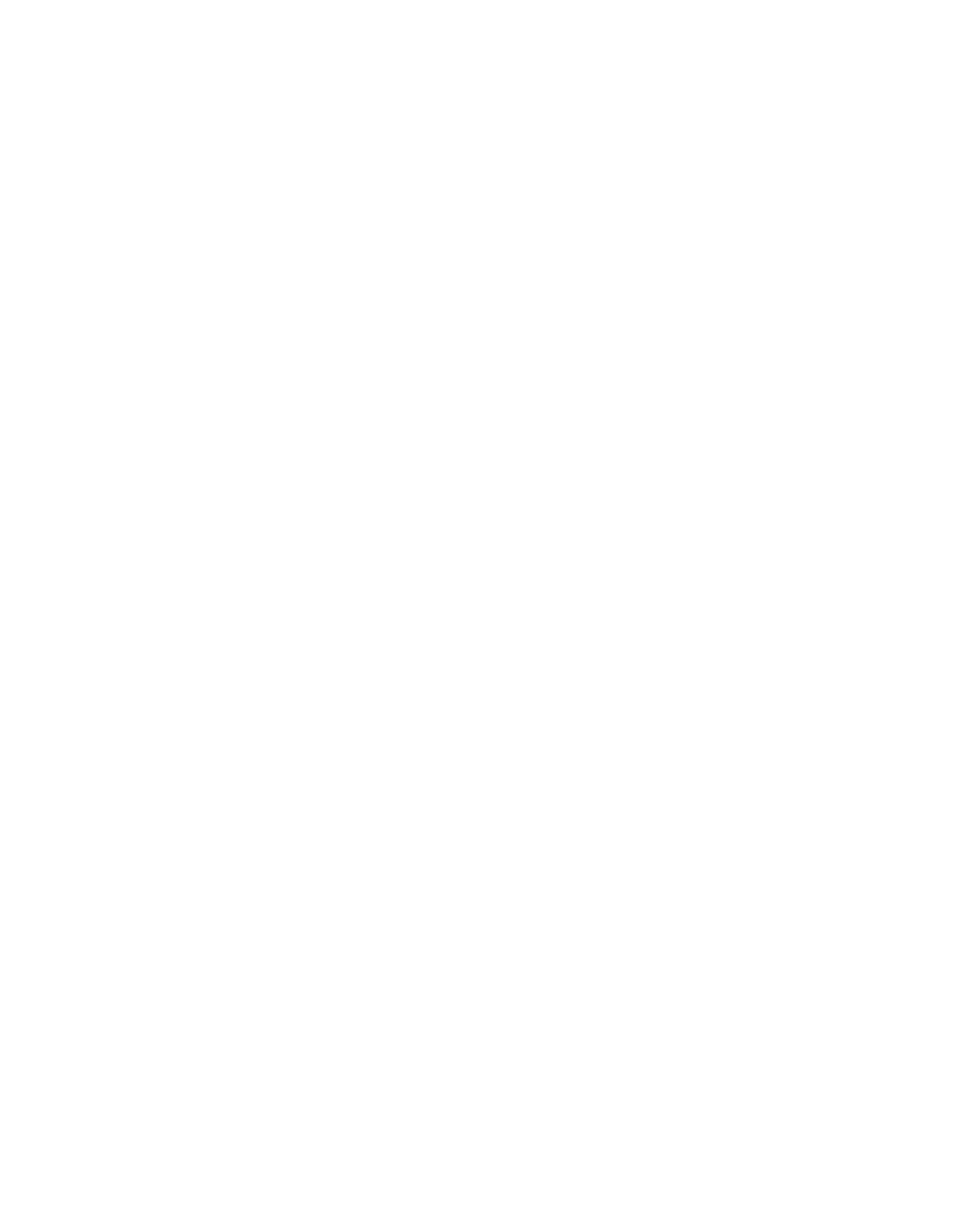# Table of Contents

| Connection to "ORP Process"/Creating an Individual Portfolio/Transition to the Community 49 |
|---------------------------------------------------------------------------------------------|
|                                                                                             |
|                                                                                             |
|                                                                                             |
|                                                                                             |
| Appendix A: WDP Habits of Mind Protocol and Application Group Materials  57                 |
| Appendix B: WDP Protocol for Risk Management and Habits of Mind Reinforcement Groups  69    |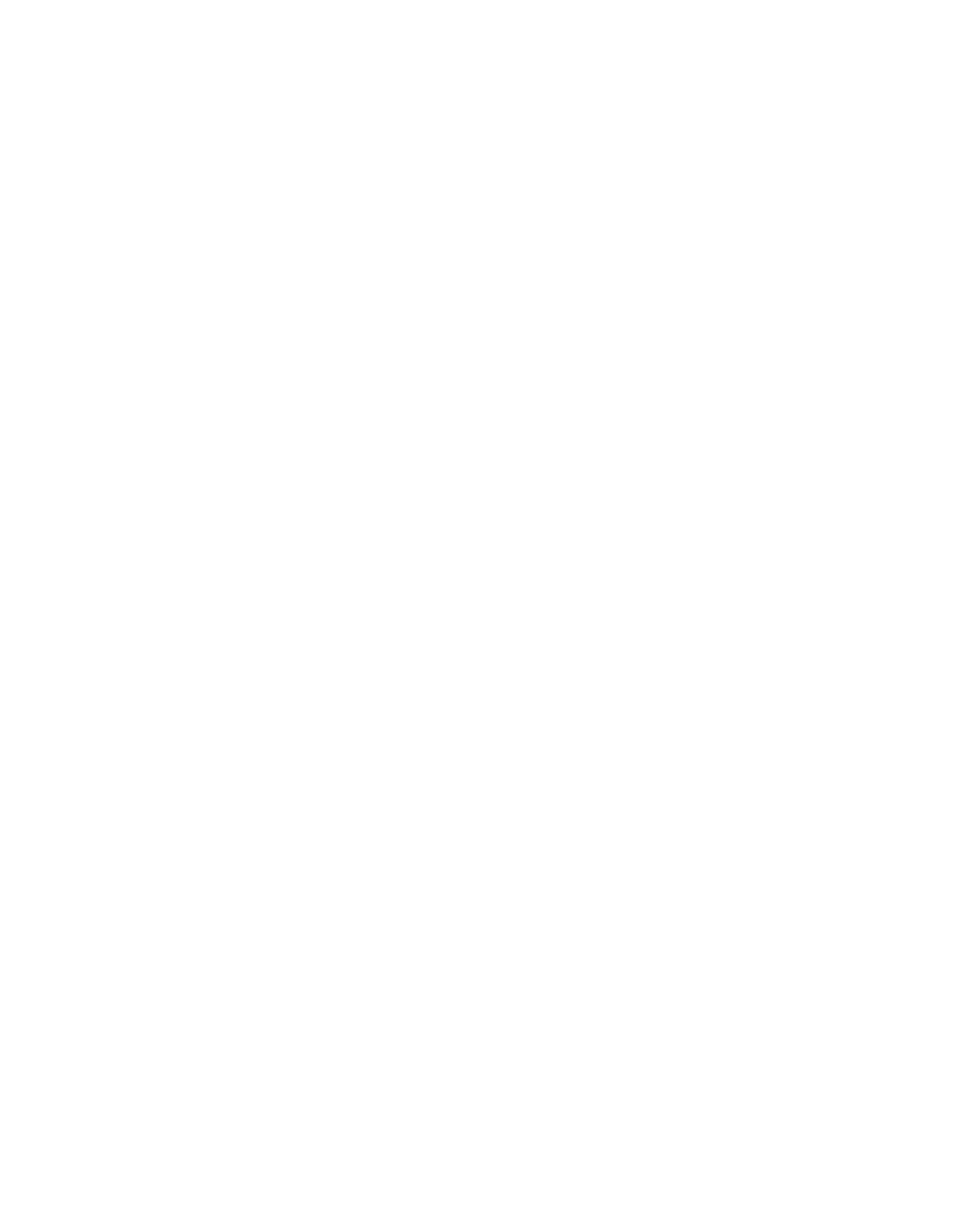# Purpose & Mission

To build and operate an intentional community culture based on . . .

- Supportive Authority (human interaction strategy designed to help the development of collaborative relationships between staff and offenders at home, school, and work).
- Strength-based approaches with an intentional focus on participants' strengths and their development.
- The development of "Habits of Mind" (constant modeling and reinforcement to develop healthy "Habits of Mind" – the cognitive attributes for managing life's challenges).
- Intentional and focused communication methodologies designed to support offender long term success.
	- 1. Challenging Choices (support intervention)
	- 2. Cognitive Reflective Communications (support intervention)

... In order to effect measurable change in both the attitudes and the behaviors of offenders and staff.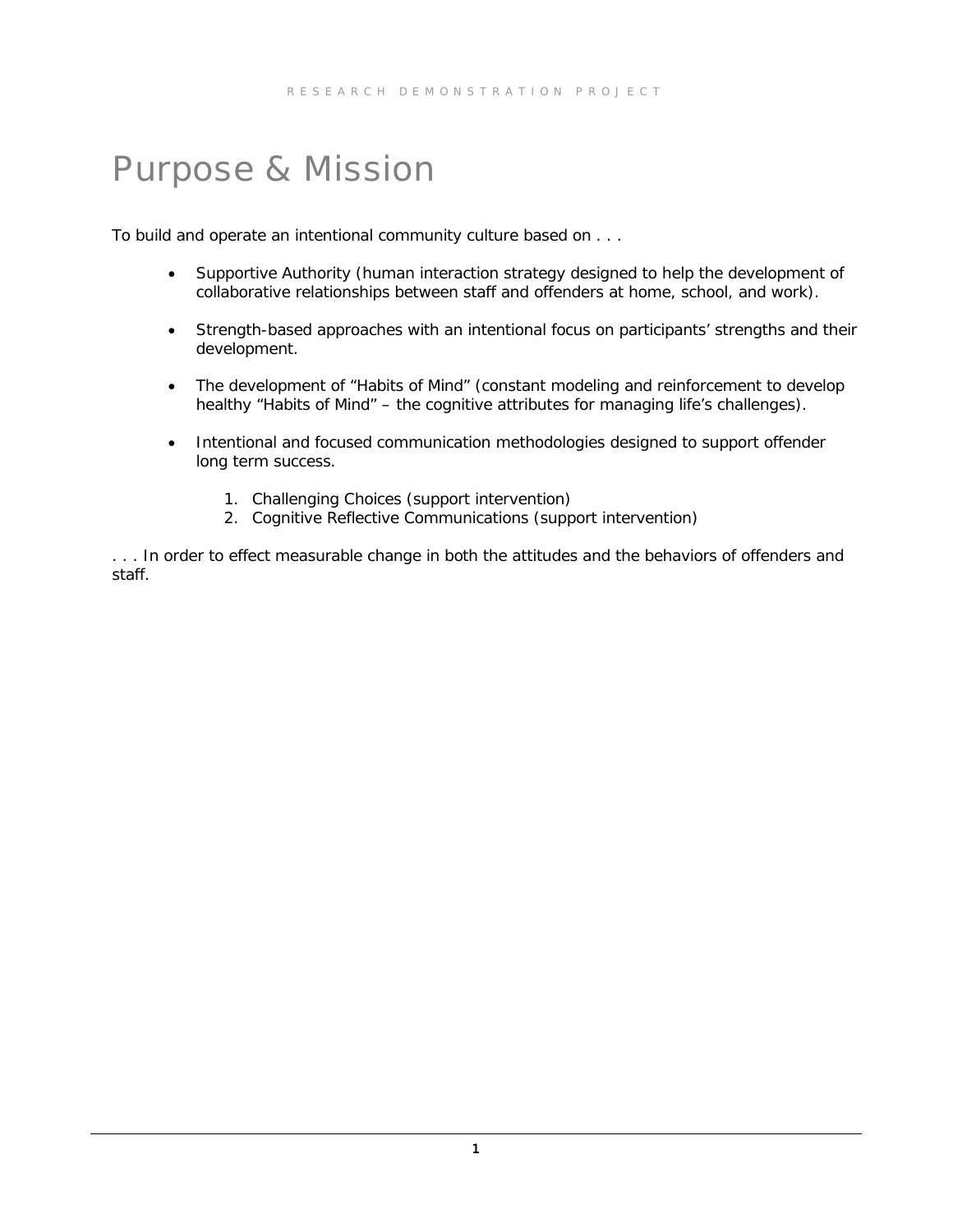# Correctional Strategy vs. Correctional Program

The Workforce Development Program (WDP) is intended to be more than a correctional program delivered to a group of targeted offenders. The Workforce Development Program is a *strengthbased approach* intended to be a system of correctional supervision that seeks to immerse correctional staff and program participants in an environment that supports human development in everyday life. Research in social learning theory indicates that instances of positive reinforcement should outnumber instances of negative reinforcement by at least four to one, and should ideally approach twelve to one for learning and behavioral change to occur. Such an emphasis on positive reinforcement, however, is not common practice in the controlled environment of a correctional institution.

To engage a strategy of positive reinforcement, it is essential that we clearly define the behaviors we view as desirable. Often, particularly in a profession such as Corrections, where the individuals with whom we are working come to us as a result of negative behaviors, it is far easier to identify and respond to behavioral mistakes than recognize and explicitly acknowledge positive behaviors. Yet, it is by taking the time to observe and acknowledge each other that we demonstrate genuine interest and establish the quality of relationship necessary to effect behavioral change.

Mastering a skill is not apt to occur instantaneously but rather is rooted in successive approximations of the full expression of the knowledge, skill, or ability being developed. A strengths based approach seeks to positively reinforce and build upon the assets and abilities that the individual has already developed and/or demonstrated. In so doing, it recognizes the critical importance of acknowledging success, no matter how small, as the foundation for personal growth, development, and the acquisition of new skills. Knowledge acquisition, skill building, and human development itself all involve a process of building upon what exists. Implicitly, if the building is to survive and thrive, it must be constructed on a strong foundation.

Traditionally, correctional programs are offered to offenders by a small group of the Department of Corrections (DOC) staff and contractors through a set of processes, activities and groups designed to target specific offender risk areas identified by DOC risk assessment tools. The Workforce Development Program seeks to expand these established practices by broadening the sphere of influence in the Correctional environment by incorporating *strength-based approaches* through day to day human interaction.

The Workforce Development Program broadens the intervention effort by including a wide variety of correctional staff into the "treatment mix." In the Workforce Development Program, the following staff are trained to incorporate intervention strategies into every day supervision and interaction with offenders:

- Correctional Officers
- Correctional Services Specialists
- Vermont Offender Work Programs staff
- Community High School of Vermont Faculty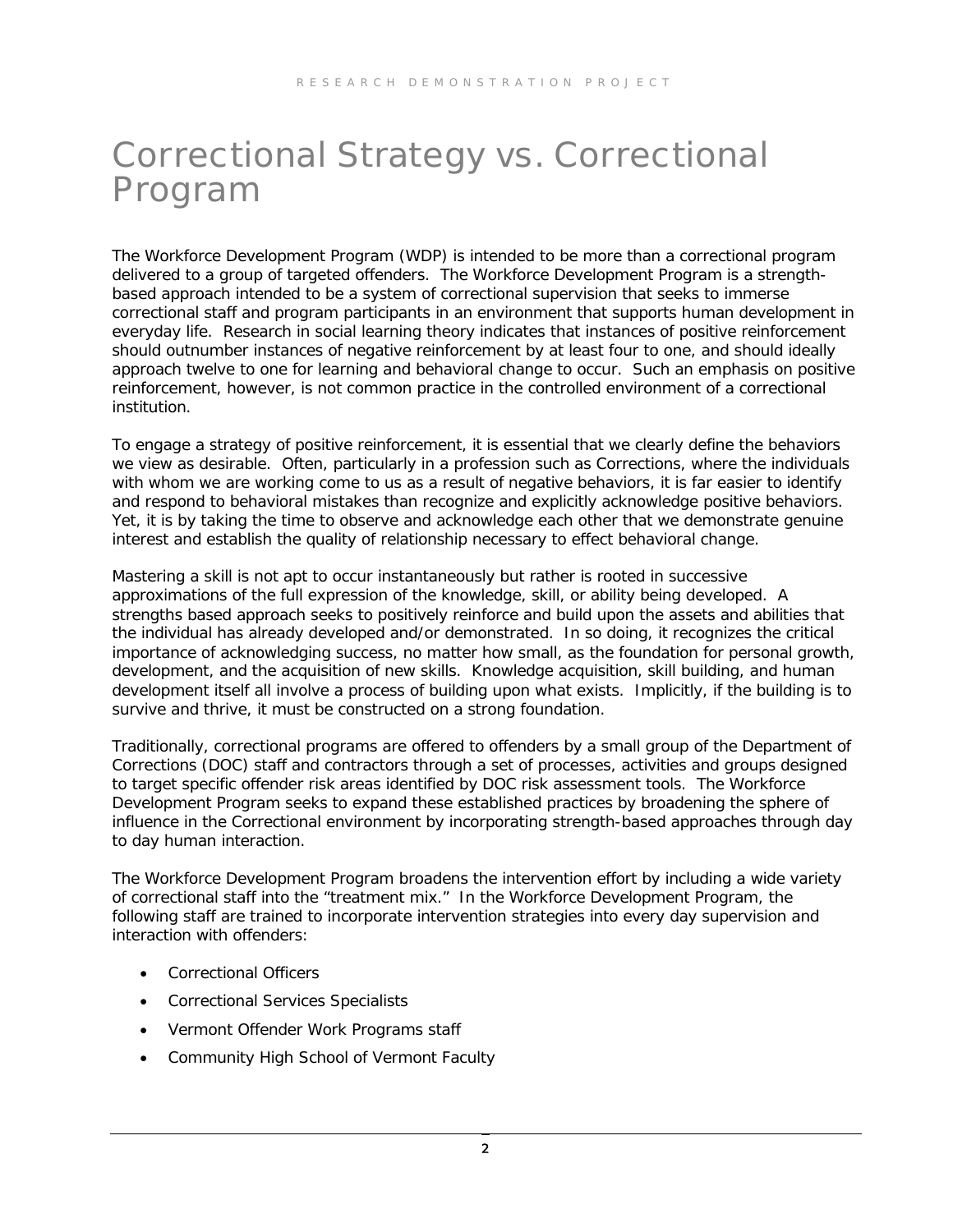- Correctional Facility Shift Supervisors
- Corrections Living Unit Supervisors
- Facility Management

The program includes all of the staff groups to have a greater degree of positive influence over offender change efforts. Instead of limiting the treatment to program group processes (this is still a component) or structured program activities, we promote that all interaction between staff and offenders occur with an intended focus on promoting personal development and the acquisition of pro-social attitudes and related skills. In the Workforce Development Program, the "intentional community" includes more than the living unit – it seeks to include the offender's home (living unit), where they work (Vermont Offender Work Programs, VOWP, and other connected work sites) and where they go to school (Community High School of Vermont, CHSVT). Under the WDP, this is referred to as the "triad of influence."



**The theory behind the Triad of Influence is based in social learning theory:** Surround the offender with people who share the same goal of helping the offender **TRIAD of N** develop skills to more effectively manage their own risk **INFLUENCE** \ through the constant application of new life skills. A broad cross section of staff can influence the offender's environment in a healthy and supportive manner. In so doing, intervention becomes a way of doing business or a correctional strategy. If the offender is not surrounded by

a focused and supportive environment, but is subject to adverse influences at work in the correctional environment, the likelihood of real and lasting change is diminished.

Creating this environment by employing this broad cross section of staff to accomplish this work is no small undertaking and requires training, support, supervision, monitoring, management, feedback, and ongoing evaluation.

In essence, developing this comprehensive correctional strategy requires shaping the culture within the correctional environment. Staff becomes directly involved in supporting long term offender success through the application of intervention strategies employed in every day interaction with offenders. This strength-based cognitive behavioral application of authority adds a new dimension to correctional supervision. We are asking staff to supervise with an eye toward offender personal growth by using specific communication methodologies designed to supportively challenge offenders to consistently engage in practicing new skills and attitudes. The more an offender learns and practices new skills and develops new attributes, we believe, the greater the likelihood of success after release.

3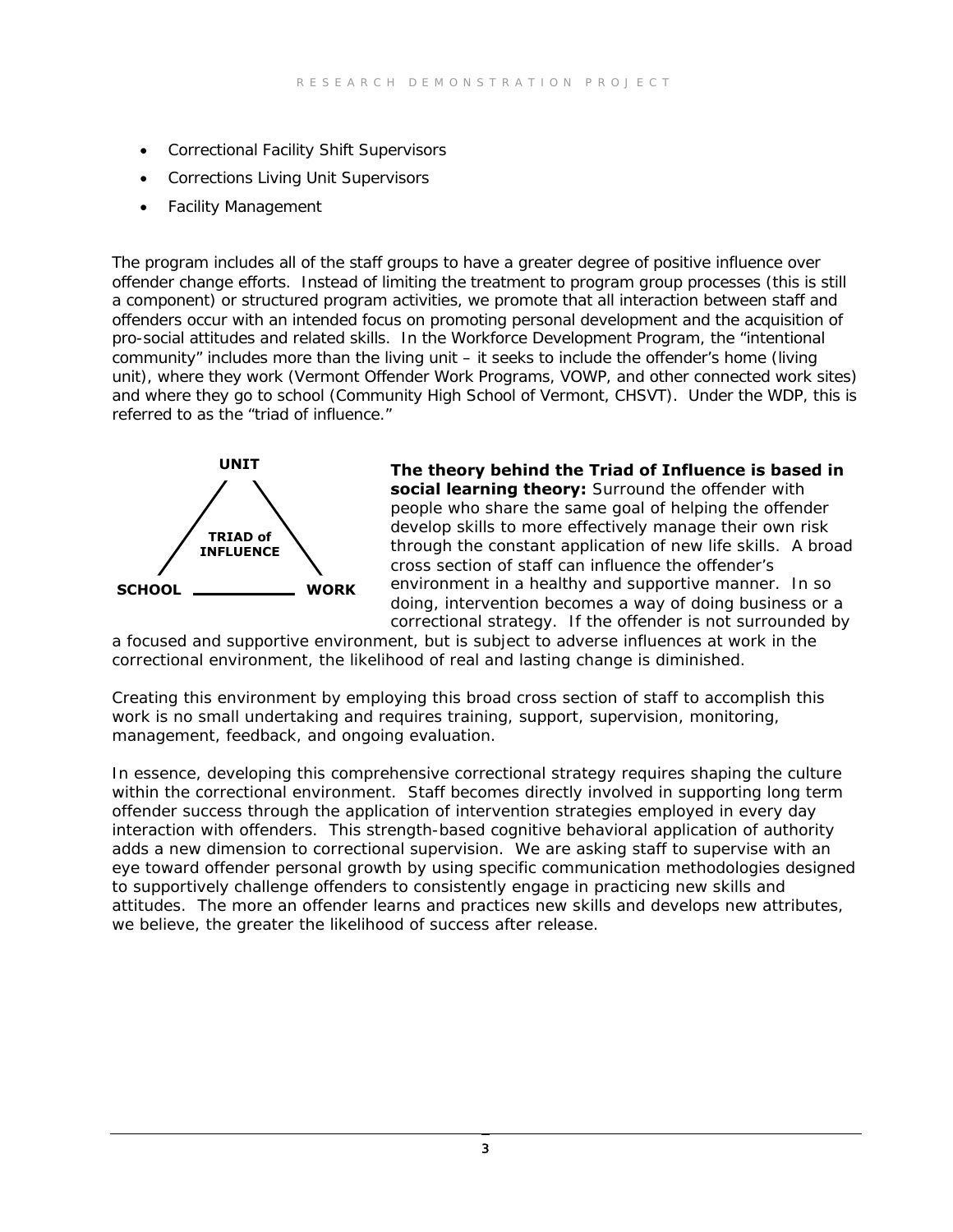# Introduction and History

In the fall of 2003, the US Department of Education, Office of Safe and Drug Free Schools, and Correctional Education awarded the Vermont Department of Corrections with a three-year, federal research and demonstration grant in the amount \$1,000,000. These funds from the USDOE Life Skills for State and Local Prisoners Program (84.255A) provide financial assistance for establishing and operating programs to reduce recidivism through the development and improvement of life skills necessary for the successful reintegration of adult prisoners into society. The Life Skills Program in Vermont, named the **Workforce Development Program**, is an initiative that seeks to teach inmates fundamental life skills using a holistic approach that will immerse program participants in educational, work, and living settings that use a strength-based approach to support offender development.

This *strength-based approach* is built on the understanding, integration and utilization of 16 aspects of behavioral intelligence, or life skills, that can increase one's ability to problem-solve effectively*.* The *Habits of Mind* are detailed in a series of four books, *Habits of Mind: A Developmental Approach*, edited by Arthur L. Costa and Bena Kallick.

The Workforce Development Program is offered in three of Vermont's correctional facilities. Northern and Northwest State Correctional Facilities for men have designated specific living unit(s) to house program participants, whereas the Southeast State program for women is operated facility-wide. The male program participants enroll in specially developed curriculum at CHSVT and are employed by Vermont Offender Work Programs or placed in a specially designated facility job. The female program participants live throughout the facility (not in a designated living unit) and are comprised, for research purposes, of four groups of offenders: 1) those who work and take the Habits of Mind (HOM) course; (2) those who take the HOM course but do not work; (3) those who neither work or take the HOM course, and (4) those who work but do not take the HOM course.

The WDP at any point in time is designed to serve at least 84 high-risk males who are enrolled in the program for twelve to eighteen months. At Southeast State women who have 90 days or more to serve have the opportunity to participate in the *Habits of Mind* course offered through the Community High School and be employed by Vermont Offender Work Programs (VOWP). All VOWP employees will be required to be program participants and be enrolled in the HOM course.

The grant is designed to:

- *focus on strengths*
- *promote the development of healthy "Habits of Mind"*
- *address offender transition and re-entry issues*
- *assist with career planning and employment efforts*
- *decrease recidivism by twenty-five percent*
- *increase offender success as measured by stable employment, housing, and support of dependents, and volunteer service in the community.*

Program participants are more willing to learn and integrate these 16 *Habits of Mind* when those from whom they receive day-to-day supervision, education and work instruction have a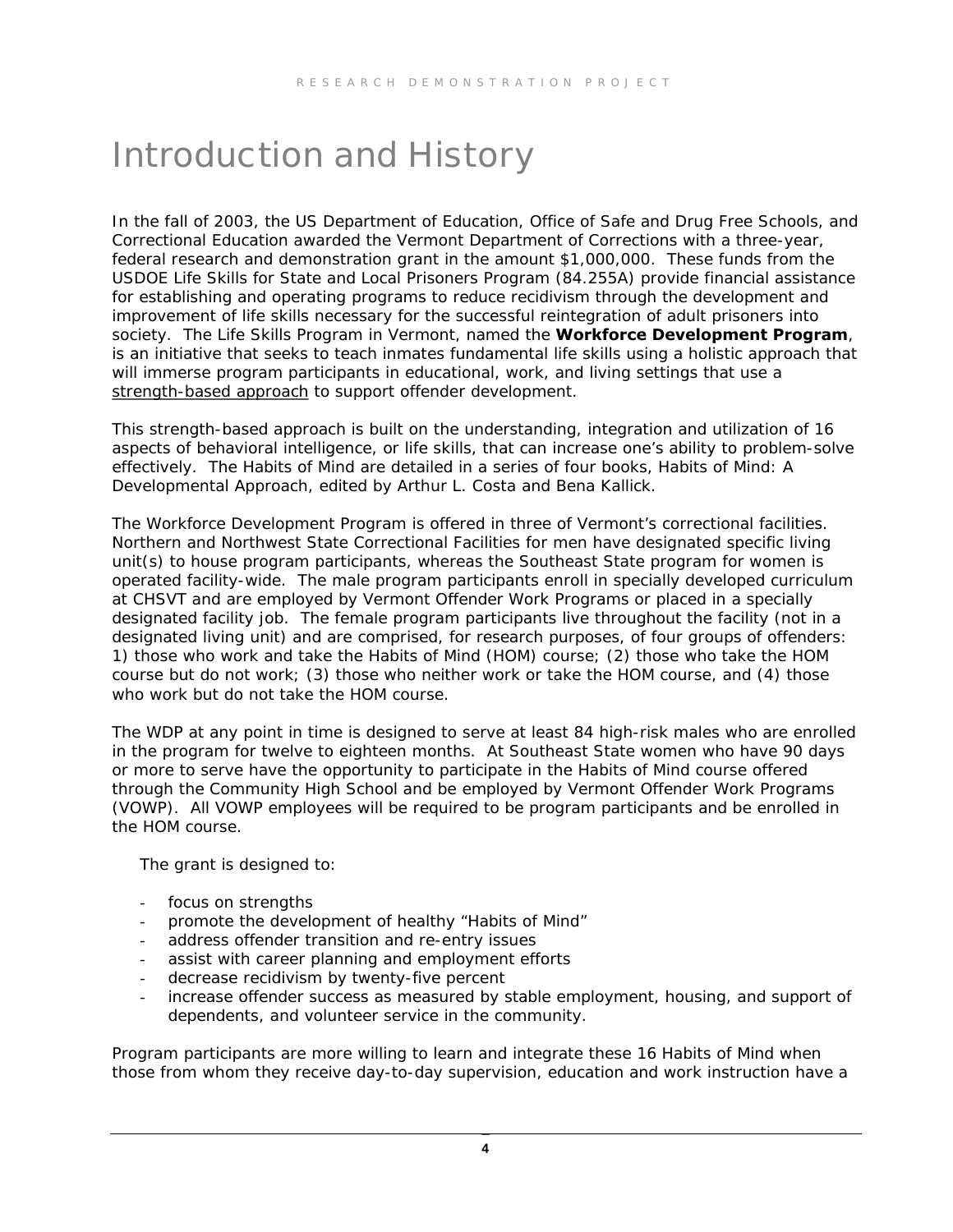working knowledge of and a willingness to use these same 16 *Habits of Mind* in their interactions with the program participants. We know that simply controlling offenders' negative behavior through containment does not support their willingness to become prosocial in their behaviors. This recognition is critical because the vast majority of people who serve time in our prisons return to their communities. Knowing this, and also knowing that collaborative, strength-based efforts have a far greater likelihood of influencing people to make positive changes, makes it imperative that we begin to craft and implement such programs if we are truly interested in reducing the numbers of people who return to prison.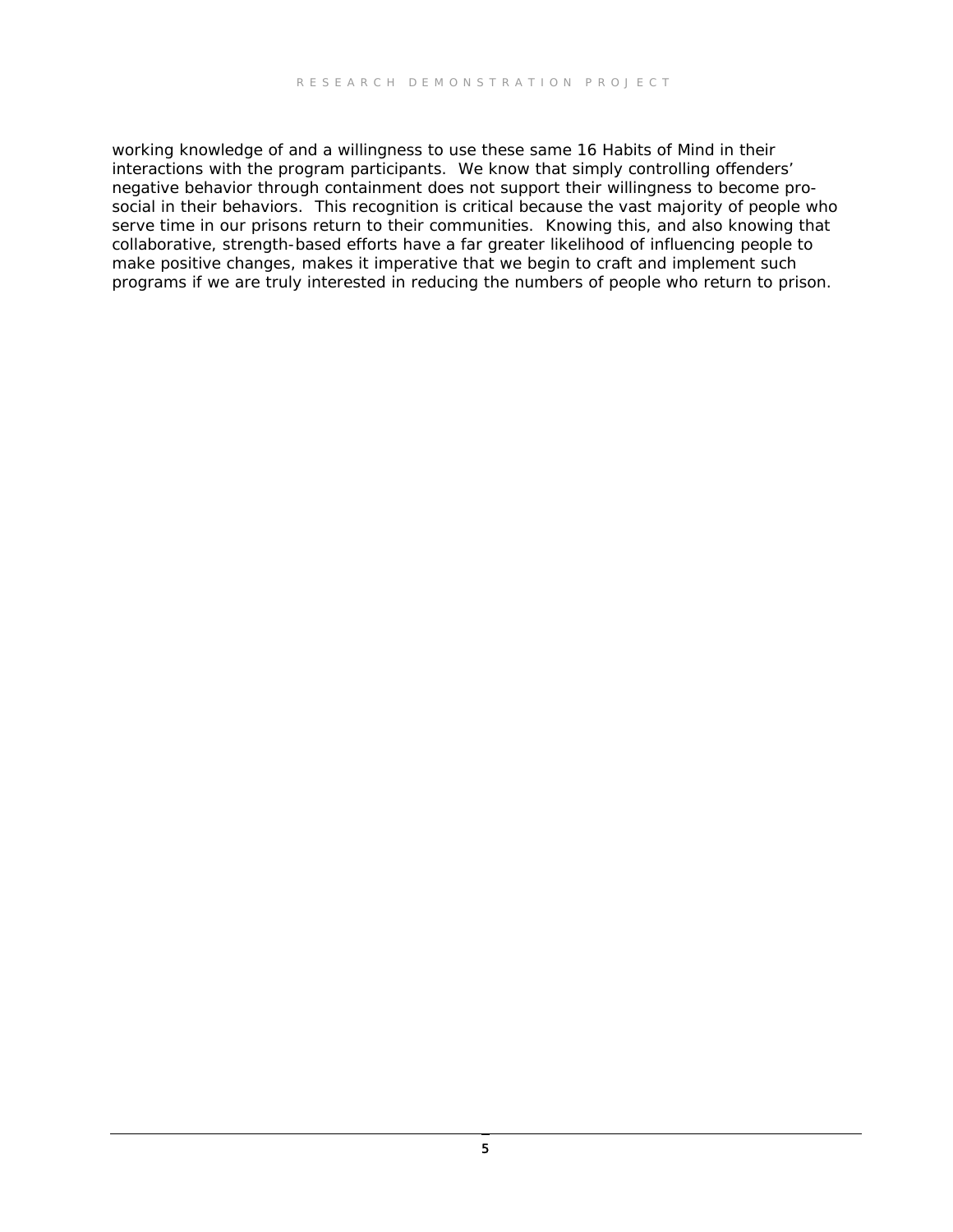## Program Eligibility Requirements/Target Population

The WDP participants come from three distinct populations of offenders serving incarcerated sentences. They participate in the WDP in the following correctional facilities per their respective eligibility criteria**:** 

#### **Northern State Correctional Facility in Newport, Vermont**

- $\bullet$  56 male offenders with 12 22 months left to serve to their projected release date
- LSI score > 23 with poor or no work history

#### **Northwest State Correctional Facility in St. Albans, Vermont**

- 30 male offenders with 12 to 22 months left to serve on their minimum
- LSI score > 23 with poor or no work history

#### **Southeast Correctional Facility in Windsor, Vermont**

• Up to 30 female offenders, at any point and time, who have at least three months to serve and who agree to enroll in the HOM course as offered by CHSVT and are, employed in designated VOWP and facility jobs.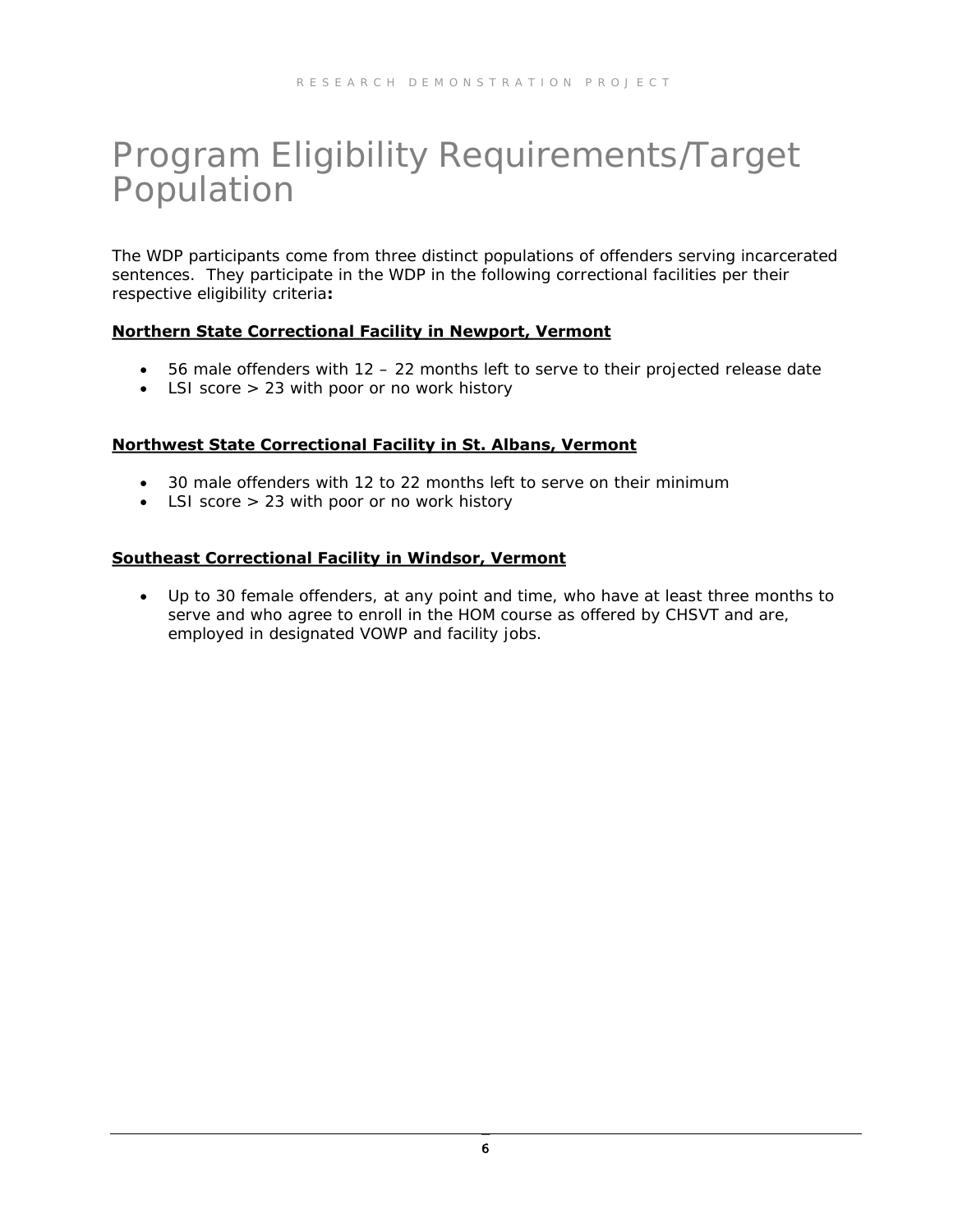## Men's Facility Participant Selection & Admission Process

Admission to the Workforce Development Program begins when an offender is determined to be eligible for the program based on the criteria outlined above. Once an offender is found eligible, he enters the WDP eligibility pool. The offender is given a full explanation of WDP participation rules and requirements, as well as a description of the benefits to program participation. If he appears to be genuinely interested, he is invited to participate in the WDP and, asked to sign the Program Agreement. Arrangements are then made to have him transferred to the WDP Living Unit at either Northern State Correctional Facility (NSCF) or Northwest State Correctional Facility (NWSCF).

### Women's Facility Participant Selection & Admission Process

Female offenders who are lodged at Southeast State Correctional Facility (SESCF), who have at least three months to serve on their minimum, are invited to participate in the WDP. Participation in the WDP research may take any one of four forms:

- 1. Completion of the HOM course and participation in a weekly HOM reinforcement group but not work.
- 2. Completion of the HOM course, participation in a weekly HOM reinforcement group and work (either at VOWP or in a facility job).
- 3. Work but not take the HOM course.
- 4. Not work and not take the HOM course.

Members of all four groups are asked to participate in completing the research surveys and questionnaires. Program participation is voluntary at all times and failure to follow through will not be grounds for disciplinary action.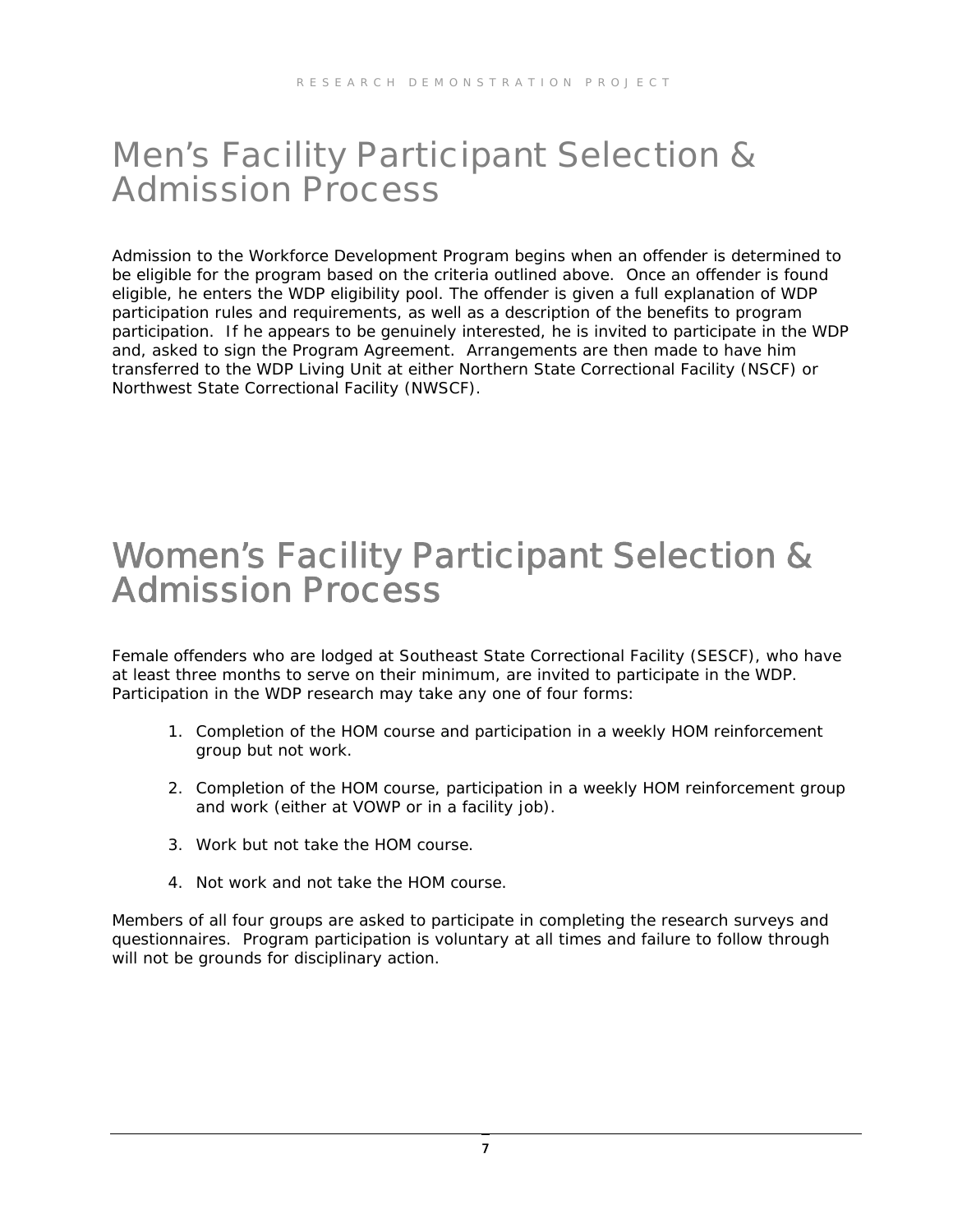# Program Agreement

Given that participation in the WDP is voluntary for any eligible offender, WDP participants are required to sign the WDP Agreement found below. This is required so there is *an initial understanding* and *agreement* on the part of the participant that he or she is a willing participant who agrees to abide the WDP rules, activities, and research requirements as outlined in this document and the WDP Participant Handbook.

#### **Workforce Development Program Participant Agreement**

I, the undersigned offender, attest that I have read and discussed the Workforce Development Program (WDP) rules and program requirements outlined in the WDP Standards and Expectations [see following page] with my CSS and with a representative of the WDP and have done so to my satisfaction. Upon signing this agreement I hereby volunteer to enroll in the WDP at \_\_\_\_\_\_\_\_\_\_\_\_\_\_\_\_\_\_\_\_\_\_\_\_\_\_\_\_\_\_\_\_\_\_ (name of Correctional Facility) as of the date of this signed agreement.

I agree to abide by WDP rules and requirements and understand that my failure to abide the WDP rule and requirements may lead to the termination of my enrollment in the WDP.

\_\_\_\_\_\_\_\_\_\_\_\_\_\_\_\_\_\_\_\_\_\_\_\_\_\_\_\_\_\_\_\_\_ \_\_\_\_\_\_\_\_\_\_\_\_\_\_\_\_\_\_\_\_\_\_\_\_\_\_\_\_\_\_\_ WDP Participant's Name **Date** 

\_\_\_\_\_\_\_\_\_\_\_\_\_\_\_\_\_\_\_\_\_\_\_\_\_\_\_\_\_\_\_\_\_ \_\_\_\_\_\_\_\_\_\_\_\_\_\_\_\_\_\_\_\_\_\_\_\_\_\_\_\_\_\_\_ Name of Participant's CSS Date

WDP Representative's Name **Date** Date

\_\_\_\_\_\_\_\_\_\_\_\_\_\_\_\_\_\_\_\_\_\_\_\_\_\_\_\_\_\_\_\_\_ \_\_\_\_\_\_\_\_\_\_\_\_\_\_\_\_\_\_\_\_\_\_\_\_\_\_\_\_\_\_\_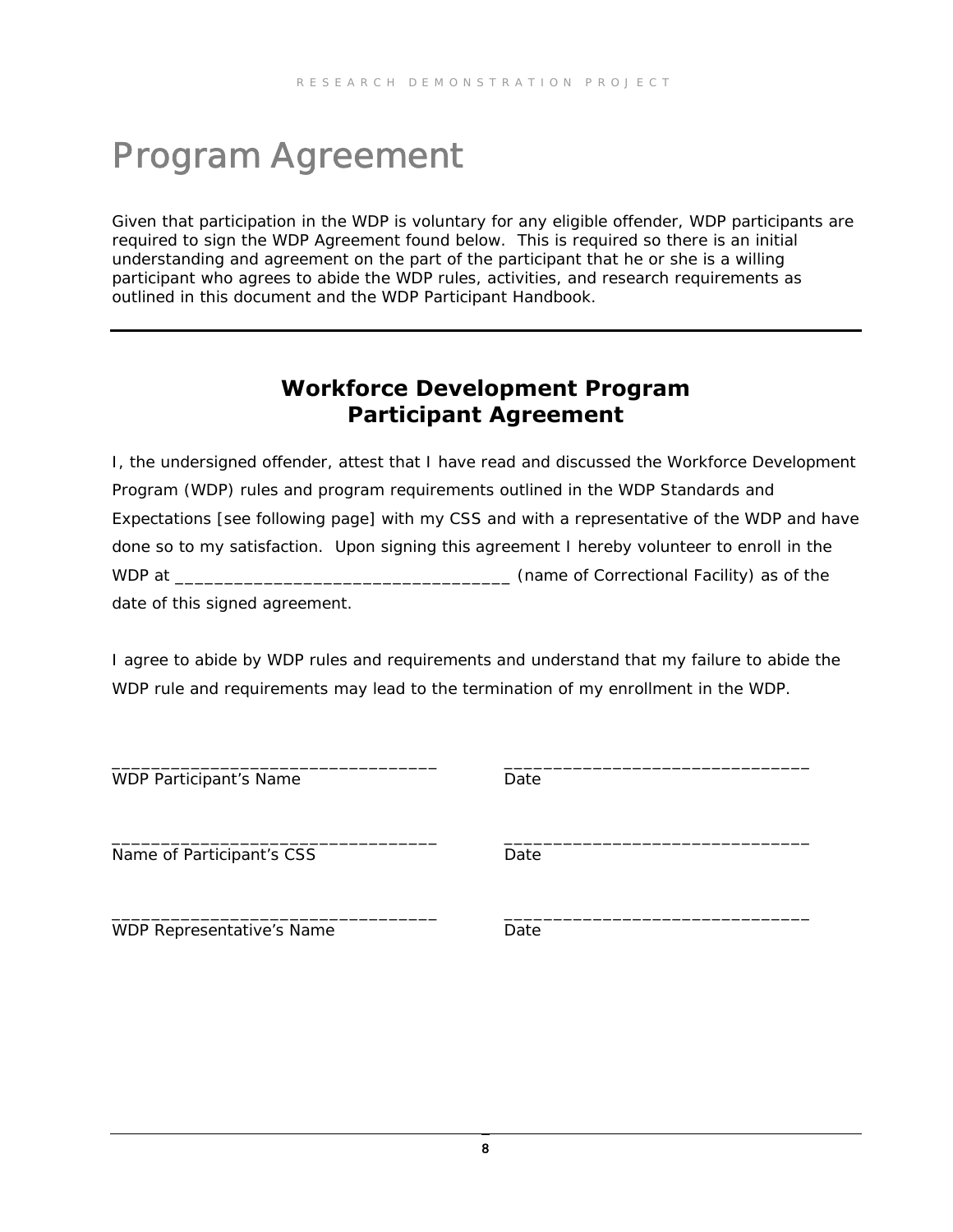## Workforce Development Program Standards & Expectations

As a participant in the Workforce Development Program, you are expected to abide by the following Program Standards and Expectations.

It is the intent of the WDP to prepare participants for the "Real World". With that in mind, if a participant is unwilling to work with the WDP team, known as the "Triad of Influence", they may be asked to leave the program.

The "Triad of Influence" is made up of staff from VOWP and Kitchen (work); Community High School of Vermont (Education), and the Living Unit Program (Unit). The WDP reserves the right to change these expectations at any time for research or treatment purposes.

WDP Expectations:

- $\triangleright$  Be on time for all activities
- $\triangleright$  Attend all educational activities as required
- $\triangleright$  Attend all required program activities as required
- $\triangleright$  Actively participate in all program activities (work, school, unit, groups, etc.)
- $\triangleright$  Follow all facility rules
- $\triangleright$  Participate as an active/responsible member of a healthy, supportive community
- $\triangleright$  Maintain an open channel of communication with peers, program, and facility staff
- ¾ Practice intentional interventions (Habits of Mind, Cognitive Reflective Communication, and Challenging Choices)
- $\triangleright$  Practice skills to manage interpersonal risk
- ¾ Participate in all research related components
- ¾ Maintain suitable employment

Participant's Signature Date

\_\_\_\_\_\_\_\_\_\_\_\_\_\_\_\_\_\_\_\_\_\_\_\_\_\_\_\_\_\_\_\_\_\_\_\_\_\_\_ \_\_\_\_\_\_\_\_\_\_\_\_\_\_\_\_\_\_\_\_\_\_\_\_\_\_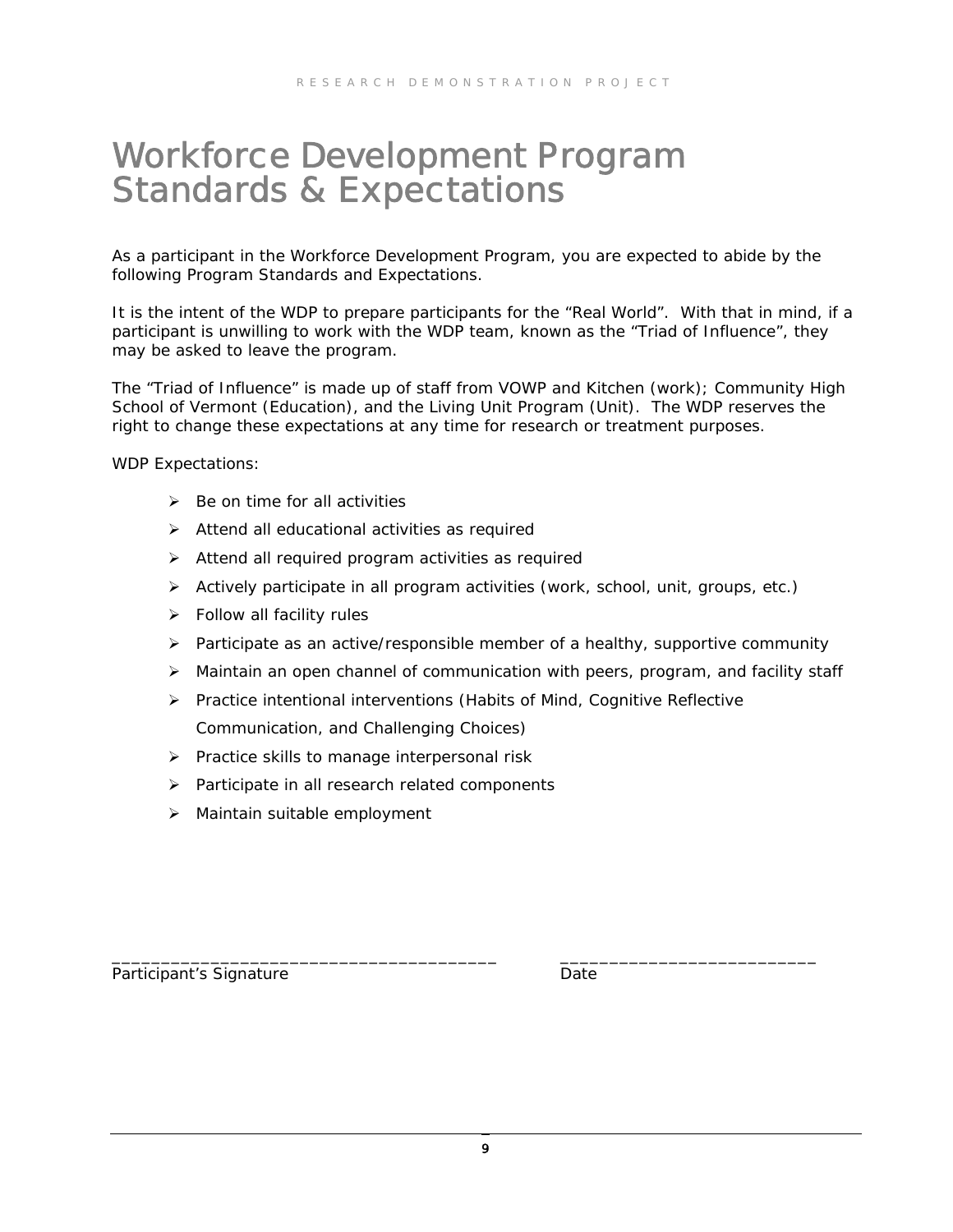# Program Desired Research Outcomes

The WDP grant writers targeted the following research outcomes as those that would demonstrate the effectiveness of this triadic approach to working with and supervising WDP participants.

#### INTERNAL

#### *Program Participants*

- $\triangleright$  A significant reduction in (and preferably an elimination of) disciplinary infractions while incarcerated (major and minor)
- ¾ An observable and measurable understanding and application of the *Habits of Mind* by program participants in everyday situations within their facilities
- ¾ An observable and measurable ability by program participants to evaluate "choices" and make "healthier choices" through the use of the intentional intervention, "Challenging Choices"
- $\triangleright$  An observable and measurable development of self-reflection skills and related insight through the intentional intervention, "Cognitive Reflective Communication" by program participants.

#### *Facility WDP Staff*

- ¾ An observable and measurable use of *Supportive Authority's* three sets of intentional interventions (*Habits of Mind*, Cognitive Reflective Communication, and Challenging Choices) by facility WDP staff with offenders "on the floor" in the living unit, classroom, and workplace, to reinforce skill acquisition and provide positive support.
- $\triangleright$  An observable and measurable establishment of supportive and collaborative relationships between staff and offenders.
- $\triangleright$  An observable and measurable understanding and support of the Workforce Development Program and related initiatives by facility staff at *all levels*, and across all job disciplines within the institutions.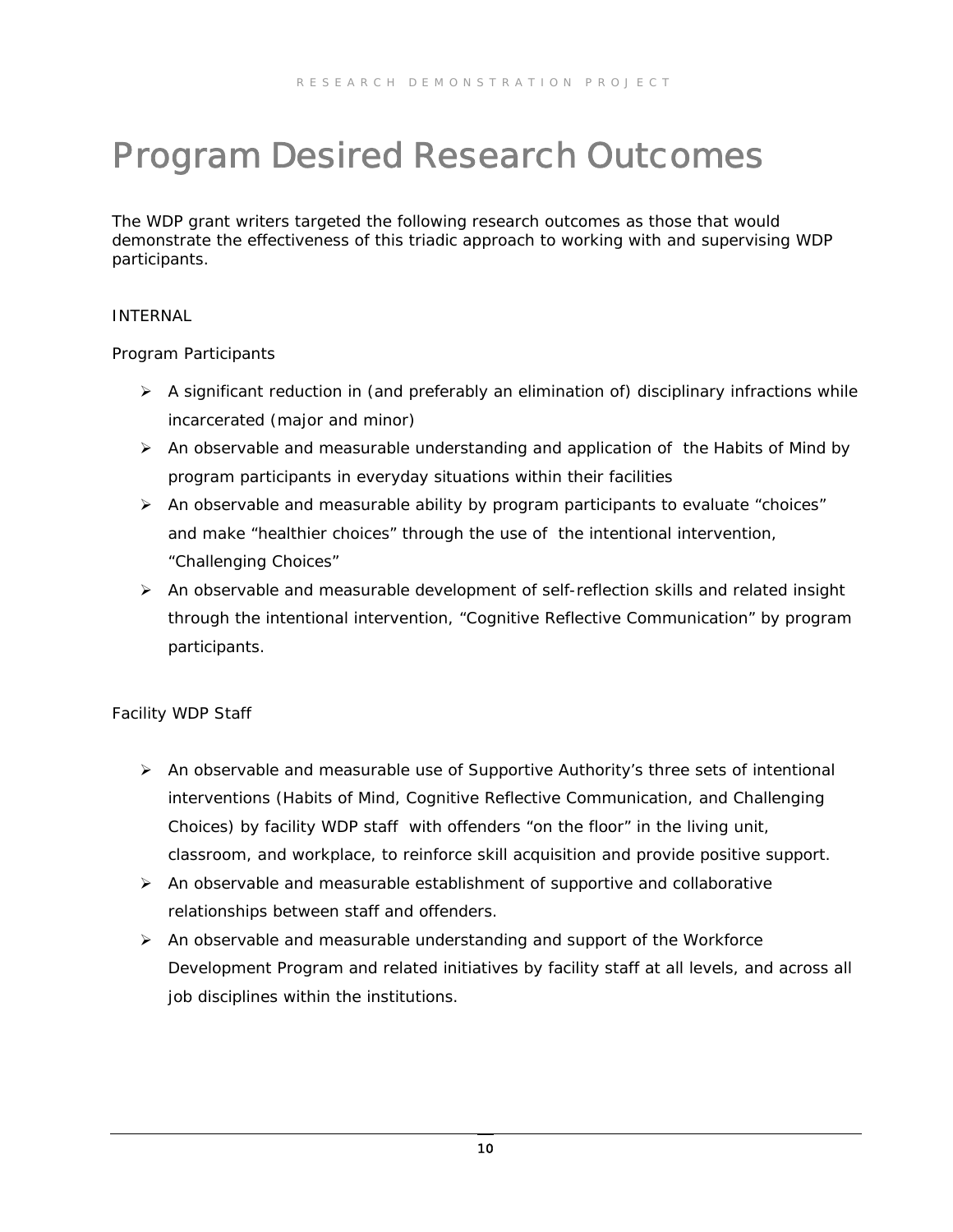#### EXTERNAL

#### *Program Participants*

- ¾ WDP completers will demonstrate a 25% reduction in recidivism.
- ¾ WDP completers will demonstrate a significant reduction in, if not an elimination of, technical violations once released to the community (Graduated Sanctions, Notice of Suspensions).
- ¾ WDP completers will secure meaningful employment within 30 days of release to the community.
- $\triangleright$  WDP completers will demonstrate a significant increase in success in their community as measured by:
	- Retaining stable employment
	- Securing and retaining stable housing
	- Supporting of dependents
	- Volunteering in community activities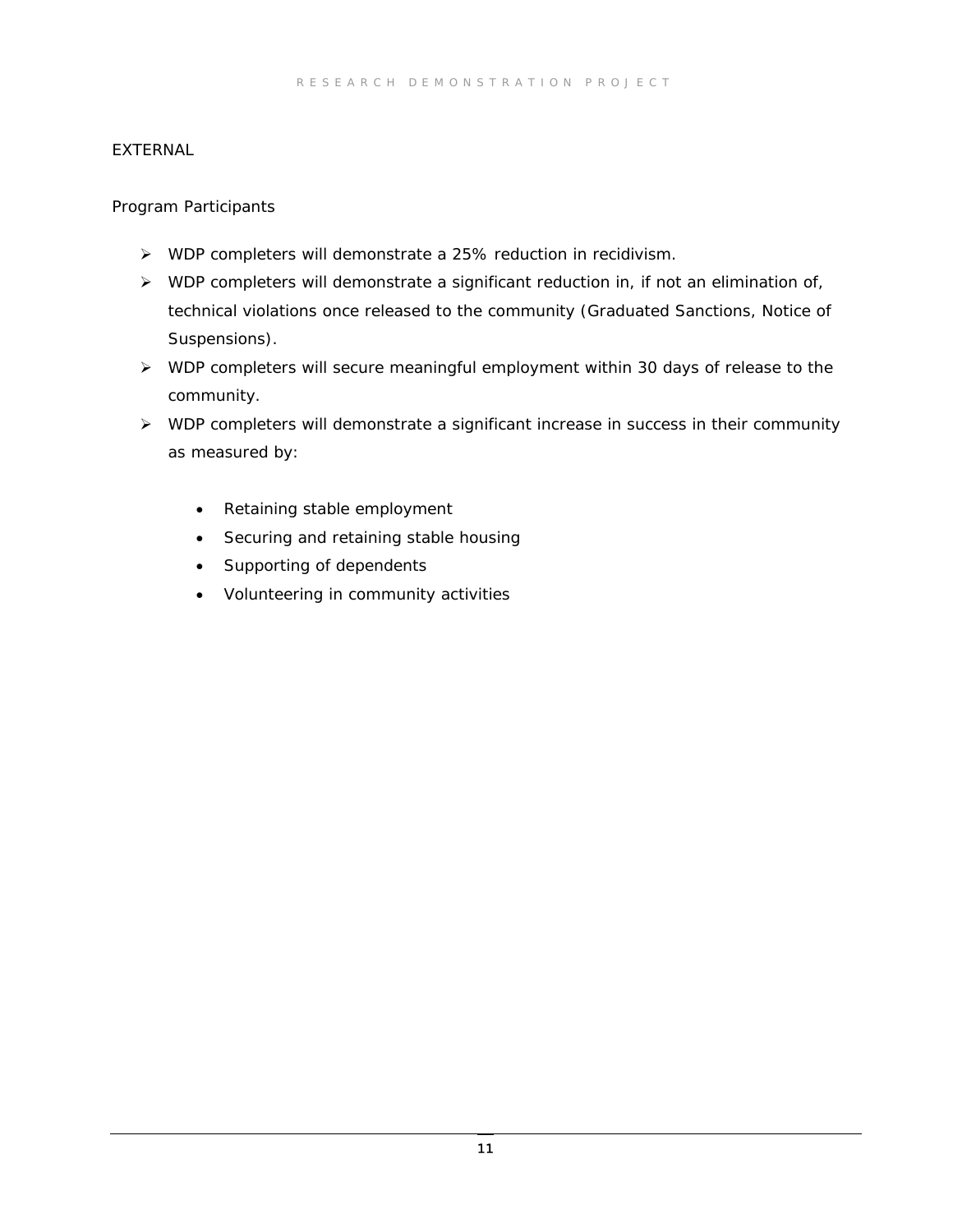# Staff Training

#### **Initial Staff Training**

The WDP provides five days of initial training for the Windsor, St. Albans and Newport facility staff, who participate in the WDP research and demonstration grant, to gain a working knowledge and level of competence in the application of the 16 *Habits of Mind* mentioned throughout this program manual.

In addition to the *Habits of Mind* training, an emphasis is made on *Supportive Authority* (see detailed description of *Supportive Authority* below) to provide staff with the skills needed to support participant acquisition of the HOM. Developing the cognitive attributes associated with the 16 *Habits of Mind* becomes the central theme of the WDP program.

The intentional interventions (Cognitive Reflective Communication and Challenging Choices) are employed as a means to reinforce the *Habits of Mind*. Staff employ intentional intervention strategies in their everyday interactions with WDP participants. The combination is believed to be a very effective way for staff to work "smarter, not harder" and to gain an increasing sense of being an effective "intervention agent" in the lives of those they supervise in this program.

This training has been designed with the adult learner in mind and is intended to be very practical in content and conduct. It involves a minimum of theory and a maximum of "handson" role play of realistic situations that correctional staff, faculty and shop instructors find themselves participating in with offenders every day.

In addition to the startup training described above, the WDP provides a variety of in service training opportunities designed to reinforce staff skills and use of *Supportive Authority*, as well as strengthen the "Intentional Community" and the "Triad of Influence".

#### **On-Going Training and Training for New Staff**

The WDP Program Administrators serve as "on the floor" coaches and mentors to the WDP facility staff throughout the duration of the research and demonstration grant to provide ongoing training and support for their use of *Supportive Authority*, *Habits of Mind*, strengthbased approaches and its two sets of intentional interventions.

The WDP Core Team also offers these trainings in smaller segments called **Stipend Trainings**  to new staff as staff come and go over the course of the research and demonstration period.

The ultimate goal is to have staff at each of the three facilities that are competent in the delivery of these trainings "in-house" to sustain this initiative once the grant period ends. To that end, members of the original WDP Local Design Team have been encouraged to lead this effort at each of their respective facilities, and they have been invited to help deliver the second round of trainings in their facilities once they themselves have participated in the WDP staff trainings.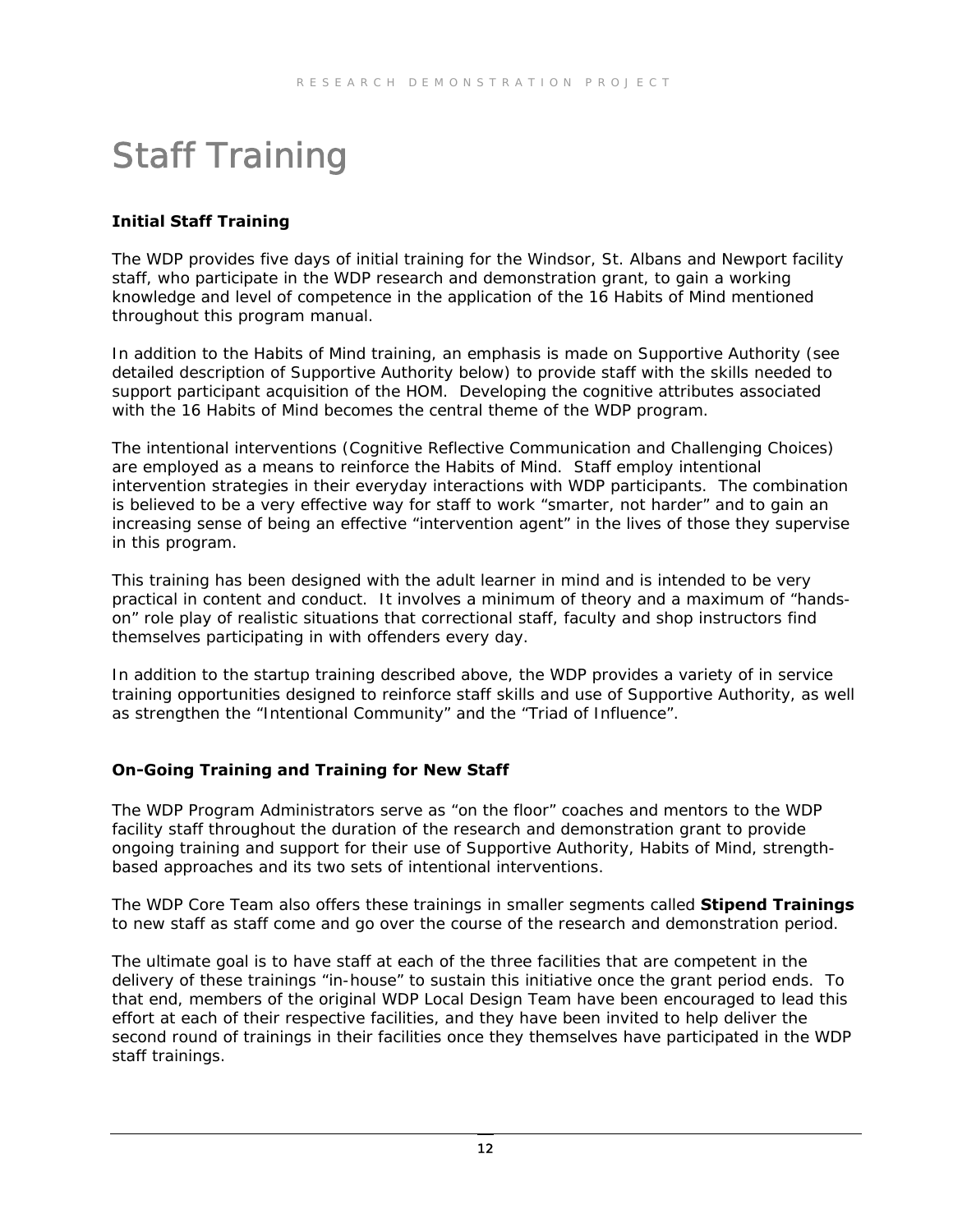#### **INITIAL STAFF TRAINING**

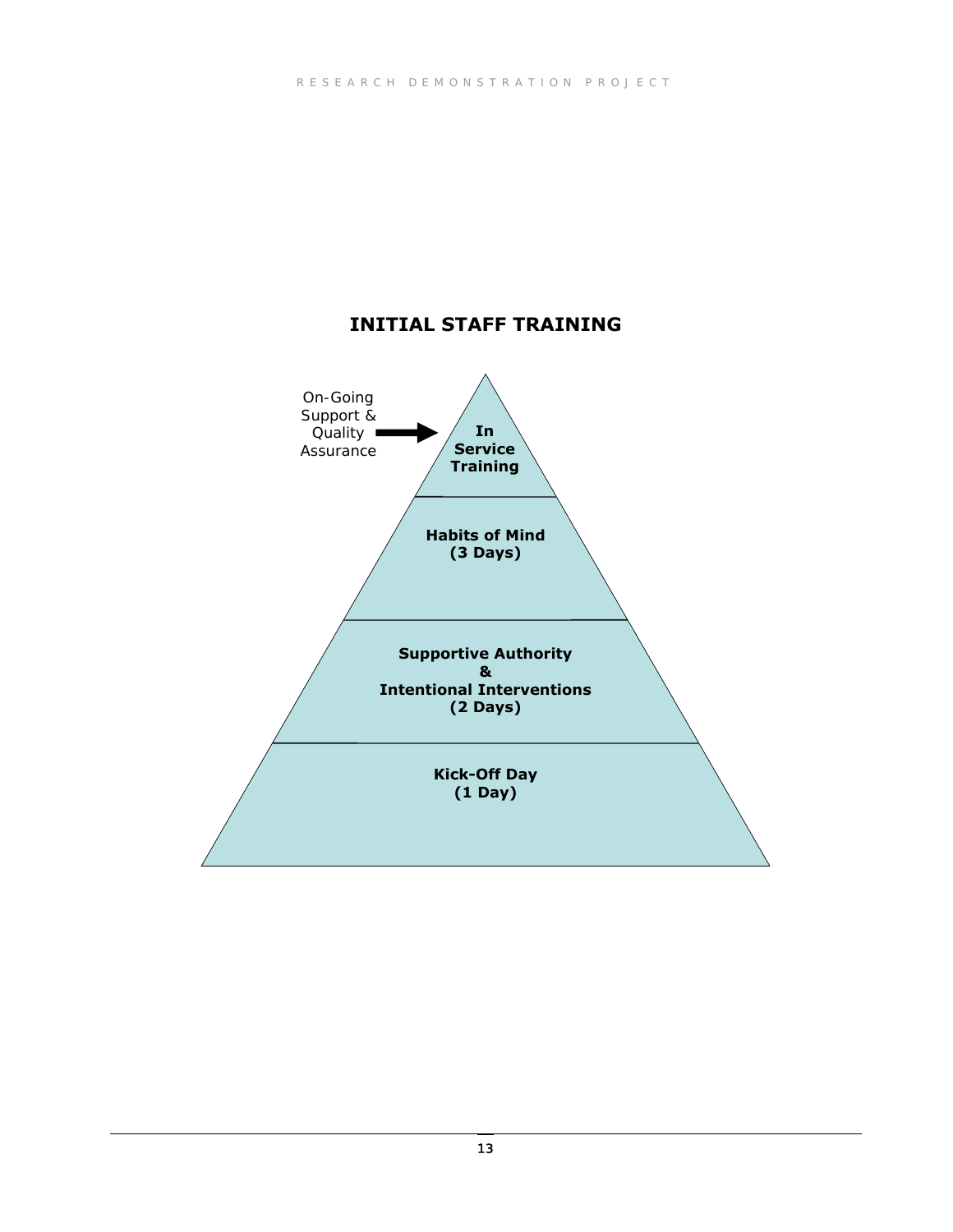# Shaping Culture

The Vermont Department of Corrections (DOC) has taken significant steps over the past few decades to establish clear statements of vision, mission, values and principles. For these statements of intent to come to life, however, requires that the Vermont DOC also provide the necessary education, training and support to enable translation of intent into action.

The Workforce Development Program is designed to make the vision a reality by working on cultural issues within the institutions.

What is a "culture"? A "culture" can be described, for our purposes, as having a number of interactive elements (purpose, values, principles, language, education, governance, sanctions, rituals and ceremonies) that define its parameters. For a culture to be successful in meeting the needs and interests of its members, it must function in a manner that permits and encourages the individual to experience a sense of competence and control throughout their personal development.

What does it mean to "shape a culture?" It means that we must work towards the intentional and explicit expression of each of the actual elements in a manner that is consistent and congruent with the defined purpose of the culture in question.

Why would we want to "shape a correctional culture"? We shape the correctional culture in acknowledgement of our responsibility for the individuals placed in our care and custody, and to maximize our potential for success.

#### *What do we mean when we say this*?

Simply put, we want to shape the correctional culture of Windsor, Newport, and St. Albans so that the norms of these three facilities reflect a daily, even hourly, consistent commitment by all the staff to supervise and interact with the residents in ways that help them to recognize, understand, and change the beliefs and behaviors that led to their incarcerations. We expect that supporting the development of (new) knowledge, skills and abilities necessary for successful transition to the community will help offenders recognize opportunities to use new skills and attributes.

This means that nominal, operational conversations between staff and offenders can no longer be the predominate kind of communication between staff and offenders, nor can norms that allow verbal derision of residents, either to their faces or behind their backs, be permitted or thought harmless. Rather, all interactions, no matter the situation, need to be looked at as opportunities for learning and personal growth.

It means that every staff person, from the temporary Correctional Officer to the Superintendent, will no longer accept as standard practice ignoring an offender's behavior (good or bad), speaking to an offender only when spoken to, or speaking to an offender only to tell them to stop a negative behavior while threatening them with negative consequences if they fail to cease and desist. These examples represent a few of the norms that shape the culture of most correctional facilities today.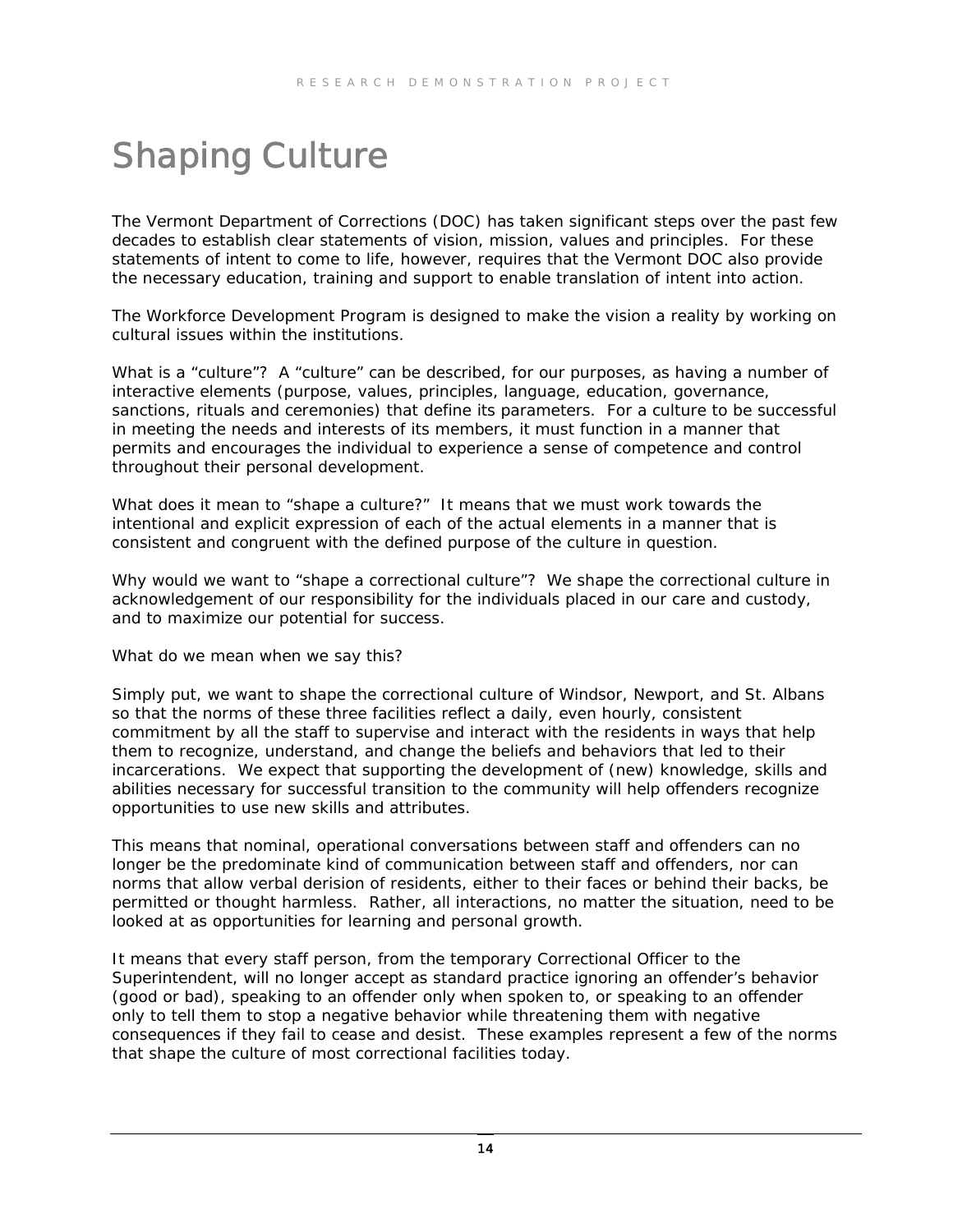What would a correctional facility look like, sound like, feel like that has at the heart of its culture a commitment to fostering and supporting collegial, collaborative and respectful relationships between staff and staff, and staff and offenders, so that EVERYONE receives the support and supervision that they need to work and live in that facility in life-improving ways?

We hope that the content of this Program Manual describes how a correctional facility and its staff can become a facility that is shaped by its desire to do more than contain and restrain its residents while they are incarcerated.

The key elements and "headsets" that undergird this approach in the supervision of incarcerated individuals who participate in Vermont's WDP initiative include:

- Developing healthy *Habits of Mind*
- Using Strength-Based approaches
- Understanding Risk Management strategies
- Practicing Intentional Interventions and Supportive Authority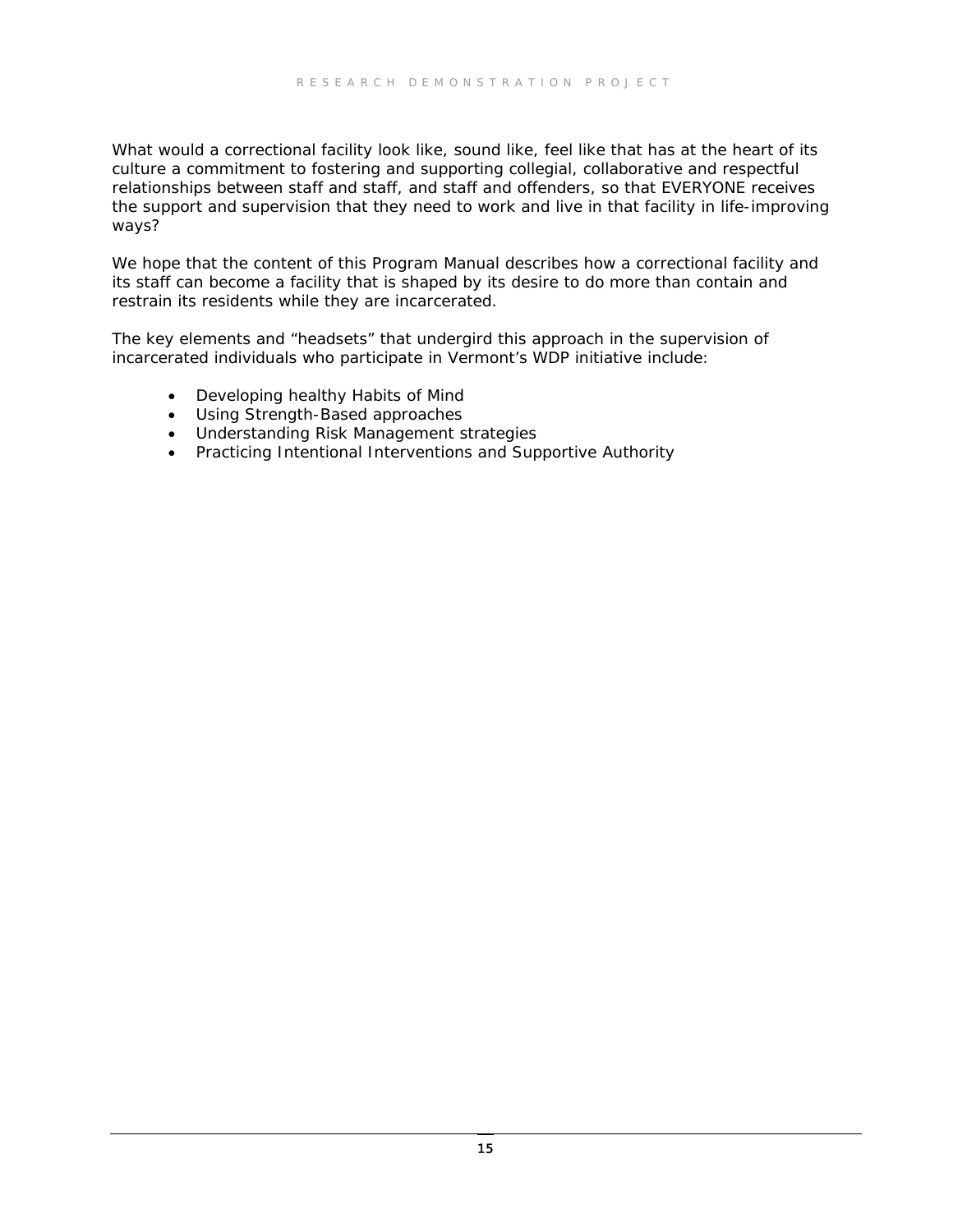## Strength-Based Risk Management **Strategies**

All inmates in the WDP are subject to Established Vermont Department of Corrections Discipline Policies and Directives (See: Policy 410; Policy, Directive 410.01)

Removal from the WDP is largely dependant on the inmate's own behavior. Any inmate who exhibits threatening, assaultive, or inappropriate behavior which poses a real or potential threat to institutional safety and security is moved to an appropriate housing unit. An inmate who uses or introduces illegal substances is immediately subject to suspension and/or removal from the unit pending a Special Program Review.

Removal from the WDP for any of the aforementioned reasons is at the discretion of Unit Staff and Supervising Authority.

Minor infractions and Major Disciplinary Reports not considered immediate threats to the safety of staff or other inmates are, whenever possible, responded to in a manner that is consistent with the principles and practices discussed below. That is, through a process that requires the inmate to accept responsibility for his/her behavior, understand its effects on others, make amends, and commit to a course of activity to reduce the likelihood of its reoccurrence. Loss of privileges and/or confinement continues to be used to assure appropriate consequences and unit security.

Any program designed to enhance a participant's ability to develop self-risk management skills must create an intentional balance between risk control and risk reduction. Risk reduction work clearly requires gaining and maintaining healthy rapport with offenders. Using *Strength-Based* approaches and employing Supportive Authority communication strategies helps to develop collaborative relationships. Traditional correctional supervision relies heavily on risk control to manage or control offender risk behavior. By design, the Workforce Development Program takes a broader approach to risk management by looking at all offender behavior (good and bad) as an opportunity to learn and practice new self-risk management skills. That is not to say that accountability is sacrificed; on the contrary, accountability is addressed on three levels:

#### **Level 1 – Traditional Accountability**

Facility rules, program rules and WDP expectations are a valuable and necessary part of the WDP Risk Management Strategy. Program participants will be expected to adhere to facility rules and program rules, thus raising the bar of accountability. Facility rule violations will continue to be dealt with through the traditional Offender Disciplinary System, Directive 410.01, and will be addressed through the WDP Individual Responsibility Plan (IRP) process., It is imperative that we hold program participants accountable in a manner that is consistent with the theory and methodology of the WDP. Accordingly, we use social learning theory and cognitive behavioral methodologies whenever possible when holding participants accountable for disciplinary infractions or rule violations. In doing so, we use the IRP process to have the participants acknowledge and accept responsibility for their behavior, understand its effects on others, work to make amends to affected parties and commit to a plan of intervention that will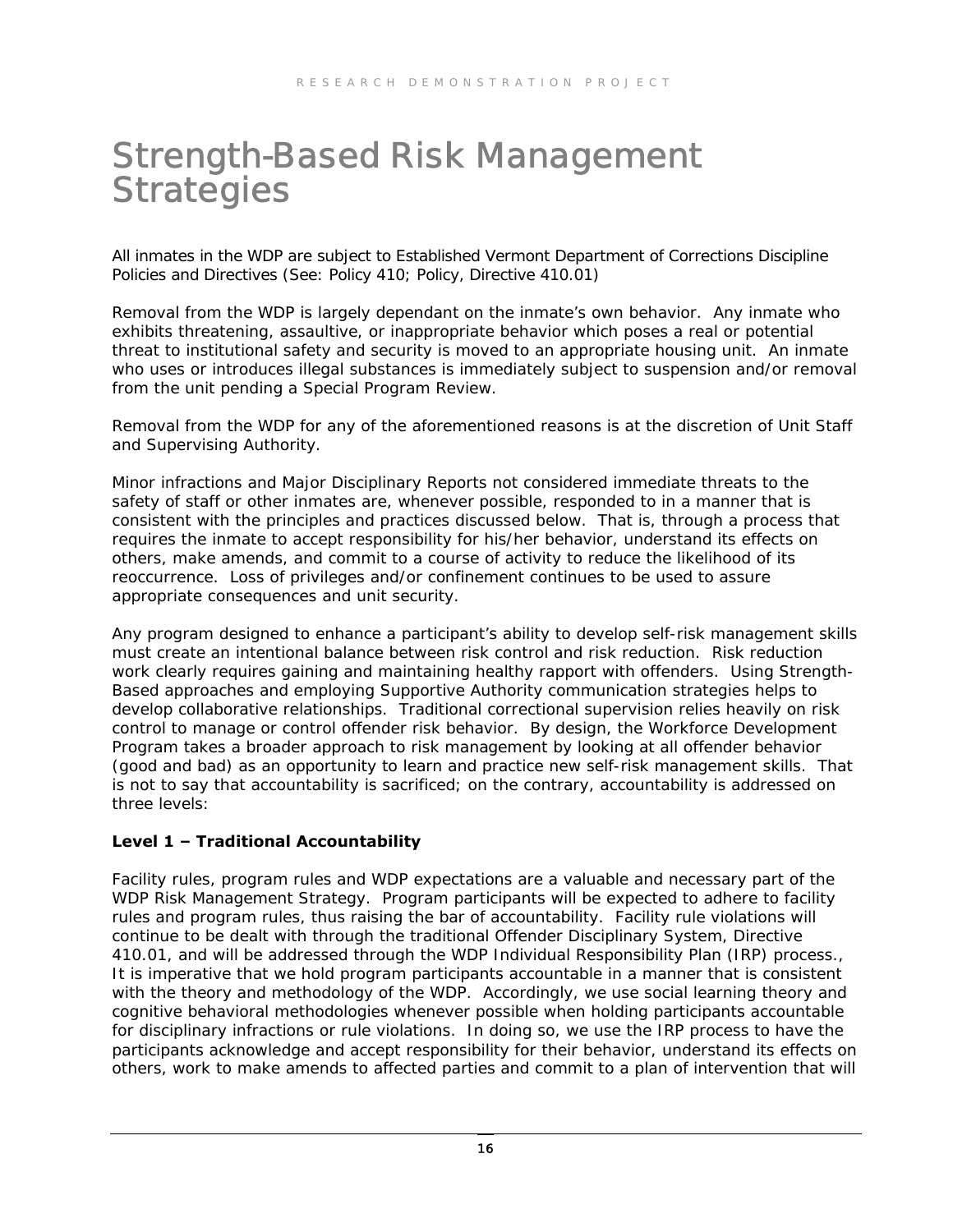eliminate or reduce the reoccurrence of similar behavior. Thus, the IRP process does not replace the Disciplinary System but is used to enhance accountability and allow the infraction to be used as a teachable moment for the offender. During the process, the facility WDP team is in constant communication to insure that the offender deals with the situation rather than simply accept the sanction.

#### **Level II – Self-Responsibility / The Opportunity to Learn**

In addition to the accountability that is associated with disciplinary infractions and rule violations, WDP program participants are supportively challenged to address their own behaviors through the focused practice of "Intentional Interventions." The process for addressing behavior begins informally with the use of Intentional Interventions by WDP staff in the unit, workplace, and school. Staff and program participants are expected to see all behavior as an opportunity for learning and personal growth.

#### **Level III – Reinforcement of Positive / Pro-Social Behavior**

The use of positive reinforcement is included in any well-balanced, risk management strategy/system. This includes the reinforcement of all positive efforts, even when the effort starts with a negative or risk behavior. We do not reinforce the negative or risk behavior, but we understand and seek out the opportunity to reinforce the intervention efforts or work done by the program participants in response to the behavior.

Support for these efforts in response to behavior is only a part of the positive reinforcement that we seek in the Workforce Development Program. Program participants practice developing *Habits of Mind* through modeling, and using opportunities to reinforce the habits in daily communication. Two Intentional Interventions, Challenging Choices and Cognitive Reflective Communications, are also employed as tools to support the development of cognitive attributes associated with the *Habits of Mind*.

Program staff practices paying attention to and reinforcing program participants' positive behaviors. This seems like a "no-brainer" or a given at first glance, but the correctional environment does not traditionally or naturally support this kind of work. Correctional staff is traditionally trained to pay close attention to offenders' negative or risk-related behavior. To broaden the focus of interventions, it is necessary to learn to explicitly recognize and actively reinforce positive pro-social behaviors.

Evidence clearly indicates that reinforcement of positive behavior is effective. Paying attention to and reinforcing positive pro-social behavior provides an external reward for behaving in a correct or acceptable manner. Many offenders have very little experience being recognized or rewarded for positive behavior, and yet it is a significant motivational factor in the process of personal development and change. Further, demonstrating a genuine willingness to "see the good" in an offender often results in a shift in relationships between staff (the authority) and the offender. When an offender experiences genuine support from a person in authority, the relationship often becomes more "human." From a human connection comes the ability to work in collaboration.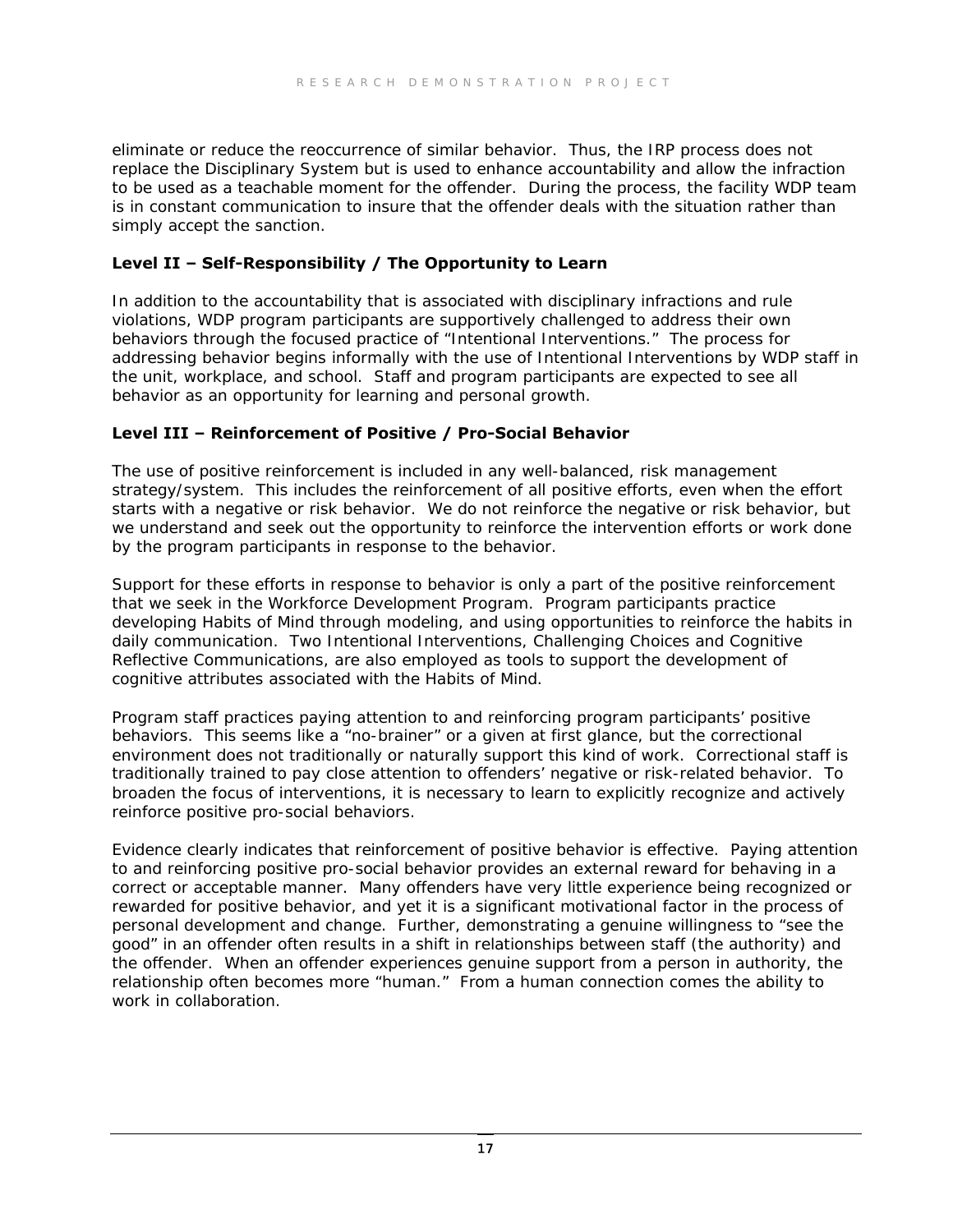#### **EFFECTIVE PROGRAMMING MANAGES THE BALANCE IN A RISK MANAGEMENT SYSTEM**



Relying solely on risk control can seem to be effective, but quite often the offender is controlling or concealing behaviors because of a threat of consequences. If the threat of consequences is removed, the old risk behavior will likely appear. One of the clear goals of the WDP program is to shift control from external loci and develop internal controls (manage yourself). Relying solely on risk reduction and avoiding risk control needs will often lead to unintentional reinforcement of negative or risk behaviors, thus enabling the offender. Success comes through the effective balance of risk control and risk reduction interventions.

One of the indicators of program participant progress and/or success is the ability to move from heavy risk control to heavy risk reduction. Risk reduction becomes the norm as offenders learn to manage their behavior effectively and develop self-responsibility.

In the Workforce Development Program, staff understands the need to assess offenders in terms of their motivations and will apply risk management strategies accordingly (risk control and risk reduction). However, the program and its staff always seek to employ risk reduction elements in situations where risk control applications are considered appropriate and necessary due to a participant's behavior and/or attitude (motivation level). Further, staff needs to recognize that overuse of risk control with offenders that demonstrate understanding and responsibility toward risk behaviors can often have an adverse effect on motivation and behavior.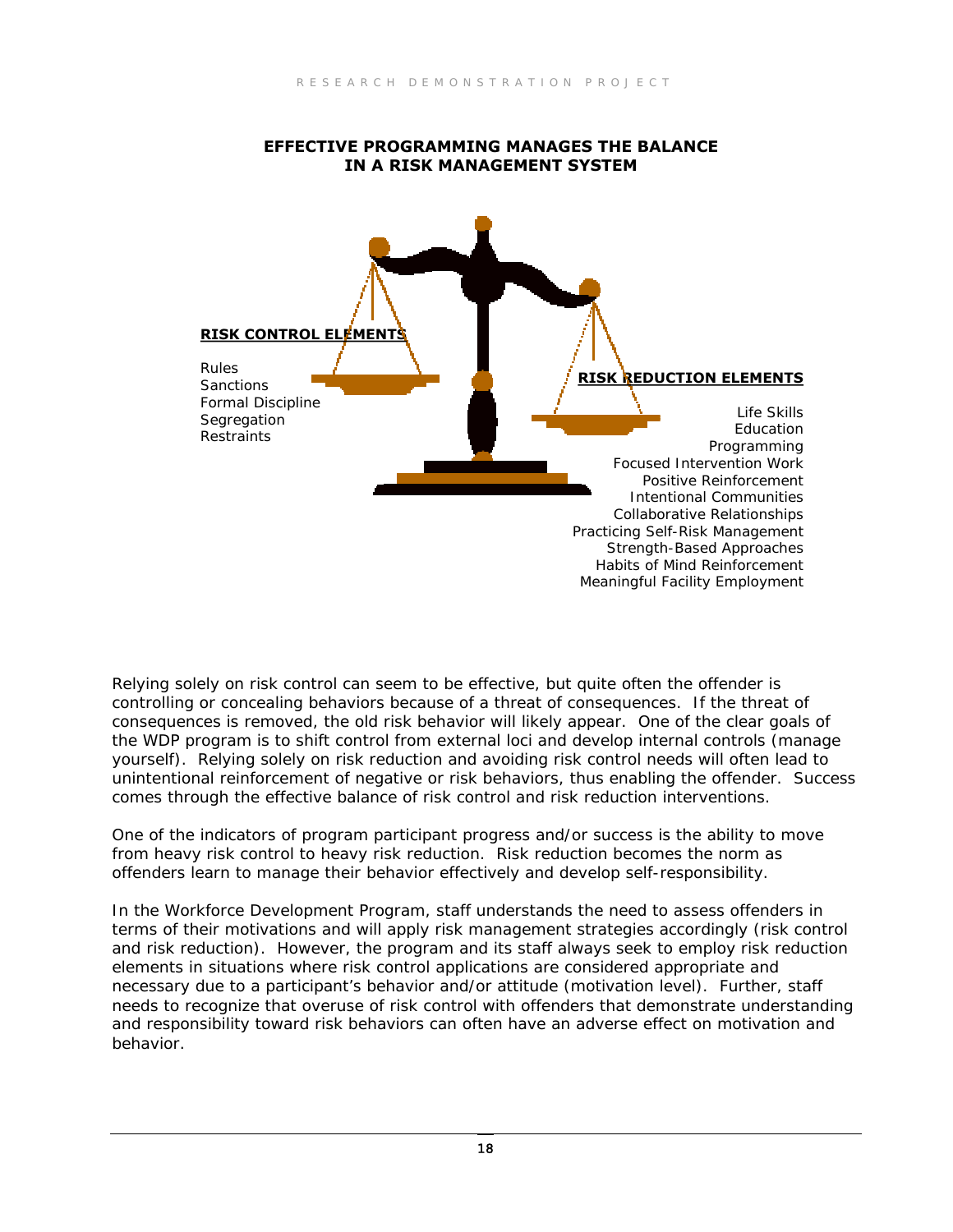#### **OFFENDER MOTIVATION SCALE**

Offender demonstrates a low level of understanding, ownership for risk behavior and has a low motivation for practicing new skills or interventions

Offender demonstrates a high level of ownership and understanding for risk behavior and has a high level of motivation for practicing new skills or interventions

#### RISK MANAGEMENT

Risk Control Risk Reduction

#### **Individual Response Plan**

- 1. The WDP Treatment Team (WDP) grant staff, Correctional Services Specialist, Unit Officer, VOWP representative, CHSVT representative, Kitchen representative) and the program participant will address the issue.
	- Describe the situation and behavior, and its impact on affected parties
	- Ask the program participant to explain, describe and take responsibility for the behavior
	- Discuss all mitigating and aggravating circumstances
- 2. The WDP Treatment Team will discuss the situation and behavior to formulate expectations for the participant's Individual Response Plan. Whenever possible, the program participant should develop their own plan that specifically addresses the behavior, its effect on others and the expectations of the Treatment Team.
- 3. The final plan, upon approval of the Treatment Team, should take the form of a contractual commitment by the participant that is signed by all parties.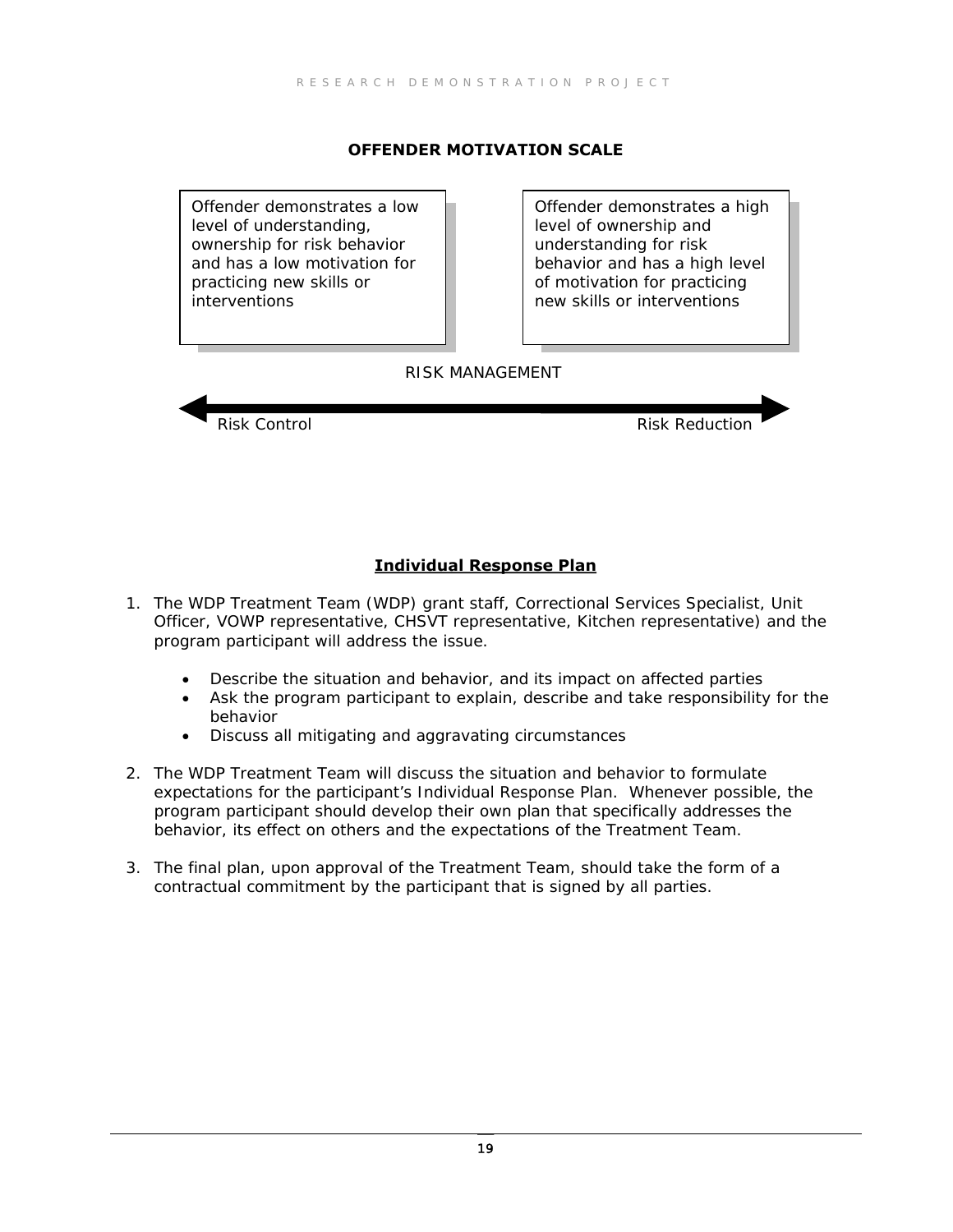#### WORKFORCE DEVELOPMENT PROGRAM INDIVIDUAL RESPONSE PLAN

| Participant's Name:                                                                                                                          |  |  |
|----------------------------------------------------------------------------------------------------------------------------------------------|--|--|
| Date of Situation/Behavior Reviewed:<br><u>and the control of the control of the control of the control of the control of the control of</u> |  |  |
| Date of Treatment Team Review:                                                                                                               |  |  |
| Staff Involved:<br><u> 1989 - Johann John Stein, markin fan it ferskearre fan it ferskearre fan it ferskearre fan it ferskearre fan</u>      |  |  |
|                                                                                                                                              |  |  |
|                                                                                                                                              |  |  |
|                                                                                                                                              |  |  |
| Response Option Selected (check appropriate box):                                                                                            |  |  |
| $\Box$ Return to work (no conditions)                                                                                                        |  |  |
| Return to school (no conditions)<br>ப                                                                                                        |  |  |
| Continue in program (no conditions)                                                                                                          |  |  |
| Return to work, school, program (with conditions and/or assignments)                                                                         |  |  |
| Suspend from work, school, program for up to 30 days (with conditions and/or<br>assignments)                                                 |  |  |
| Remove from WDP and related activities for defined period of time (with                                                                      |  |  |
| conditions/plan for re-admission)                                                                                                            |  |  |
| Description of Plan: (Includes conditions, activities and/or assignments):                                                                   |  |  |
|                                                                                                                                              |  |  |
|                                                                                                                                              |  |  |
|                                                                                                                                              |  |  |
|                                                                                                                                              |  |  |
|                                                                                                                                              |  |  |
|                                                                                                                                              |  |  |
|                                                                                                                                              |  |  |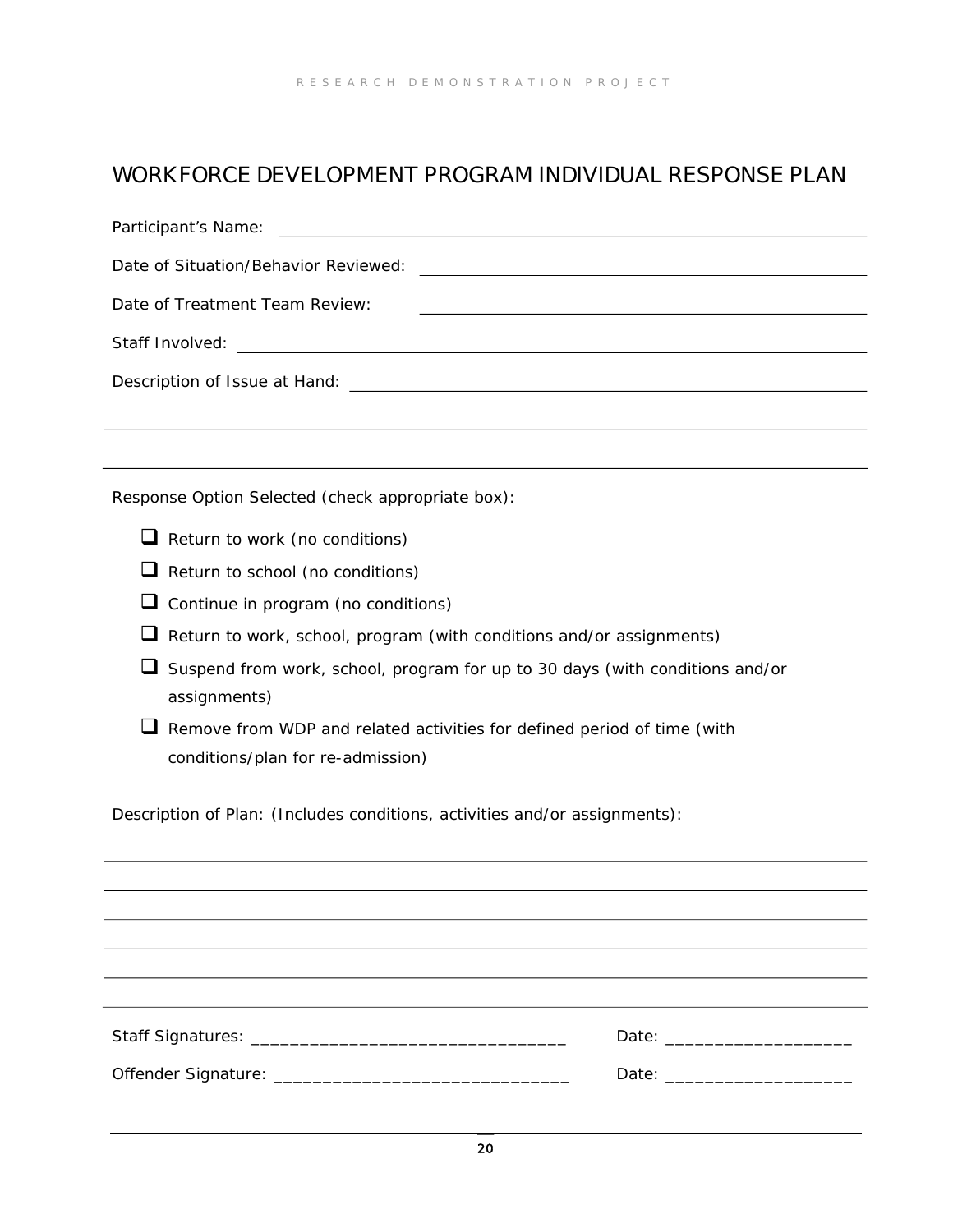# Supportive Authority: A Strategy for Effective Intervention

To support a successful Risk Management strategy that supports effective programming, the relationship between staff and offenders must be supportive and collaborative. The nature of the environment does not automatically lend itself to support and collaboration. For this reason, the Workforce Development Program seeks to define and incorporate a relationship strategy referred to as *Supportive Authority* to intentionally influence the desired relationship.

#### **Definition of Supportive Authority**

A headset, or attitude, employed within a correctional environment that fosters collaborative interaction to support more effective modeling, coaching, mentoring and supervision in support of offender personal growth.

#### To

#### **INFLUENCE VS. CONTROL**

It is

The ability to establish rapport and relationships that effectively balance accountability and intervention

#### That affords:

- sanctions The application of risk control strategies that promote accountability (including offender self-accountability) through professional and humane application of rules and related
- mentorship The development of human and respectful relationships that enhance collaboration and promote partnerships to support offender personal growth through coaching, modeling and
- The application of program related interventions, Challenging Choices and Cognitive Reflective Communication, designed to promote new skills acquisition and develop a participant's ability to practice self-risk management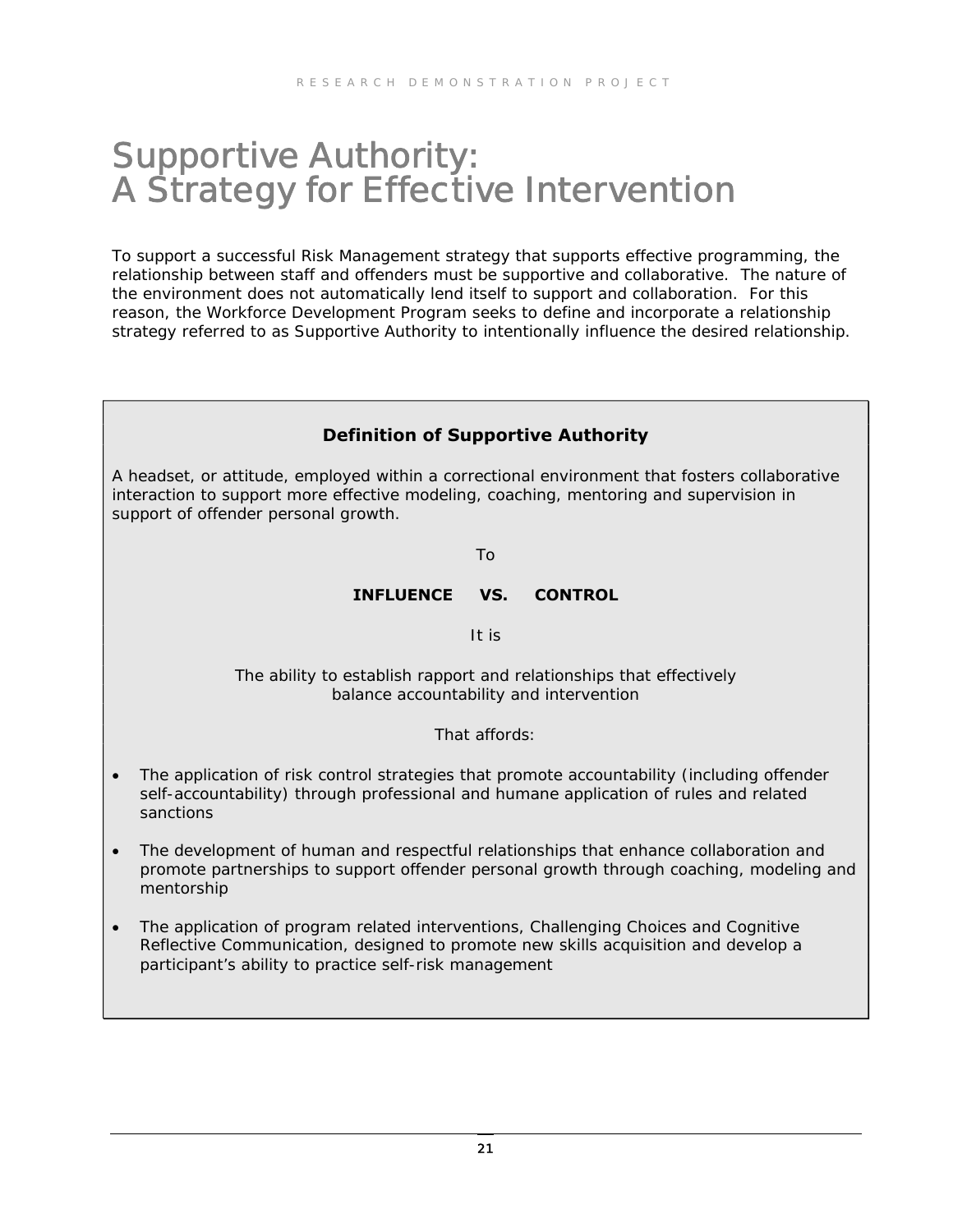#### **Staff Role in Supportive Authority**

- Staff interact with program participants in a supportive and collaborative manner rather than an adversarial and punitive manner
- Staff is genuinely invested in program participants' success.
- Staff uses human connection with program participants to support and influence offender attitudes, behaviors and long-term success.
- Staff encourages program participants to make deliberate choices to participate constructively in the social environment.
- Staff respects program participants' right and capacity to make their own choices (power of choice).

The more effectively staff practices the principles of *Supportive Authority*, the greater the likelihood of their ability to influence offenders.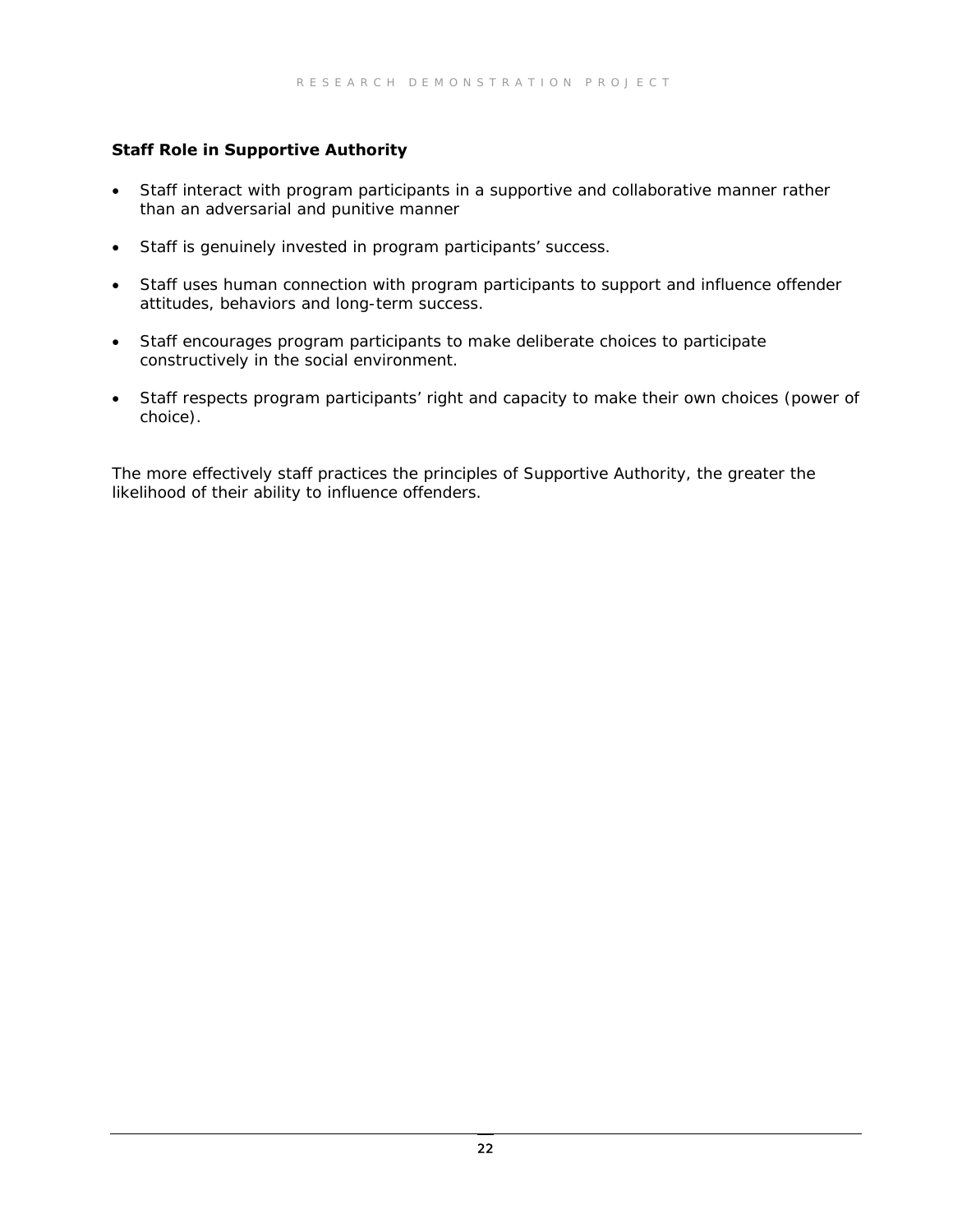# The Science of Intentional Intervention

The correctional environment provides many opportunities to "influence" through human interaction. The environment and the behaviors that occur within the walls of a correctional facility provide opportunities for intervention, given we take advantage of those opportunities for the offender to practice new skills and attitudes. The formal work is often done through "programming" or "treatment" related efforts. The rest of the time, outside "program activities," the offender is subject to the often adverse influence of the correctional environment. The best correctional program work can be, and often is, undone by the adverse influence of the offender's living environment.

The Workforce Development Program focuses a great deal of its intervention or skill development work outside the "group process" or "program activity." In the Workforce Development Program, staff seeks to do the heart of the treatment and/or intervention work through day-to-day communications. This allows for dozens of mini-interventions each week as staff incorporate intervention strategies into daily interactions with program participants. This is made possible by the fact that program staff includes Correctional Officers, Correctional Services Specialists, Correctional Facility Shift Supervisors, Correctional Living Unit Supervisors, Correctional Management, Community High School of Vermont faculty, Vermont Offender Work Programs staff, volunteers and contractors – the "Triad of Influence" concept.

#### **In theory, more staff doing more focused intervention work in a consistent manner should provide for a greater effect on offender change.**

Short of practicing new thinking, attitudes and related skills daily, the likelihood that an offender will make real, lasting internal change is unlikely. It is for this reason that many of the intervention strategies employed in this Workforce Development Program are embedded in everyday communications between staff and offenders (expanded opportunity to positively influence). The opportunities are endless if intervention strategies become a part of everyday communications between staff and program participants and a broad cross-section of staff are involved in the coaching and intervention efforts.

More communication is not necessarily the answer in and of itself. Communications need to be focused and have an intended outcome. The Workforce Development Program incorporates three "Intentional Interventions": Habits of Mind, Cognitive Reflective Communications, and Challenging Choices.

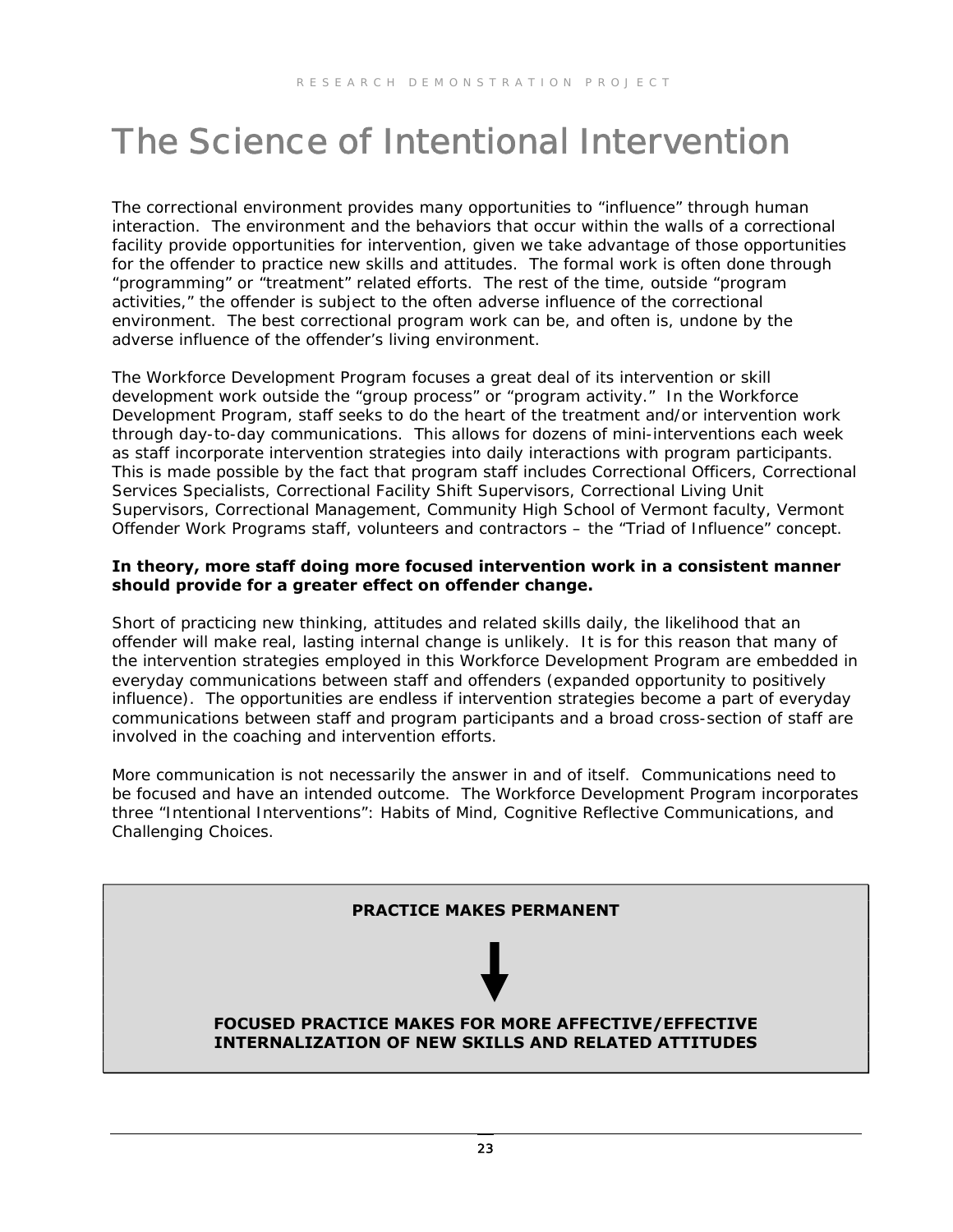### Program Content and Intentional Interventions

- **Habits of Mind**
- **Cognitive Reflective Communications**
- **Challenging Choices**

#### **Habits of Mind**

Costa, Arthur L. and Bena Kallick, Eds. 2000. *Habits of the Mind: A Developmental Series.*  Book 1: Discovering & Exploring Habits of Mind; Book 2: Activating & Engaging Habits of Mind; Book 3: Assessing & Reporting on Habits of Mind; Book 4: Integrating & Sustaining Habits of Mind. Alexandria, VA: Association for Supervision and Curriculum Development.

The *Habits of Mind* are an identified set of 16 problem solving, life-related skills necessary to effectively operate in society and promote strategic reasoning, insightfulness, perseverance, creativity and craftsmanship. The understanding and application of these 16 *Habits of Mind*  serve to provide the individual with skills to work through real life situations that equip that person to respond using awareness (cues), thought, and intentional strategy in order to gain a positive outcome. The 16 *Habits of Mind* include:

- 1. Persisting
- 2. Managing Impulsivity
- 3. Listening to Others with Understanding and Empathy
- 4. Thinking Flexibly
- 5. Thinking About Thinking
- 6. Striving for Accuracy and Precision
- 7. Questioning and Posing Problems
- 8. Applying Past Knowledge to New Situations
- 9. Thinking and Communicating with Clarity and Precision
- 10. Gathering Data through all Senses
- 11. Creating, Imagining, and Innovating
- 12. Responding with Wonderment and Awe
- 13. Taking Responsible Risks
- 14. Finding Humor
- 15. Thinking Interdependently
- 16. Learning Continuously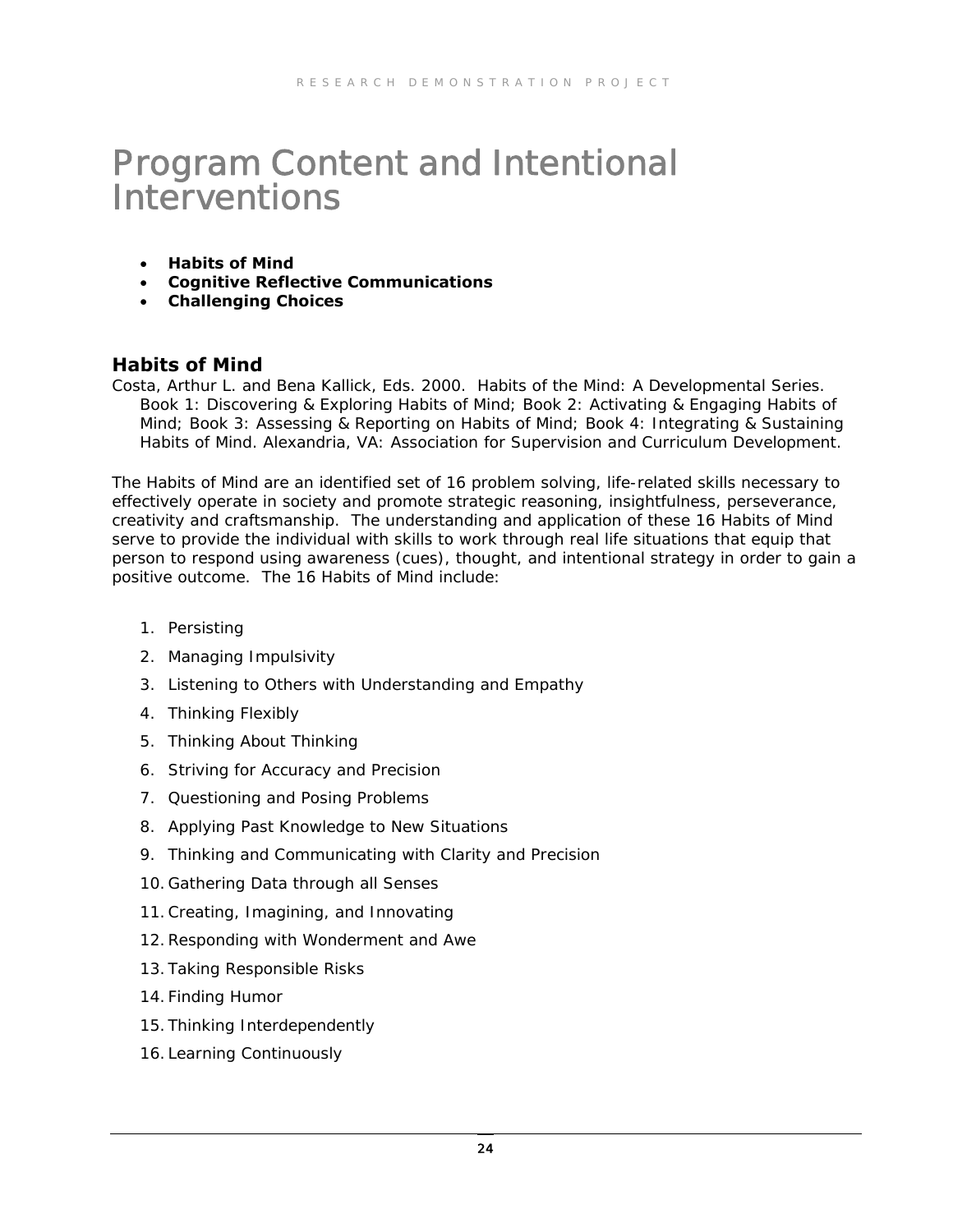#### **Cognitive Reflective Communication**

**Note:** Cognitive Reflective Communication, by design, serves to reinforce several of the *Habits of Mind* in its application including:

- Managing Impulsivity
- Thinking Flexibly
- Thinking about Thinking
- Questioning and Posing Problems
- Applying Past Knowledge to New Situations
- Thinking and Communicating with Clarity and Precision
- Thinking Interdependently
- Learning Continuously
- Taking Responsible Risks

#### Steps of CRC:

- 1. Observe Behavior
- 2. Think about the Thinking
- 3. Plan the Approach
- 4. Dig at Cognitive and Emotional Roots
- 5. Reflect and Connect

#### Why CRC?

- Provides an active intervention into offender cognitive and emotional risk
- Helps develop a conscious awareness of the relationship between thoughts, feelings and behavior
- Teaches offender to self-reflect at the internal processing that supports and drives risk
- Challenges the offender to face their own truth in order to develop motivation for change
- Offenders learn to make the connection between thoughts, feelings and behavior self-responsibility connection
- Supports ongoing, meaningful dialogue between staff and offenders that is focused directly on offender risk

What is in it for the participant?

- Increased Self-Control
- Learn Critical Thinking
- Learn and Practice Self-Reflection Skills
- Increased Ability to Handle Social Situations
- Stress Management Skills
- Stronger Sense of Self, Based on the Ability to Manage One's Own Risk
- Higher Self-Awareness
- Increased Empathy and Stronger Connection with Others
- Development of Internal vs. External Reward System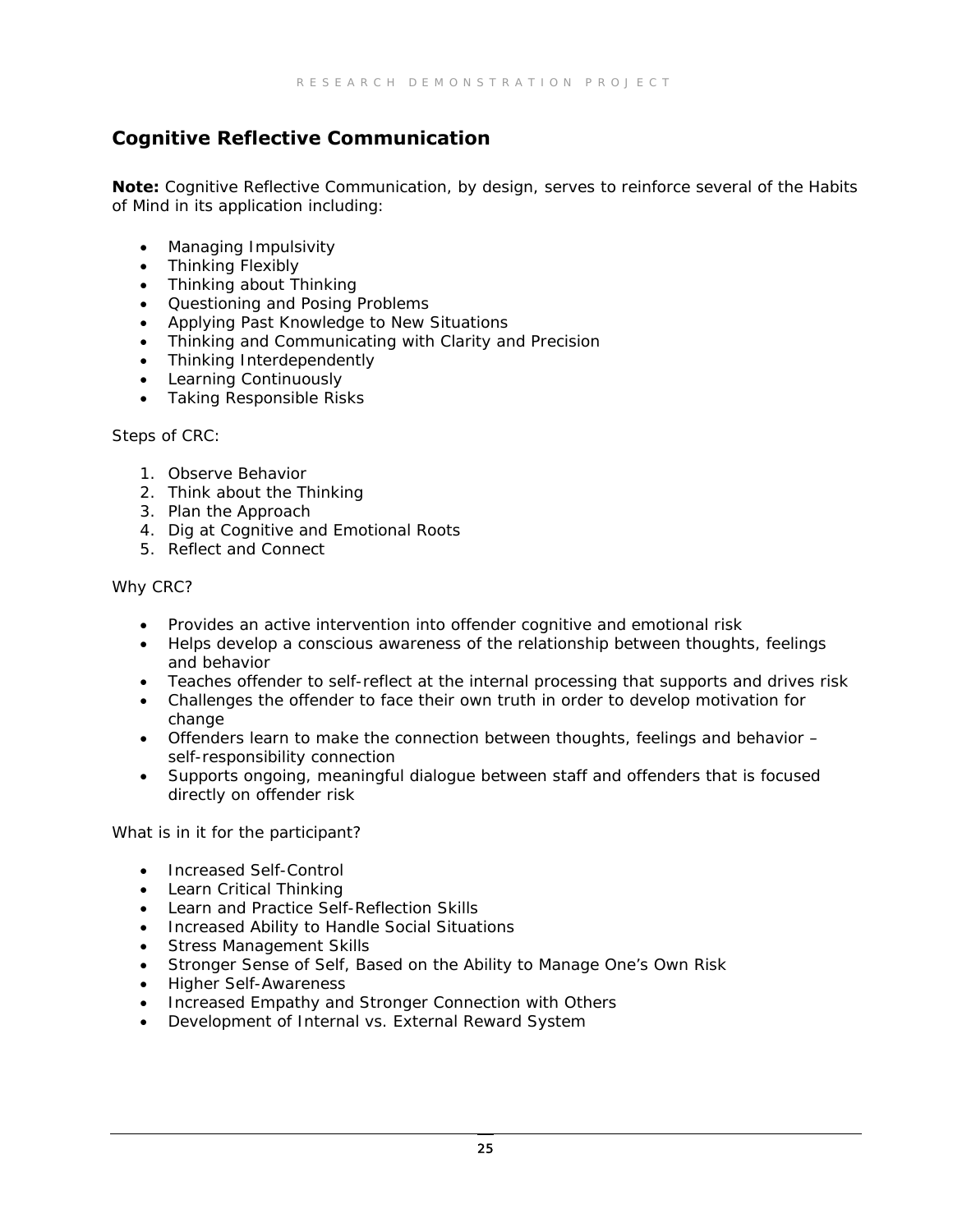#### **Challenging Choices**

Once a person sees and owns the choices and related consequences for the choices they make they begin to develop self-awareness and internal motivation for applying new thinking or *Habits of Mind* and learn to successfully employ new intervention skills.

The ability to supportively point out "choice moments" and to have offenders reflect on the choices they make and the effect that the choices they make have on themselves and others is once again a means of reinforcing several of the *Habits of Mind* through modeling and application:

- Thinking About Thinking
- Applying Past Knowledge to Current Situations
- Managing Impulsivity
- Listening to Others with Understanding and Empathy
- Thinking Flexibly
- Questioning and Posing Problems
- Thinking and Communicating with Clarity and Precision
- Taking Responsible Risks
- Learning Continuously

#### Steps of CC:

- 1. What was the situation or event?
- 2. What was the choice?
- 3. Did you make the choice on purpose?
- 4. Were there any other choices connected to the situation?
- 5. What short term effects did this have on you? On others?
- 6. What long term effects did this have on you? On others?
- 7. Are any of these effects desirable?
- 8. If no, why not?
- 9. If they are desirable, why are they desirable?

Why CC?

- Increase the conscious process of making choices.
- See the relationship between choices and consequences and benefits for self and others, both short and long term.
- Learn to make well thought out conscious deliberate choices.
- Develop degrees of "ownership" by understanding individual power to make choices vs. blaming the world around you for your situation.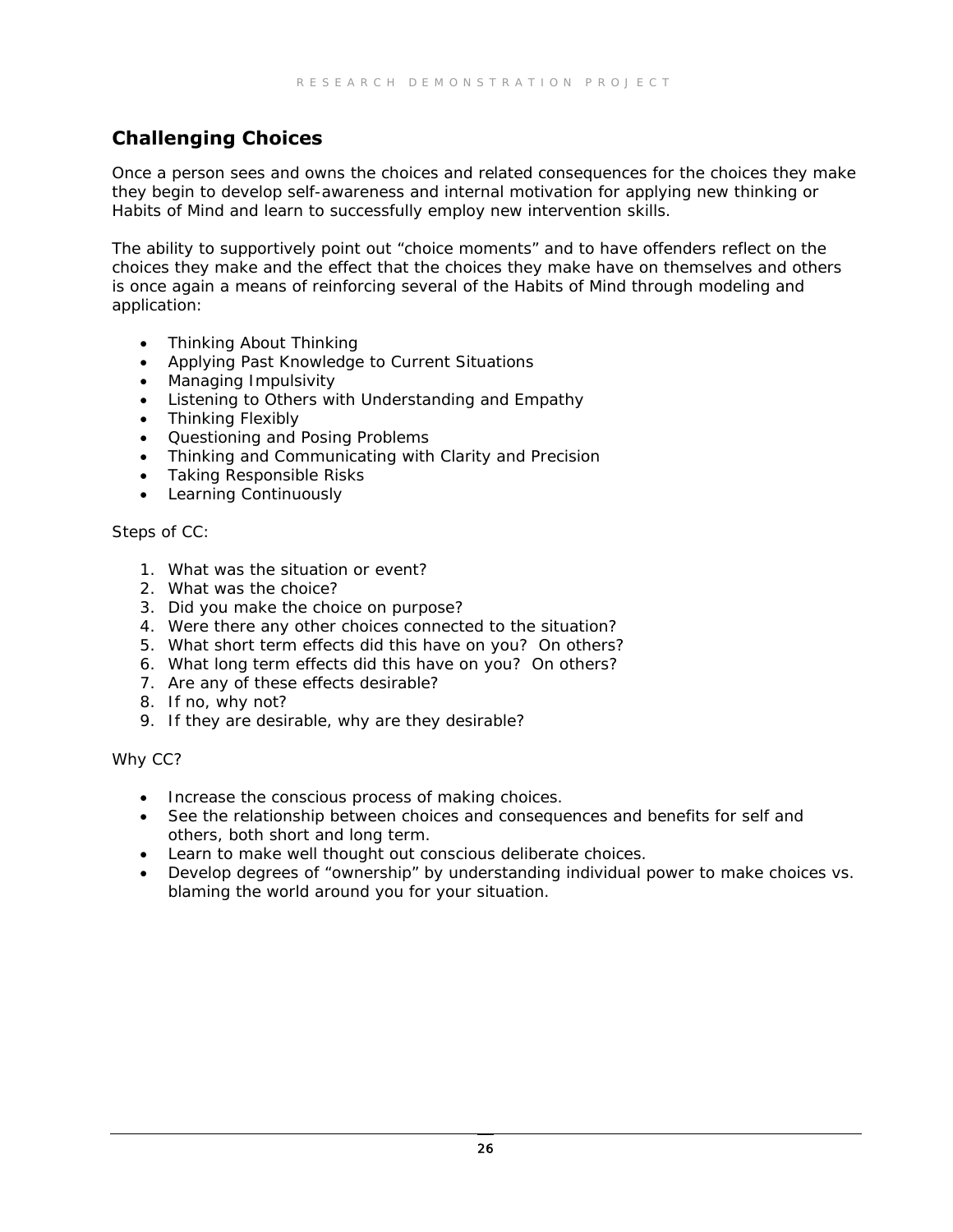### The "Power of Choice"

*"Everything can be taken from a man but one thing: The last of the human freedoms – To choose one's attitude in any given set of circumstances, to change one's own way."* 

*V. Frankl* 

#### **Simple Goals of Intentional Interventions**

These interventions, employed by staff in daily interaction, will serve to:

- Help program participants develop internal awareness of thoughts, feelings, and related behavior (identify internal risk).
- Provide program participants with the opportunity learn, practice and apply new *Habits of Mind* in working to developing new life skills (develop new coping strategies).
- Help program participants to develop existing assets (strength-based approach work).
- Help program participants become conscious of day to day decisions they make, and the related consequences and benefits to themselves and others (making conscious deliberate choices).

What is in it for the Participant?

- Increased Self-Control
- Learn Critical Thinking
- Learn and Practice Self-Reflection Skills
- Increased Ability to Handle Social Situations
- Stress Management Skills
- Stronger Sense of Self, Based on the Ability to Manage One's Own Risk
- Higher Self-Awareness
- Increased Empathy and Stronger Connection with Others
- Development of Internal vs. External Reward System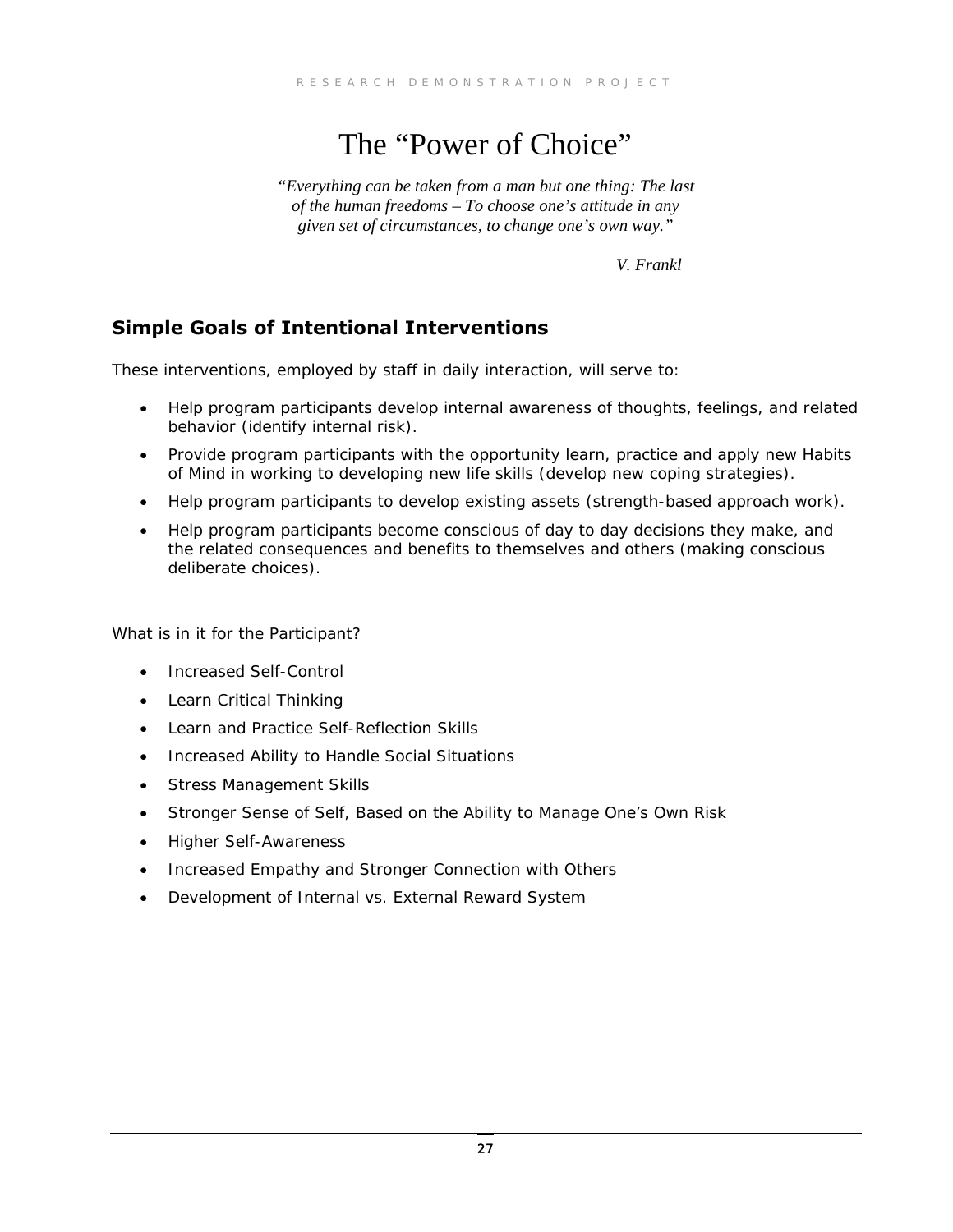

# Key Components to Long Term Program Success

*Long term program success has as much or more to do with what you do after program start-up than what you do in program design, start-up and initial staff training. Long term success requires on-going attention!* 

#### **Component # 1 – Staff Training**

- All staff connected with the Workforce Development Training will initially receive 6 days of training.
- Staff not receiving the initial Workforce Development Program Training will get a condensed version of the same training and go through on-the-job coaching process.

#### **Component # 2 – Development of Staff Performance Expectations, Program Indicators and Related Measures**

- All staff connected with the program will have a set of general and specific performance expectations.
- Staff performance-related indicators and measures will be established and monitored by staff supervisors and the Workforce Development Program Project Administrators.
- Program Success Indicators and Measures will also be created and monitored by Workforce Development Project Administrators.

Note: In keeping with the Supportive Supervision, Supportive Authority and strengthbased concepts, all performance management efforts will be delivered with an eye toward recognition of success and with a problem solving approach when deficiencies arise.

#### **Component # 3 – Ongoing Support**

- The Workforce Development Program will rely heavily on coaching as a method of staff development and experienced program staff, including the Workforce Development Project Administrators, will serve as coaches and mentors to support ongoing staff development.
- The Workforce Development Program will ask staff to participate in ongoing processes of self-assessment and evaluation to enhance personal insight and problem solving abilities.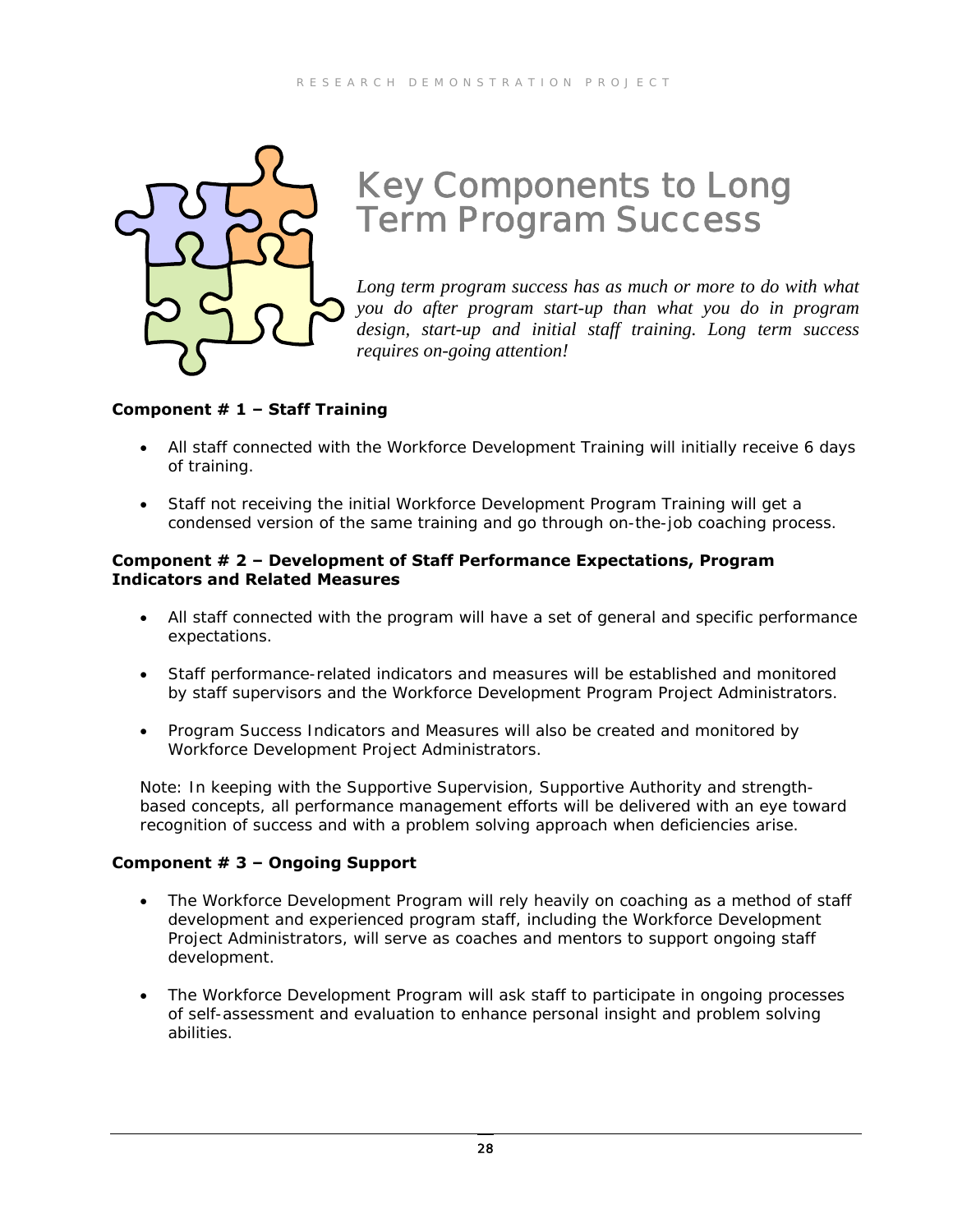- The Workforce Development program will work in collaboration with existing supervision systems to create a unified and seamless means of staff supervision.
- The Workforce Development Program will develop and employ a formal system to recognize staff efforts to reinforce staff performance.

#### **Component # 4 – Role of WDP Oversight Team and WDP Project Administrators**

- WDP Local Oversight Teams and WDP Project Administrators become responsible for:
	- 1. Monitoring program delivery, program activities and program goals
	- 2. Operating as the response team for program related issues
	- 3. Providing direction, support and active coaching to WDP program staff
	- 4. Support of research-based goals and objectives
	- 5. Communications to facility administration and outside sources

#### **Component # 5 – Ongoing Training and Staff Development**

- The local WDP Program Oversight Teams and Project Administrators will be responsible for the development and delivery of ongoing staff training and special staff development activities.
- The local WDP Program Oversight Teams and Project Administrators will be responsible for assessing program and staff-related program delivery needs and respond accordingly (training and staff development related)
- The local WDP Program Oversight Teams and Project Administrators will be responsible for the development of any staff "professional development plans" and actively support staff efforts to meet the objectives of these plans.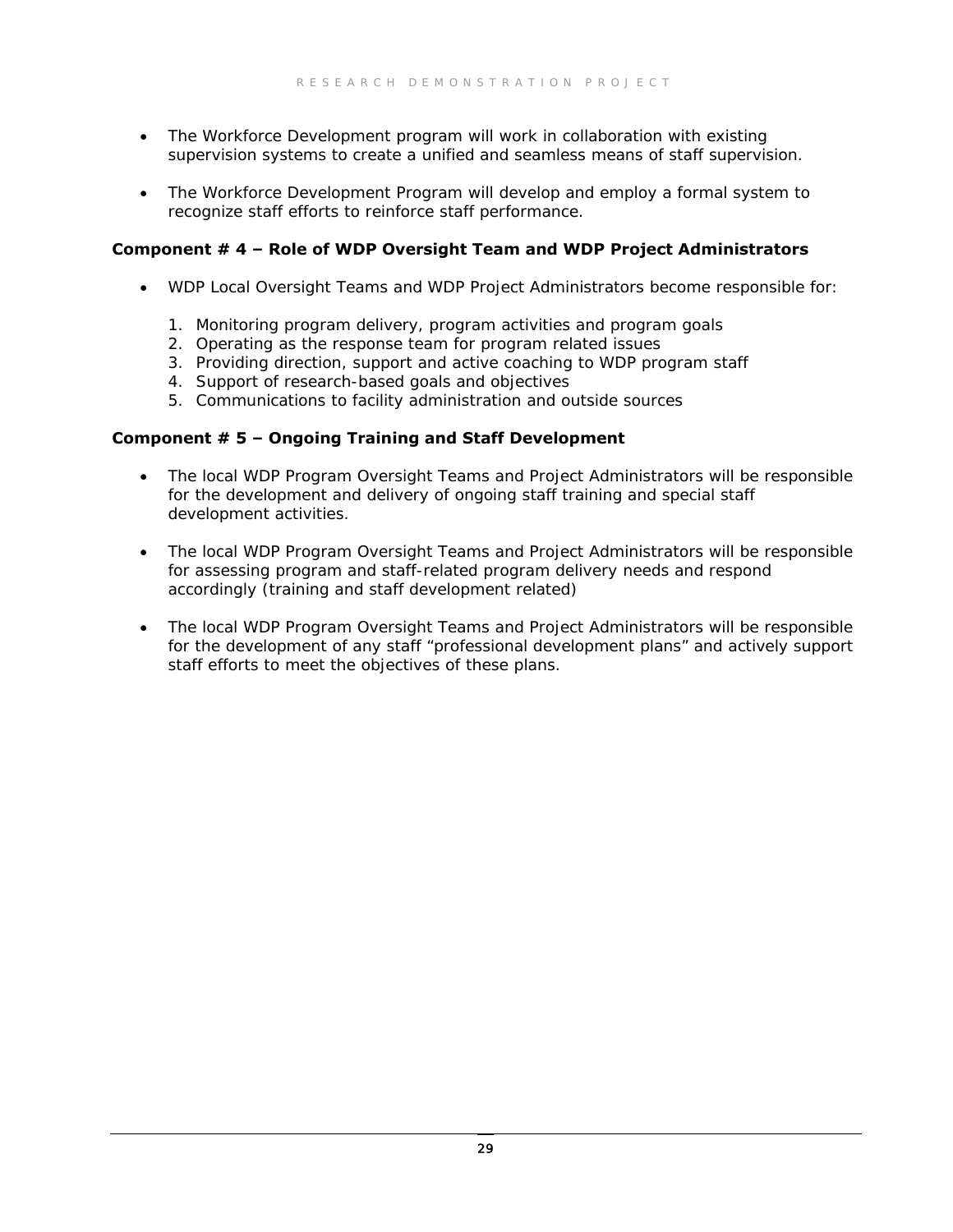## Workforce Development Program Communication Protocol

#### *Why develop and implement a WDP Communication Protocol?*

A Communication Protocol that goes beyond current staff communication practices at the St. Albans, Windsor, and Newport correctional facilities is important because the WDP model institutes a TRIAD OF INFLUENCE in the conduct of the program. This is a component that all three WDP Local Design Teams identified as desirable and necessary.

The WDP Communication Protocol increases the level of regular contact and communication between WDP staff related to the participant's living unit, classroom and workplace. For example, this protocol involves the exchange of:

- Emails
- Phone calls
- Voice mails
- Written self-assessments by participants
- Face to face conversations
- Weekly treatment team meetings

The purpose for increasing the contact and communication between Community High School of Vermont faculty, Vermont Offender Work Programs staff (and Kitchen Coordinator in the case of Newport), and the WDP Correctional Facility Shift Supervisors, Correctional Living Unit Supervisors, Correctional Services Specialists, and Correctional Officers is *to create a "seamless" system of awareness and consistent supervision - Supportive Authority - upon the part of the staff, regarding the participation, progress or lack thereof of each program participant in the WDP*.

Moreover, WDP Staff are being asked to learn and use the 16 *Habits of Mind* and Supportive Authority's Intentional Interventions in their interactions with the WDP participants so they can they assist program participants in learning and using the 16 *Habits of Mind* and Intentional Interventions with each other and themselves. To support each other, we are also asking the staff to communicate with each other on a regular basis in their *mutual supervision and support of the WDP participants.* 

It is the belief of the authors of this research and demonstration grant that this collaborative and interactive approach to supervising offenders participating in the WDP will result in an increase in the willingness of the offenders to grow more self-aware, productive, pro-social and less likely to re-offend upon their return to their respective communities.

A formalized and agreed upon Communication Protocol is the KEY to the success of the TRIAD OF INFLUENCE and is:

- Practiced by all three staff groups
- In each facility
- On a regular and reliable basis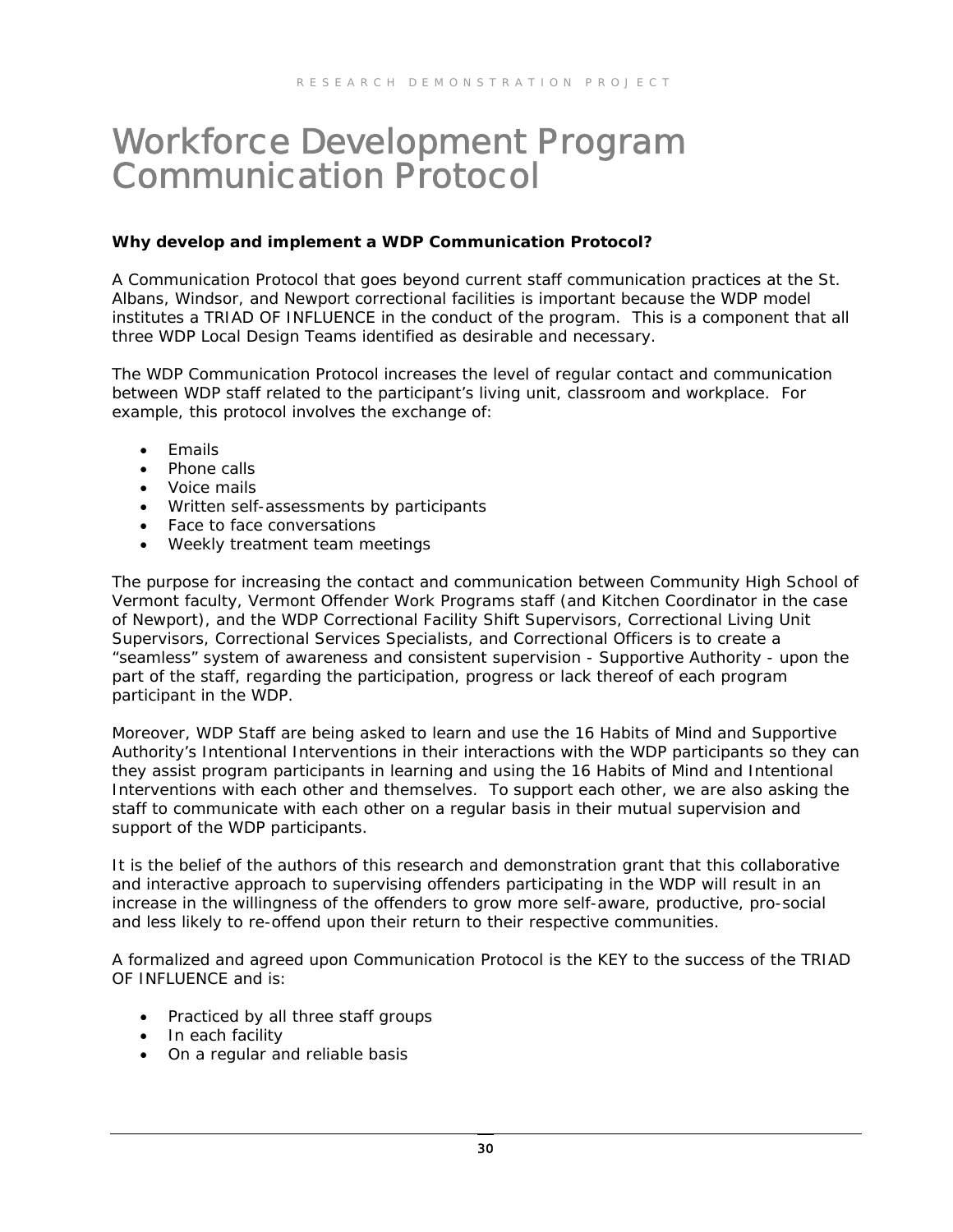## Workforce Development Program Staff Roles

The WDP performance expectations for correctional facility staff participating in the implementation and running of the WDP initiative are listed below. The performance expectations for the facility staff responsible for supporting the success of this initiative are also incorporated. It is the starting point for developing the basis of performance evaluations for WDP staff and research on the impact of staff participation in the WDP initiative**.** 

#### **CORRECTIONAL OFFICERS**

- Share information and communicate across team
- End of shift reports reflect WDP participants' behavioral progress
- Response to behaviors more responsive vs. reactive Officer models (long term change vs. short term control); commitment, appropriate language, respect, openness, willingness to change, commitment to program goals, objectives, ideals and standards
- Participate in program activities
- Respectfully engage offenders in focused conversation and coach intervention work
- Practice and support consistent use of intentional interventions and program objectives (headset always "I am always part of the TRIAD OF INFLUENCE")
- Willingness to develop collaborative and respectful relationships
- Active involvement, active engagement and intentional communication
- Career Development Plans Career Path Opportunities (optional)
- Willing to provide written documentation to program members and researchers to identify program related intervention efforts
- Participate in ongoing WDP training as needed

#### **CORRECTIONAL FACILITY SHIFT SUPERVISOR STAFF**

- Share information and communicate across team
- Correctional Facility Shift Supervisor (CFSS) models; commitment, appropriate language, respect, openness, willingness to change
- Commitment to program goals, objectives, ideals and standards
- Tour unit each shift communicate with program participants and staff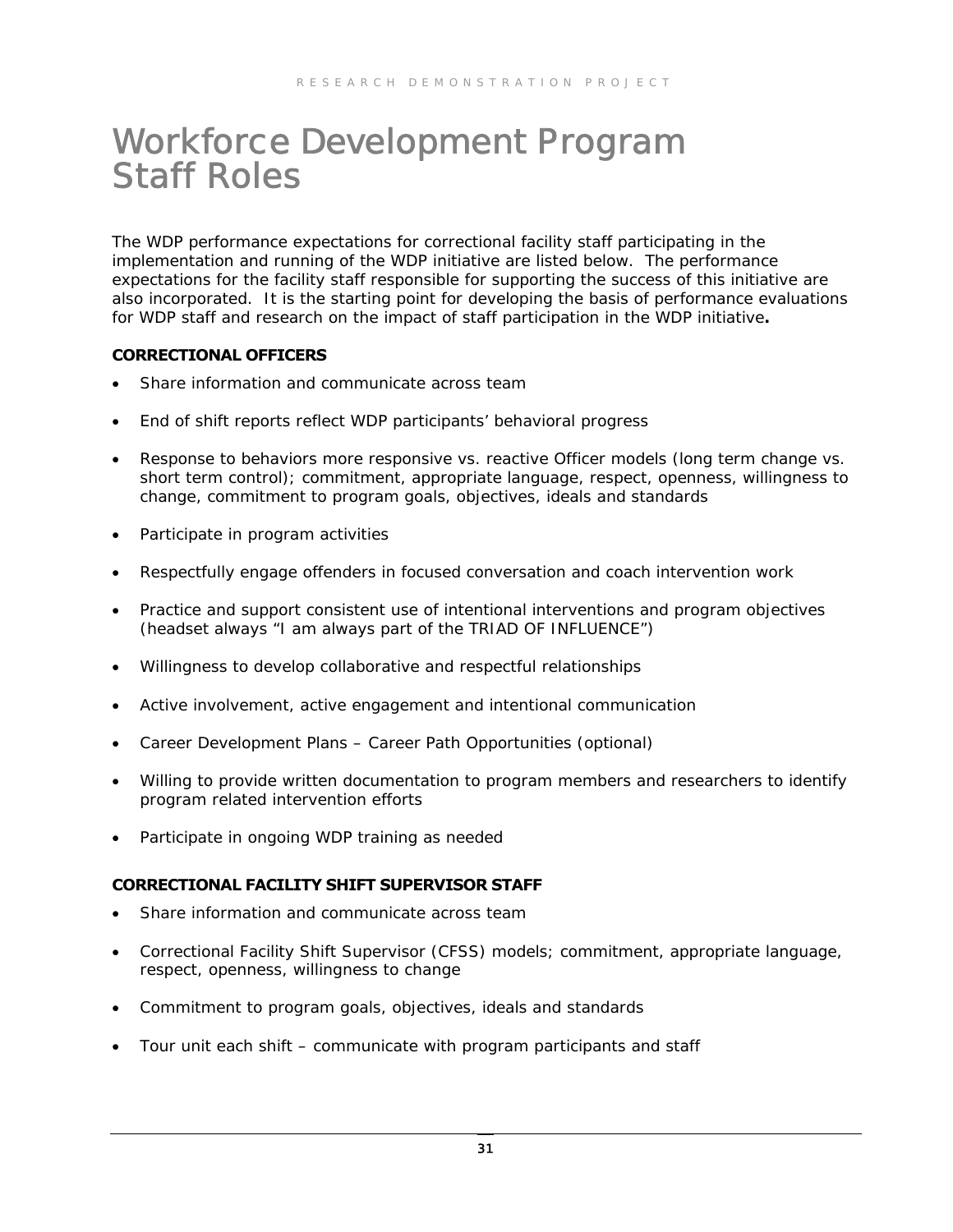- Be willing to help solve and resolve issues occurring on the unit
- Participate in program activities when and where possible, e.g., attend a unit meeting once per week
- Practice and support consistent use of intentional interventions and program objectives (headset always "I am always a member of the TRIAD OF INFLUENCE")
- Respectfully engage offenders in focused conversation and coaching intervention work
- Willingness to develop collaborative and respectful relationships
- Willing to work with Correctional Officers, Correctional Services Specialists, Correctional Living Unit Supervisors and other WDP staff to design performance expectations and evaluation practices and or related evaluation content to support WDP program practices and initiatives
- Participate in ongoing WDP training as needed
- Willing to participate on the WDP oversight team

#### **VERMONT OFFENDER WORK PROGRAMS STAFF**

- Share information and communicate across team
- End of shift communication with WDP Staff (Email defined team alias)
- VOWP Staff models; commitment, appropriate language, respect, openness, willingness to change, commitment to program goals, objectives, ideals and standards
- Participate in program activities (primarily unit and community meetings)
- Respectfully engage offenders in focused conversation and coach intervention work
- Practice and support consistent use of intentional interventions and program objectives (headset always "I am always part of the TRIAD OF INFLUENCE")
- Willingness to develop collaborative and respectful relationships
- Work closely with Community High School of Vermont faculty and staff on participant transition issues (Portfolio review of resume, transition plan, work opportunities, etc.)
- Incorporate HOM and WDP intentional interventions into evaluation format
- Coach offenders by using WDP Intentional Interventions (CRC, CC) to support development of *Habits of Mind*
- Willing to participate on WDP Oversight Team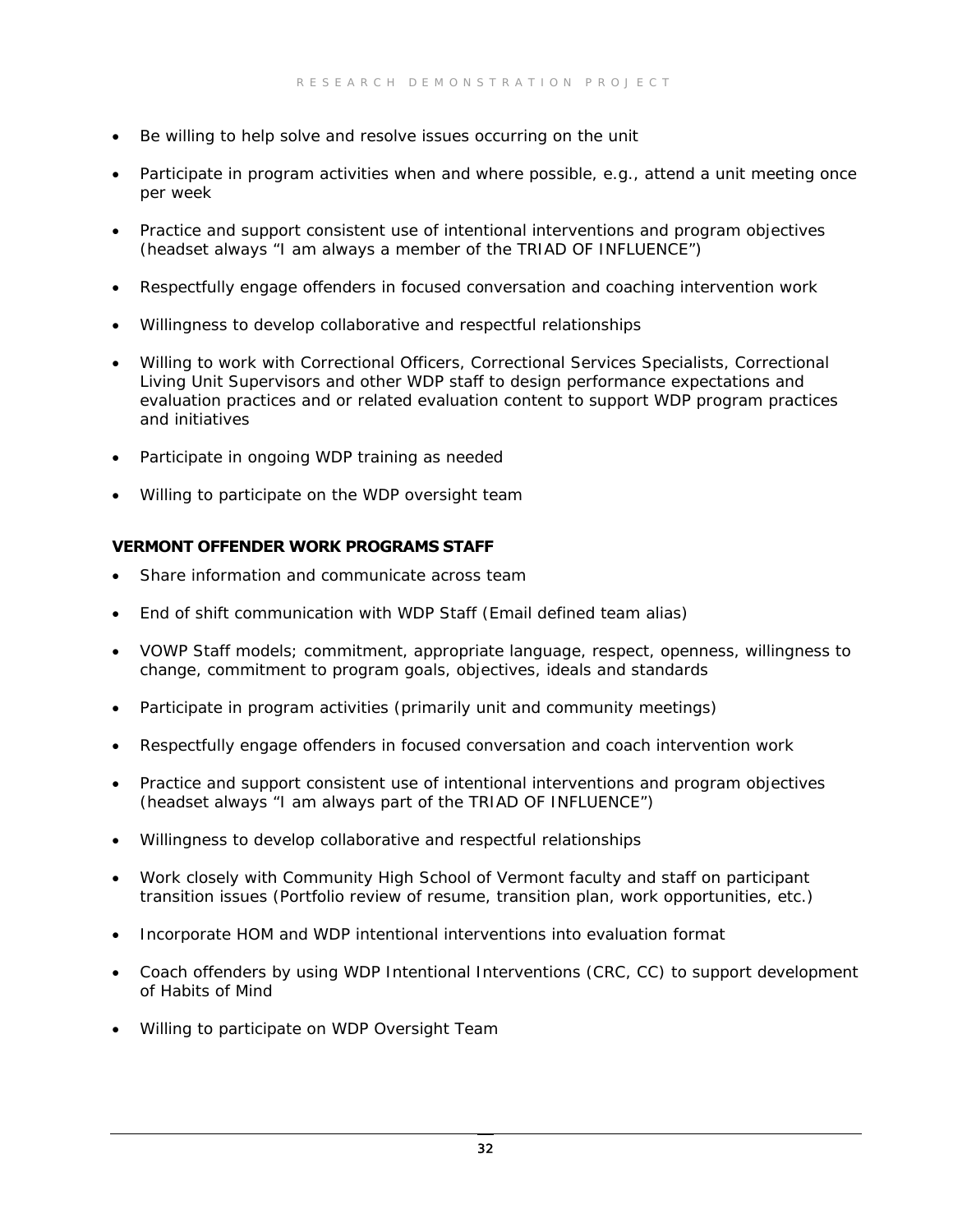- Willing to provide written documentation to program members and researchers to identify program related intervention efforts
- Willing to share issues and or concerns as they arise with WDP program staff or facility staff.
- Willing to participate in self-evaluation re: level of connection to and support of WDP
- Participate in ongoing WDP training as needed

#### **COMMUNITY HIGH SCHOOL OF VERMONT STAFF**

- Teach HOM to program participants
- Share information and communicate across team
- End of shift communication with WDP Staff (Email to defined team alias)
- CHSVT Staff models commitment, appropriate language, respect, openness, willingness to change, commitment to program goals, objectives, ideals and standards
- Participate in program activities (primarily unit and community meetings)
- Respectfully engage offenders in focused conversation and coach intervention work
- Practice and support consistent use of intentional interventions and program objectives (headset always "I am always part of the TRIAD OF INFLUENCE")
- Willingness to develop collaborative and respectful relationships
- Interacts with VOWP staff and Correctional Services Specialists on transition issues (resume, transition plan, work opportunities, etc.)
- Willing to provide written documentation to program members and researchers to identify program related intervention efforts
- Incorporate HOM and WDP intentional interventions into classroom evaluation format
- Coaches offenders by using WDP Intentional Interventions (CRC, CC) to support the development of *Habits of Mind*
- Willing to participate on WDP Oversight Team following initiation of program
- Willing to share issues and or concerns as they arise with WDP program staff or facility staff
- CHSVT will provide assistance, coaching, instruction, guidance to program staff regarding program activities, e.g., uses of HOM
- Participate in ongoing WDP training as needed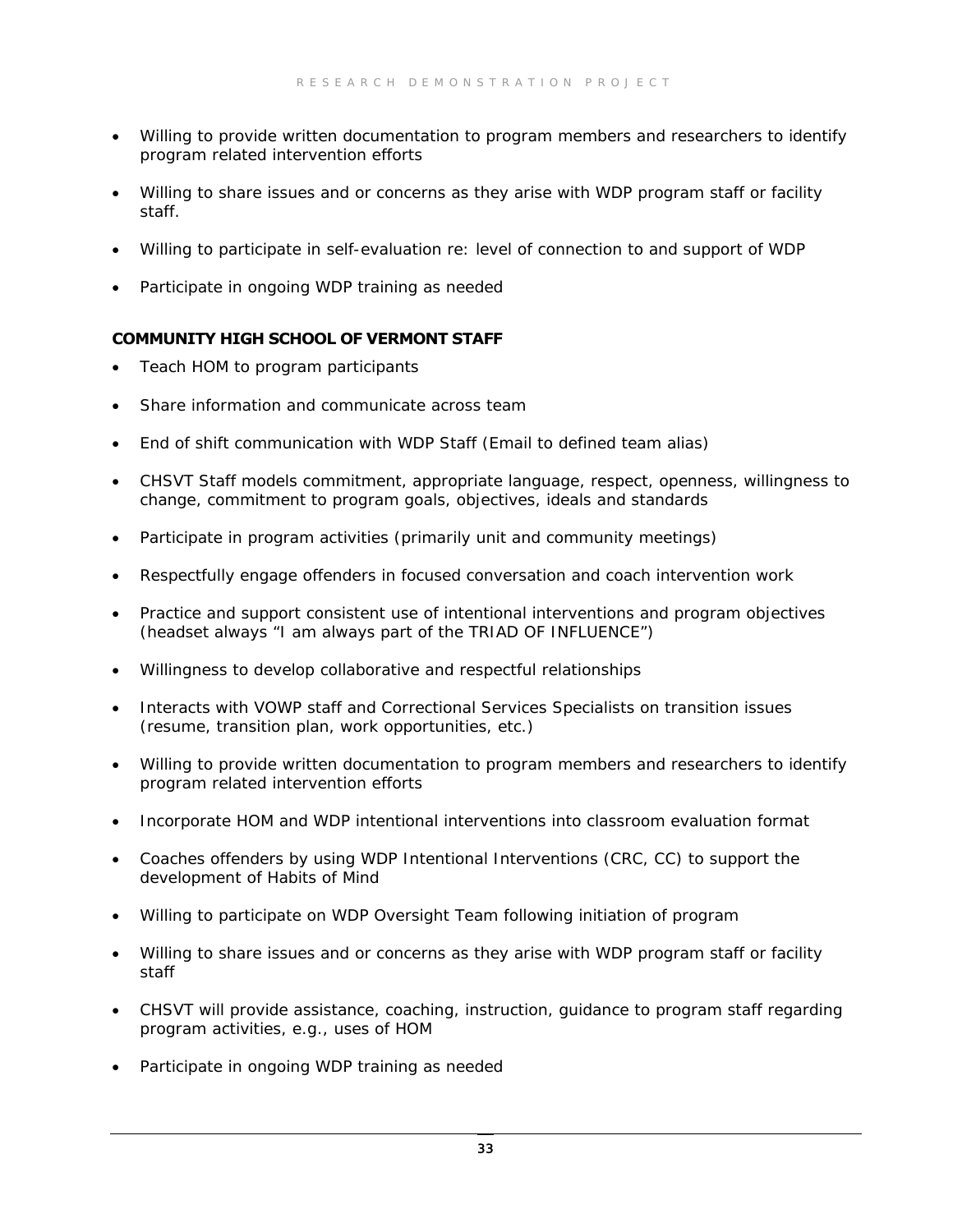#### **CORRECTIONAL SERVICES SPECIALIST**

- Share information and communicate across team
- End of shift debrief and communication with Correctional Officer
- Response to behaviors are more responsive vs. reactive (long term change vs. short term control)
- Willing to be team leader
- Spend time "in unit" interacting with staff and program participants
- Spend time at the workplace and at the school
- Willingness to initiate and maintain external relationships (employers, support networks, landlords, etc.)
- Willing to facilitate community meetings and or program activities
- Willing to coordinate unit activities
- Communication conduit
- Officer models; commitment, appropriate language, respect, openness, willingness to change, commitment to program goals, objectives, ideals and standards
- Respectfully engage offenders in focused conversation and coach intervention work
- Practice and support consistent use of intentional interventions and program objectives (headset always "I am always part of the TRIAD OF INFLUENCE")
- Willing to develop collaborative and respectful relationships
- Active involvement, active engagement and intentional communication
- Willing to provide written documentation to program members and researchers to identify program related intervention efforts
- Participate in ongoing WDP training as needed

#### **CORRECTIONAL LIVING UNIT SUPERVISOR**

- Manages program population in conjunction with WDP researchers and facility Security and Operations Supervisor
- Partners with WDP Project Administrators to manage quality assurance
- Design and develop specific performance expectations in concert with WDP Project Administrators, Correctional Facility Shift Supervisors, Security and Operations Supervisor and WDP Oversight Team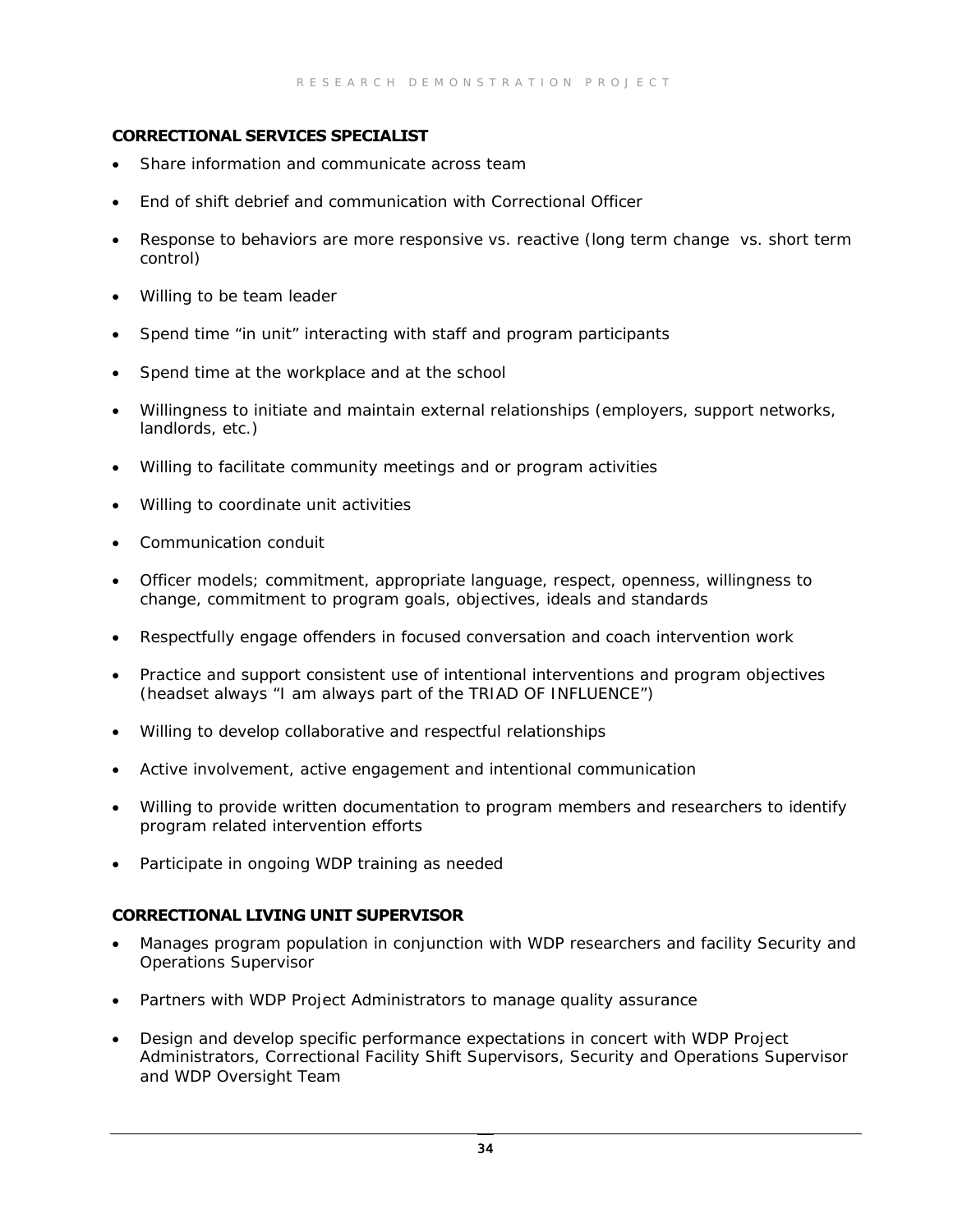- Respond and address performance issues as necessary
- Willing to participate on the WDP Oversight Team
- Share information and communicate across team
- Oversee End of shift debrief and communication process
- Spend time "in unit" interacting with staff and program participants
- Spend time at the workplace and at the school
- Willing to occasionally attend program activities
- Responsible for participation in community forums to support WDP initiative and related goals
- Correctional Living Unit Supervisor (CLUS) models; commitment, appropriate language, respect, openness, willingness to change, commitment to program goals, objectives, ideals and standards
- Practice and support consistent use of intentional interventions and program objectives (headset always "I am always part of the TRIAD OF INFLUENCE")
- Willingness to develop collaborative and respectful relationships
- Willing to provide written documentation to program members and researchers to identify program related intervention efforts
- Participate in ongoing WDP training as needed

#### **SECURITY AND OPERATIONS SUPERVISOR**

- Share information and communication across team
- Security and Operations Supervisor models commitment, appropriate language, respect, openness, willingness to change
- Demonstrate a commitment to program goals, objectives, ideals and standards
- Tour unit each shift communicate with program participants and staff
- Be willing to help solve and resolve issues occurring on the unit
- Participate in program activities, e.g., unit meetings and self-risk management groups when and where possible
- Practice and support consistent use of intentional interventions and program objectives (headset always "I am always a member of the TRIAN OF INFLUENCE")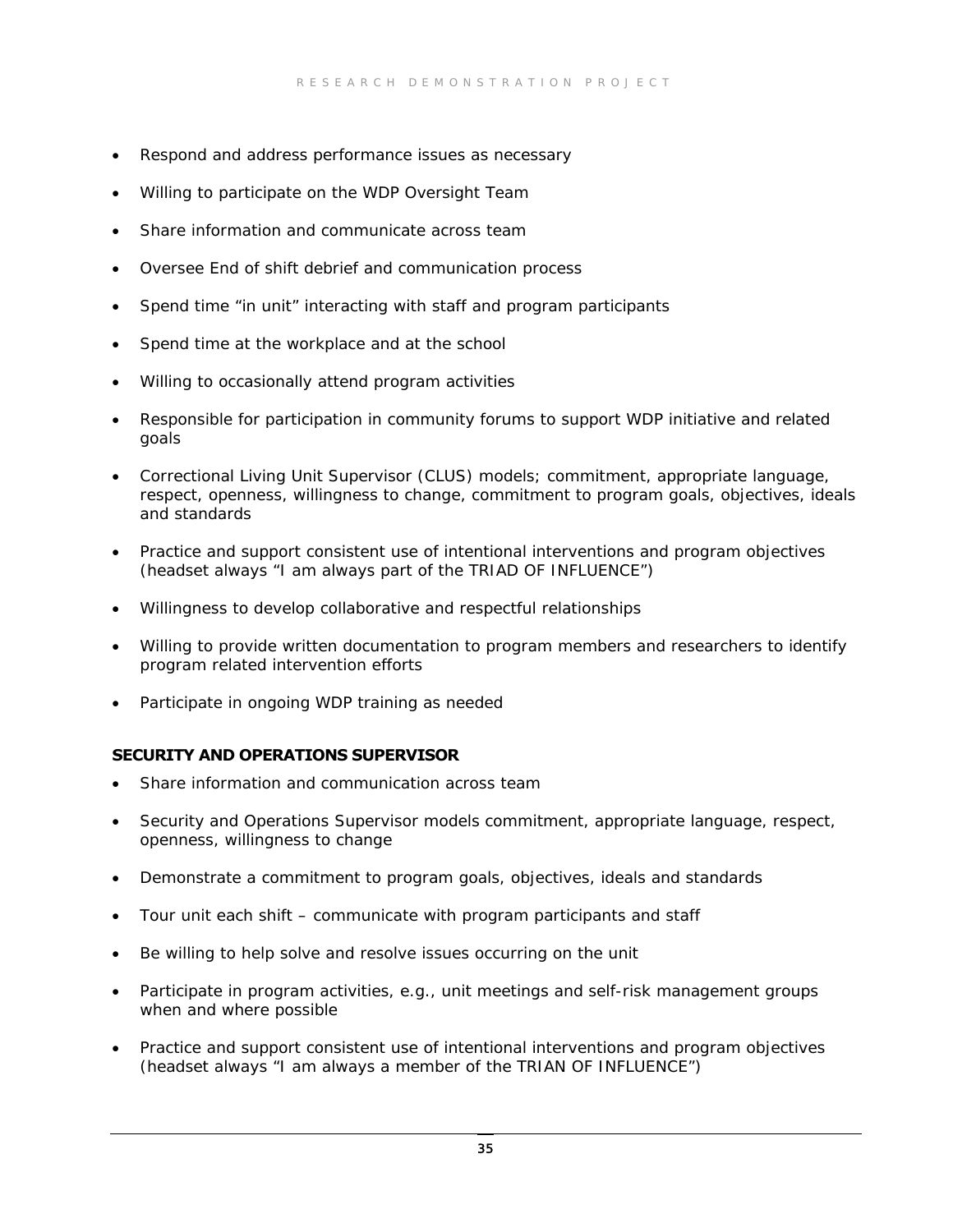- Respectfully engage offenders in focused conversation/coaching intervention work
- Willingness to develop collaborative and respectful relationships
- Willing to work with Correctional Facility Shift Supervisors, Correctional Living Unit Supervisors and WDP staff to design performance expectations and evaluation practices and or related evaluation content to support WDP program practices and initiatives
- Willing to participate on the WDP oversight team
- Any permanent change in operations and logistics regarding facility functions (such as meal times, head counts, recreational and yard times, group meeting times) need to be reviewed and approved by SOS in consultation with WDP Oversight Team and Peers
- Works with Correctional Living Unit Supervisors to assist as needed in internal population movement management
- Security and Operations Supervisor willing to participate in self-evaluation regarding level of connection to and support of WDP
- Participate in ongoing WDP training as needed

#### **FACILITY MANAGEMENT TEAM**

- Facility Managers will participate on WDP Oversight Team by attending meetings as scheduled and reviewing notes when circulated
- Facility Managers will be an ongoing part of process for reviewing program goals and objectives on a quarterly basis with WDP Oversight Team to track and assess progress, accomplishments and failures
- Facility Managers will serve as the liaison for WDP to address and resolve needs that arise on the Living Unit and willing to pursue means for resolution of needs as high as Central **Office**
- Facility Managers will tour WDP Living Unit, VOWP, and CHSVT on a regular basis to observe and interact with WDP staff and program participants and provide input to Oversight Team as a result of tours
- Facility Mangers will be briefed on a monthly basis by his/her designee on the progress and status of WDP after start up
- Facility Managers will participate in WDP research protocols throughout WDP
- Facility Mangers willing to participate in self-evaluation regarding level of connection to and support of WDP
- Participate in ongoing WDP training as needed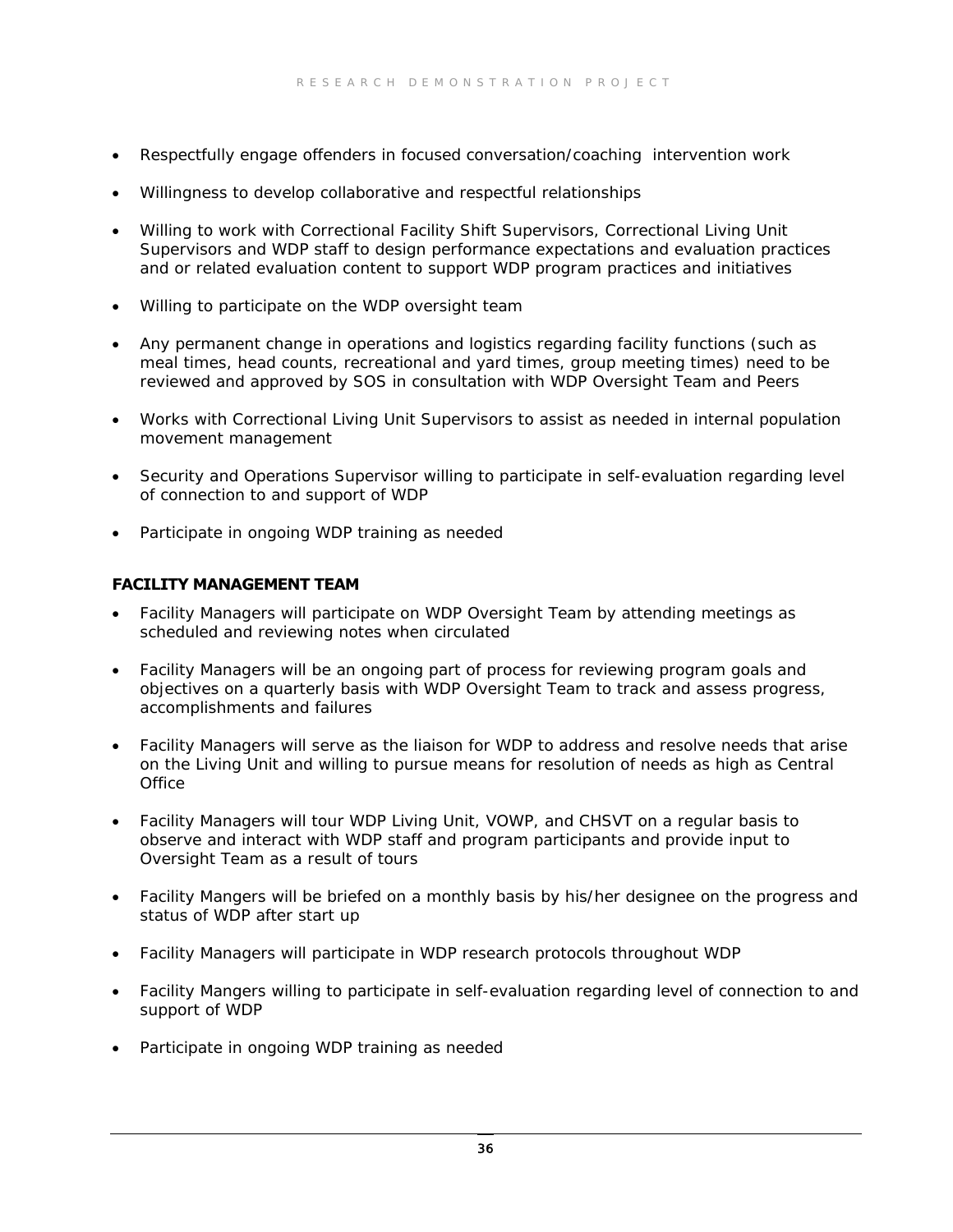#### **WORKFORCE DEVELOPMENT PROGRAM PROJECT ADMINISTRATORS**

- Support the management of program population in conjunction with WDP researchers and Facility Staff by making sure that program participant pool for random selection is operational and functioning smoothly
- Partner with WDP Facility to manage quality assurance
- Support and help to develop specific performance expectations in concert with Correctional Facility Shift Supervisors, Security and Operations Supervisor and WDP Oversight Team
- Respond and address performance issues as necessary
- Facilitate and oversee the WDP Oversight Teams at each facility
- Share information and communicate across team
- Track program activities and related staff performance as Quality Assurance Coaches
- Spend time "in unit" interacting with staff and program participants as active coaches
- Spend time at the workplace and at the school providing coaching and related support
- Willing to attend and co-facilitate program activities when and where possible
- Responsible for participation in community forums to support WDP initiative and related goals
- Model; commitment, appropriate language, respect, openness, willingness to change, commitment to program goals, objectives, ideals and standards
- Practice and support consistent use of intentional interventions and program objectives (headset always "I am always part of the TRIAD OF INFLUENCE")
- Willingness to develop collaborative and respectful relationships
- Willing to provide written documentation to program members and researchers to identify program related intervention efforts
- Participate in the development and delivery of ongoing WDP training as needed
- Make sure that information technology needs are met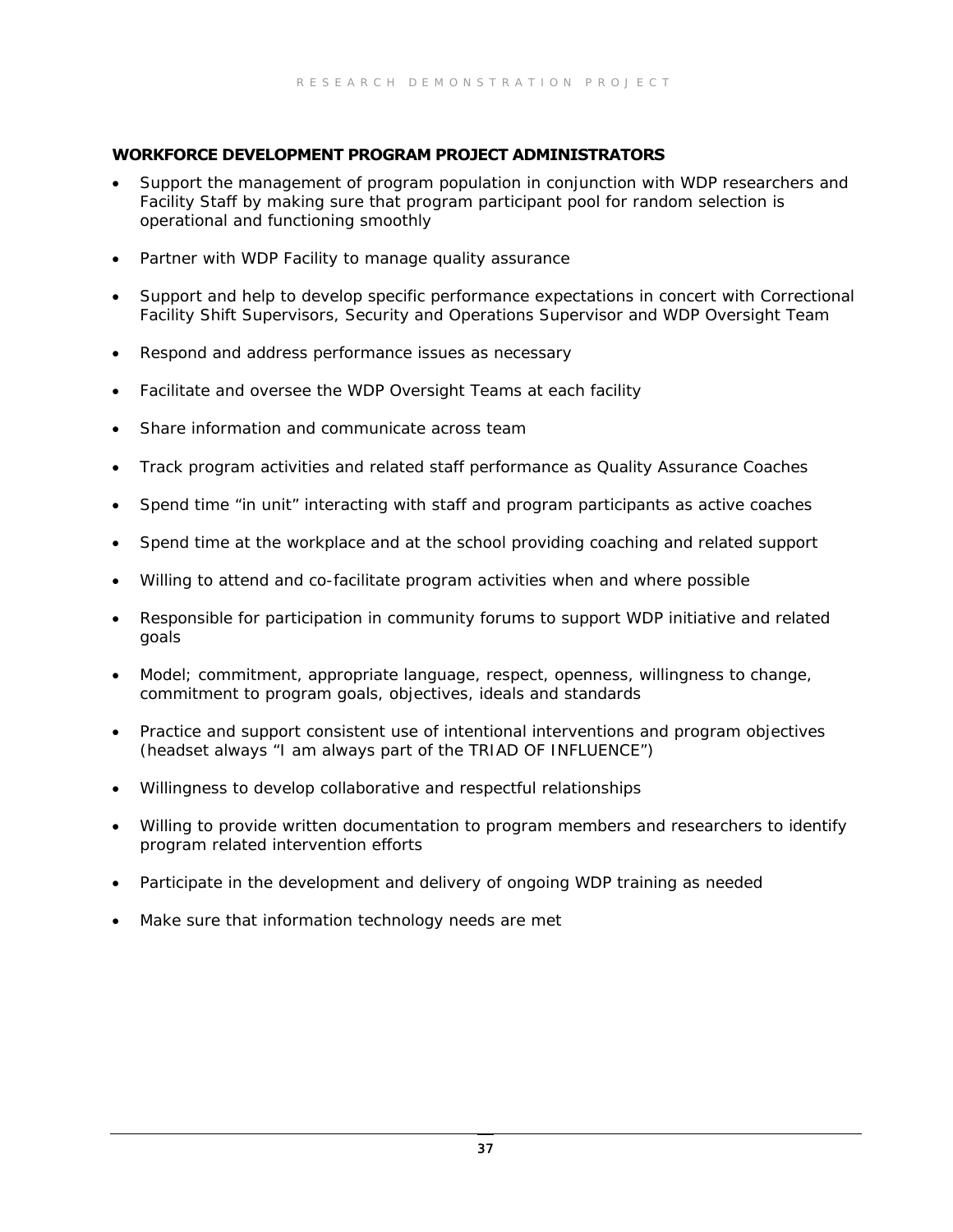## Intentional Community Concept and Related Components

The Workforce Development Program seeks to operate as an "intentional community." The purpose of the intentional community is to closely replicate the goals, objectives and standards of a real community by:

- Establishing community standards and expectations
- Providing a safe and supportive environment where staff and program participants work collaboratively to promote human development
- Promote a "sense of community" by empowering program participants to engage in community activities that shape the environment in which they live
- Promote community responsibility concepts by challenging program participants to support individual community member efforts at self-improvement – I have more than just a responsibility to myself – I will support others and engage in activities that serve the greater good of the community
- Promote the ongoing practice and development of social, work, cognitive and life skills in order to provide individuals the chance to develop self-risk management skills and related attitudes
- Promote the concept of restoration making amends, correcting a wrong and giving back to the community (unit community – facility community – and community at large)
- Promoting self-responsibility as part of broader community responsibility

A strong community requires that all parties (staff and program participants) demonstrate willingness to value and invest in each other and the community goals. Intentional communities never take this for granted they design and practice a set of processes to ensure their communities get and remain healthy.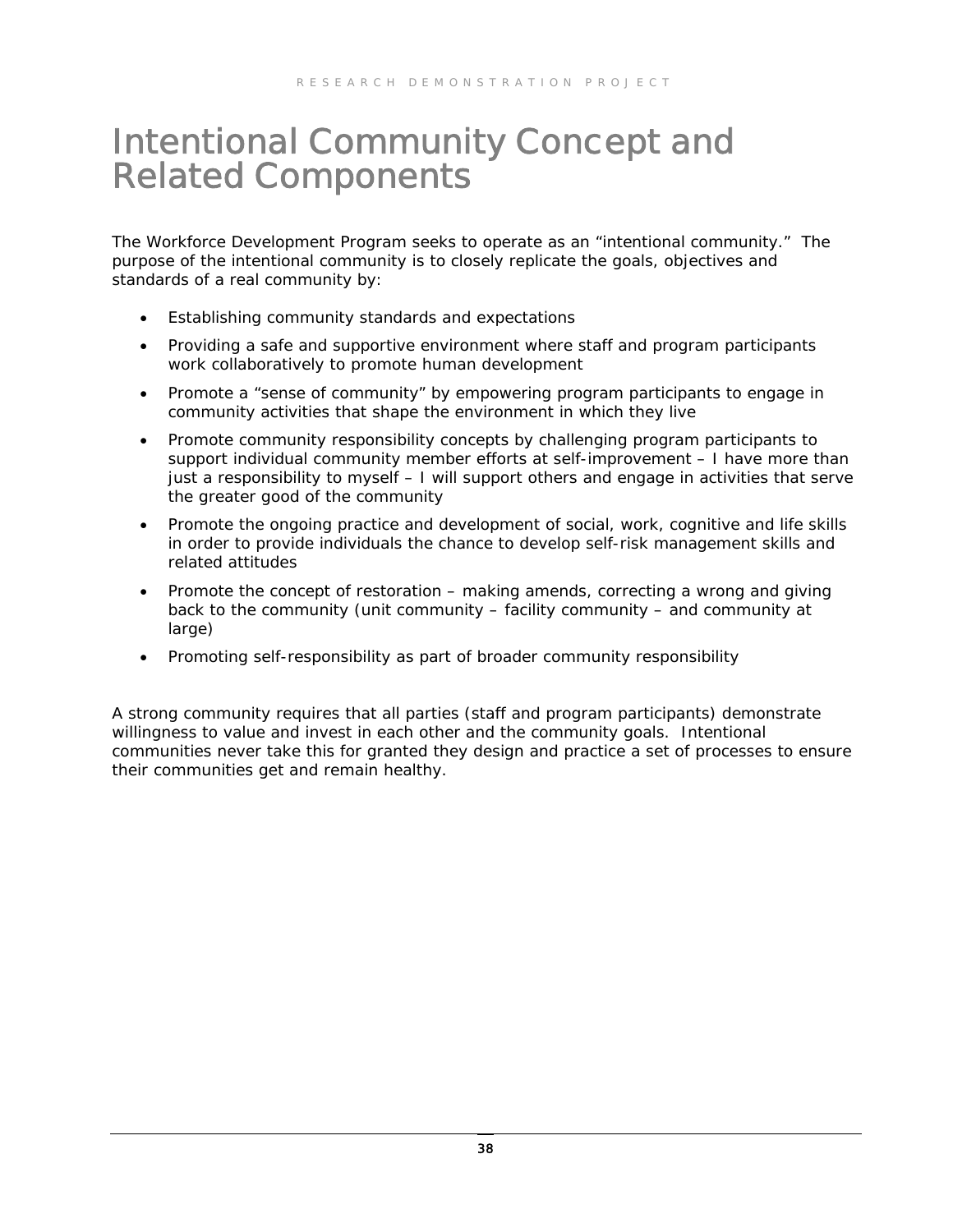### View of WDP Community Activities

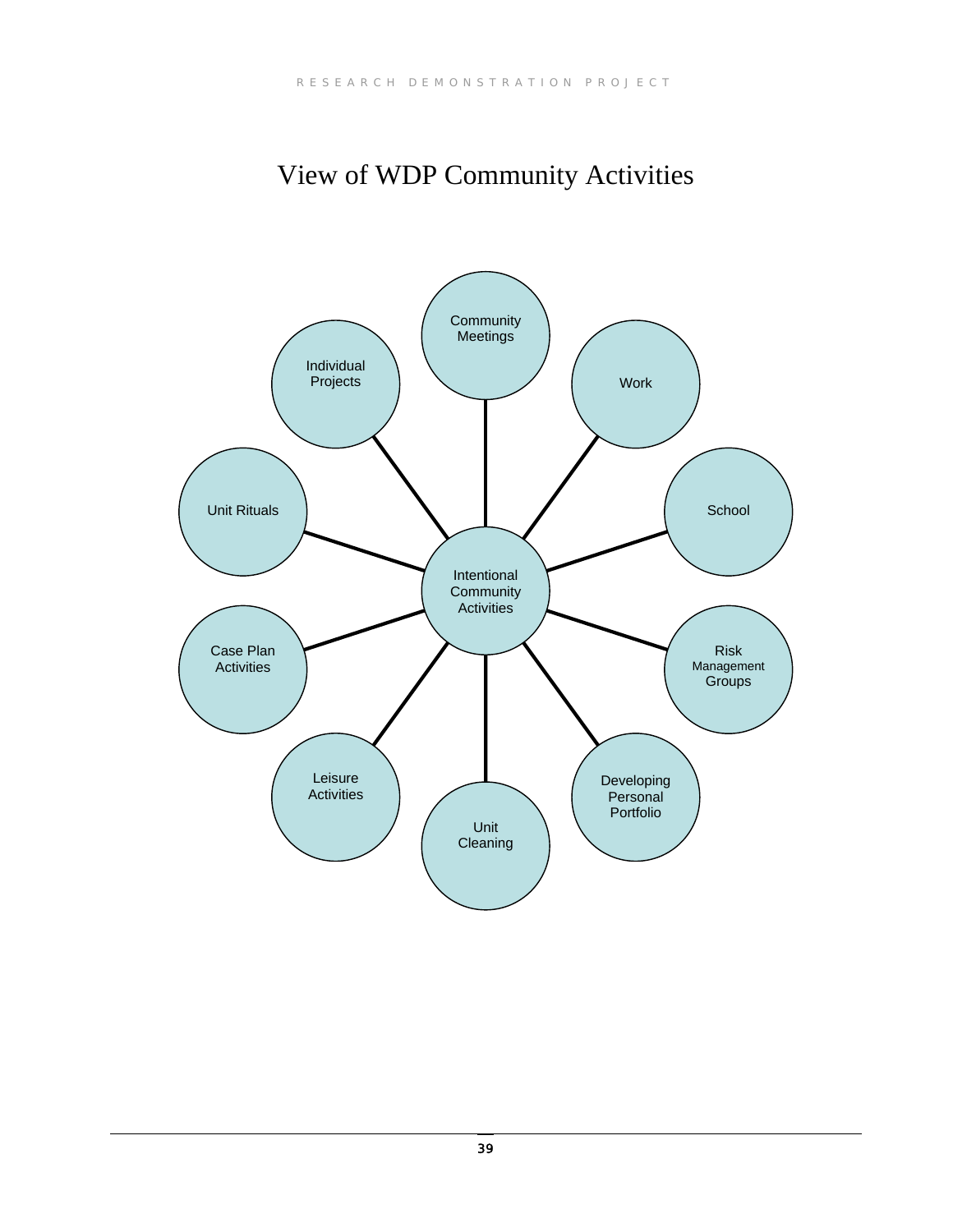# Community Meetings

Community meetings are almost always a part of any intentional community. The same holds true for the Workforce Development Program, even though much of the program intervention work is accomplished through ongoing daily communications. The Workforce Development program will limit the length of the community meeting process and develop meetings that are theme-based and focused. Meetings will be 45-60 minutes long to allow program participants time for work and school.

#### **Unit Governance Community Meeting**

- This meeting is closer to traditional intentional community based community meetings. The Workforce Development Program will establish a process for handling community issues. The agenda may look something like this:
	- 1. Community announcements
	- 2. Review of community standards, expectations
	- 3. Definition of community roles or rotation of roles
	- 4. Schedule of activities
	- 5. Introduction and welcome of new members
	- 6. Unit cleaning matters
	- 7. Community problems (conflicts, participation issues, roommate issues, etc.)
	- 8. Recognition
	- 9. Participant transition issues
	- 10. Other
- This meeting will have a pre-established agenda (likely following the agenda items from above) and have staff and offenders filling the following roles:
	- 1. Staff lead facilitator person who guides and facilitates the meeting
	- 2. Staff co-facilitator person who supports the lead facilitator and steps in when he or she feels that the meeting is off track or losing focus
	- 3. Time Keeper program participant who is charged with tracking the process to make sure things are moving along according to time restraints
	- 4. Record Keeper program participant that keeps simple notes of the topics discussed and any decisions made
	- 5. Meeting Set-Up Team 2 or 3 program participants responsible for setting up room for community meeting
	- 6. Meeting Break-Down Team 2 or 3 program participants charged with putting the meeting space back in order after the meeting.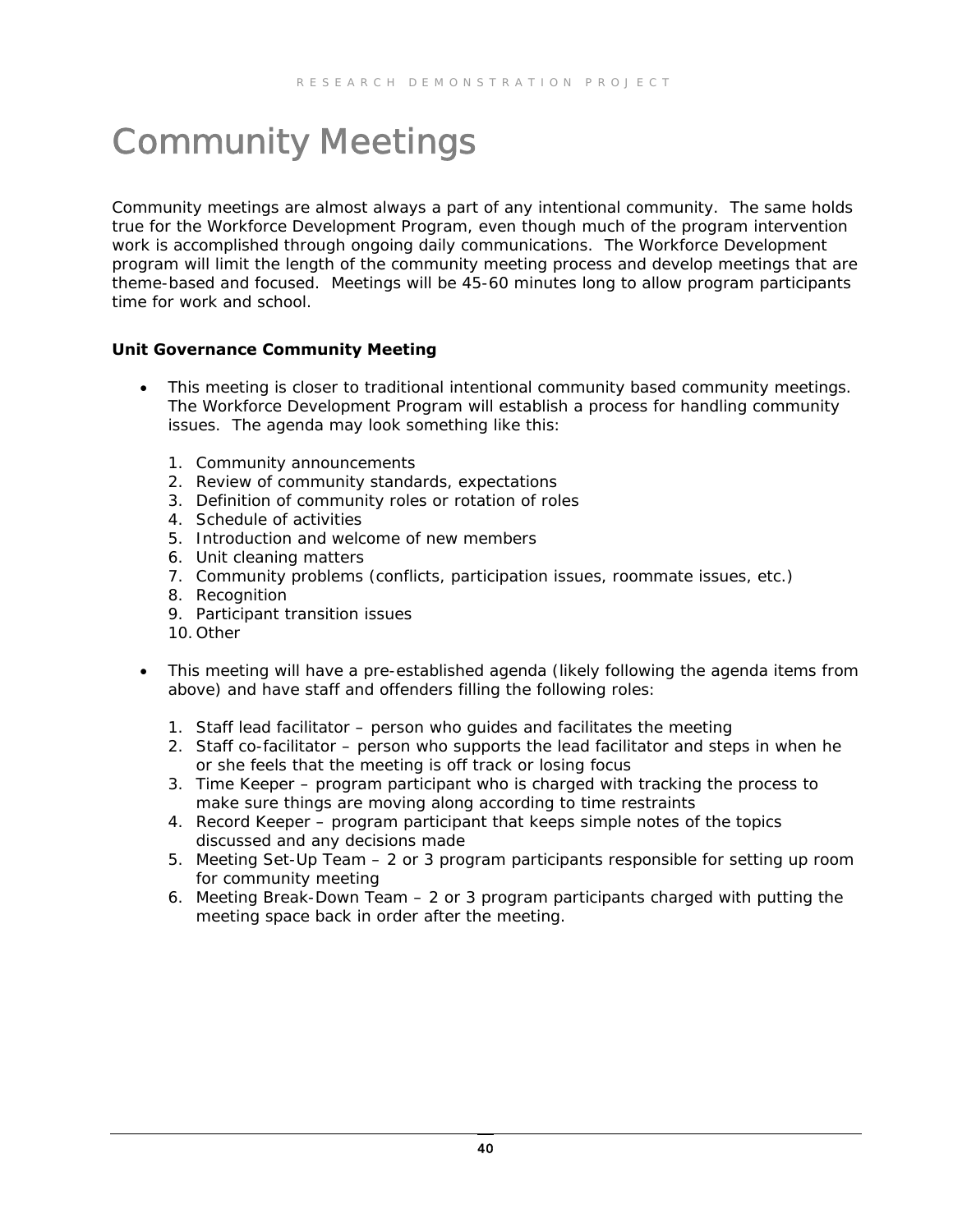# Habits of Mind Lab Protocol

After completing the Habits of Mind (HOM) class offered by the Community High School of Vermont (CHSVT) offenders will be offered the opportunity to participate in a weekly HOM reinforcement group to apply their knowledge of the *Habits of Mind* to past and daily events in their lives to gain a better understanding of how to live and work in a pro-social manner. HOM reinforcement groups use a strength-based approach to assist participants in identifying, discovering and reinforcing personal characteristics, attributes, and choices that represent areas of personal strength the participant already possesses. The groups also help participants to identify ways to use these attributes and strengths to intervene on their anti-social thinking.

The following group protocol is scheduled for participants who will participate in the HOM reinforcement group for 12 months. If a participant has shorter or longer time frames, the group protocol should be changed to fit their time frames. Along with the six projects, participants should rate themselves on their use of the HOM once a month using the HOM participant self-rating form, and this should be turned into the group facilitator during the last group of the month (see Appendix A for this form and other materials used by WDP to facilitate this group).

#### **MONTHS 1 & 2**

- **In Group** Participants will learn the Intentional Interventions: Challenging Choices, Cognitive Reflective Communications (CRC), and apply 16 *Habits of Mind* through the check-in process using current positive situations they have been involved in or choices they have made. During this time period, the participants should be sharing the checkin and observing the process but not asking intervention questions.
- **Project #1** Strength Based Inventory (SBI): The participants will identify at least 25 positive choices they have made in their lives using the SBI form. These choices should showcase the participants' individual strengths and characteristics, as well as reinforce the effect on others when they act in a pro-social manner. Four of these choices will be chosen in the group for the next project - Positive Choice Reports.

#### **MONTHS 3 & 4**

- **Group** Participants should now know how to go through the Intentional Interventions, both sharing at check-in and asking other participants questions during the check-in process.
- **Project #2** Positive Choice Report (x4): Participants will complete a Positive Choice Report on each of the four choices identified from the SBI. These reports will include: the choice, thoughts, and feelings leading up to the choice. One of these will be presented to the HOM group.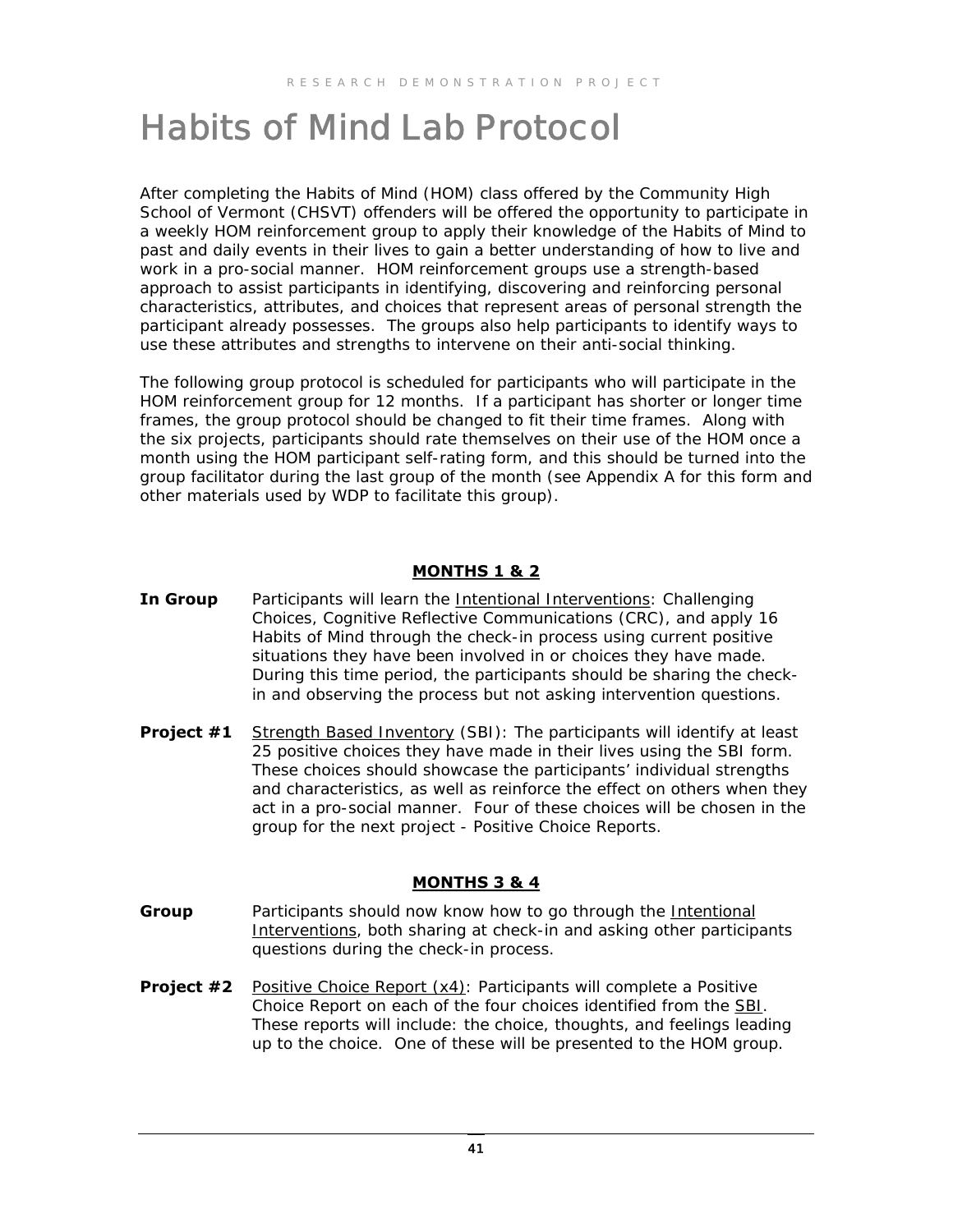#### **MONTHS 5 & 6**

- **Group** Participants should be showing a strong knowledge of the Intentional Interventions and the 16 *Habits of Mind*. The participants should be able to complete check-ins using the Intentional Interventions and explain how their thinking is positive.
- **Project #3** Attributes and Characteristics: Participants will identify at least 10 attributes they possess. Using the Attribute Worksheet the participants will identify: the attribute, situations where it arises, how it is positive, when it is difficult to use and what its effect is on others.

#### **MONTHS 7 & 8**

- **Group** Participants should be offering situations and choices for check-ins using Intentional Interventions, *Habits of Mind*, and the Practice Situation Worksheet, as well as helping to coach new group members.
- **Project #4** Core Attributes: Participants will identify at least five core attributes, using what they have learned about themselves in HOM group. They will identify the core attribute, which HOM they use when they are using that attribute and what they are thinking when they use that *Habit of Mind*.

#### **MONTHS 9 & 10**

- **Group** Participants should be offering situations and choices for check-ins using Intentional Interventions, *Habits of Mind*, and the Practice Situation Worksheet, as well as helping to coach new group members.
- **Project #5** Relapse Prevention Inventory: Participant will identify at least seven situations where they have prevented a relapse. They will identify the situation, the thinking during the situation and effects on others, both short and long term. They should also be able to identify the *Habit of Mind* they were using.

#### **MONTHS 11 & 12**

- **Group** Participants should be offering situations and choices for check-ins using Intentional Interventions, *Habits of Mind*, and the Practice Situation Worksheet, as well as helping to coach new group members.
- **Project #6** Offender Responsibility Plan (ORP): During this time frame the participant should be working on his or her release plan or ORP. The participant should present their release plan, and Self Risk Management Plan, if in Cognitive Self Change (CSC) group. The participants' release plan (ORP) should be personal and fit their goals and objectives for the community.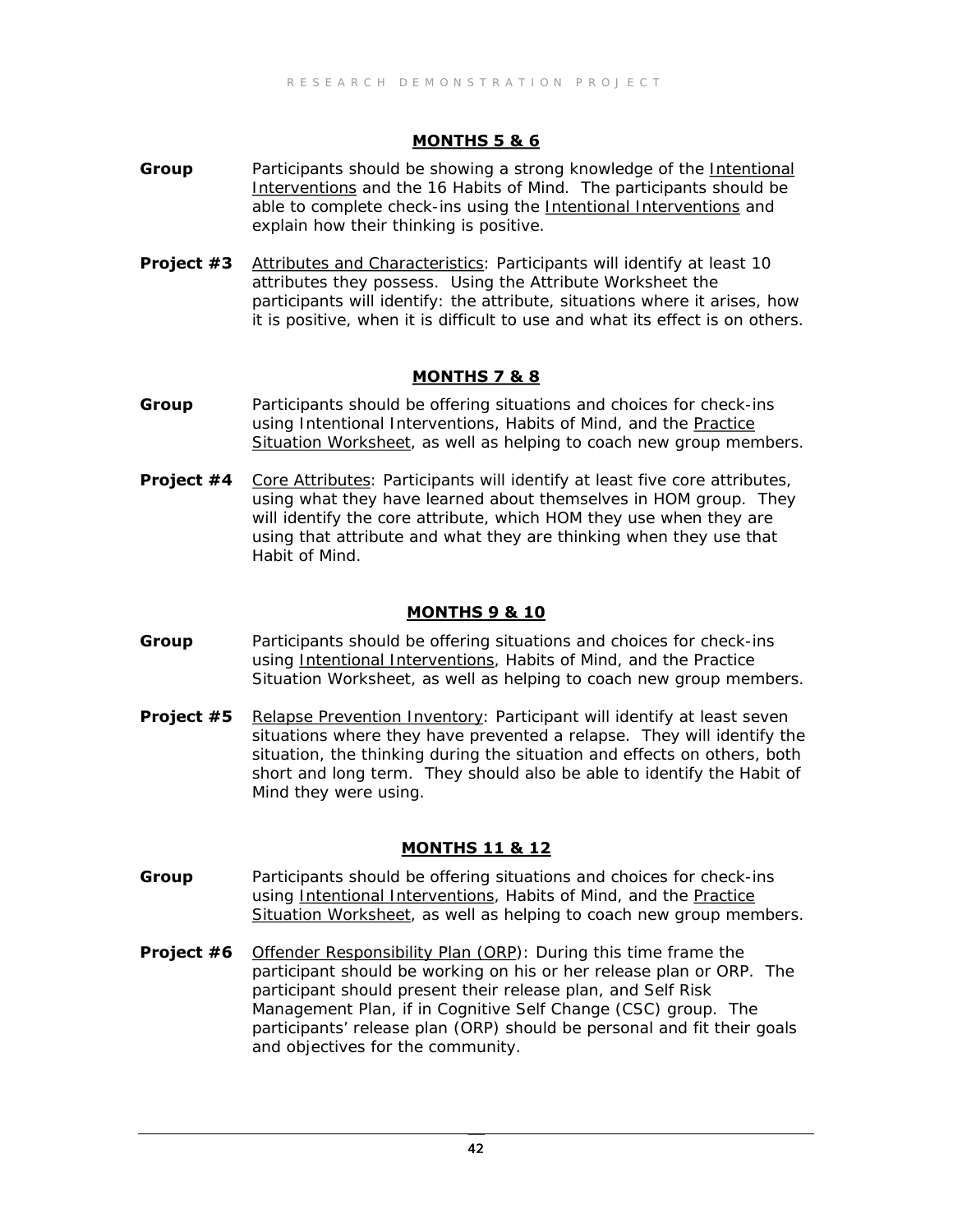#### **MONTHS 12- 36**

- **Group** Participants should be offering situations and choices for check-ins using Intentional Interventions, *Habits of Mind*, and the Practice Situation Worksheet, as well as helping to coach new group members. Participants completing more than 12 months in HOM groups should be given coaching assignments to help them increase their skills and knowledge of personal strengths.
- **Projects:** Reassessment and review of past projects Coach other group members Present ORP to the group Practice Situation Worksheet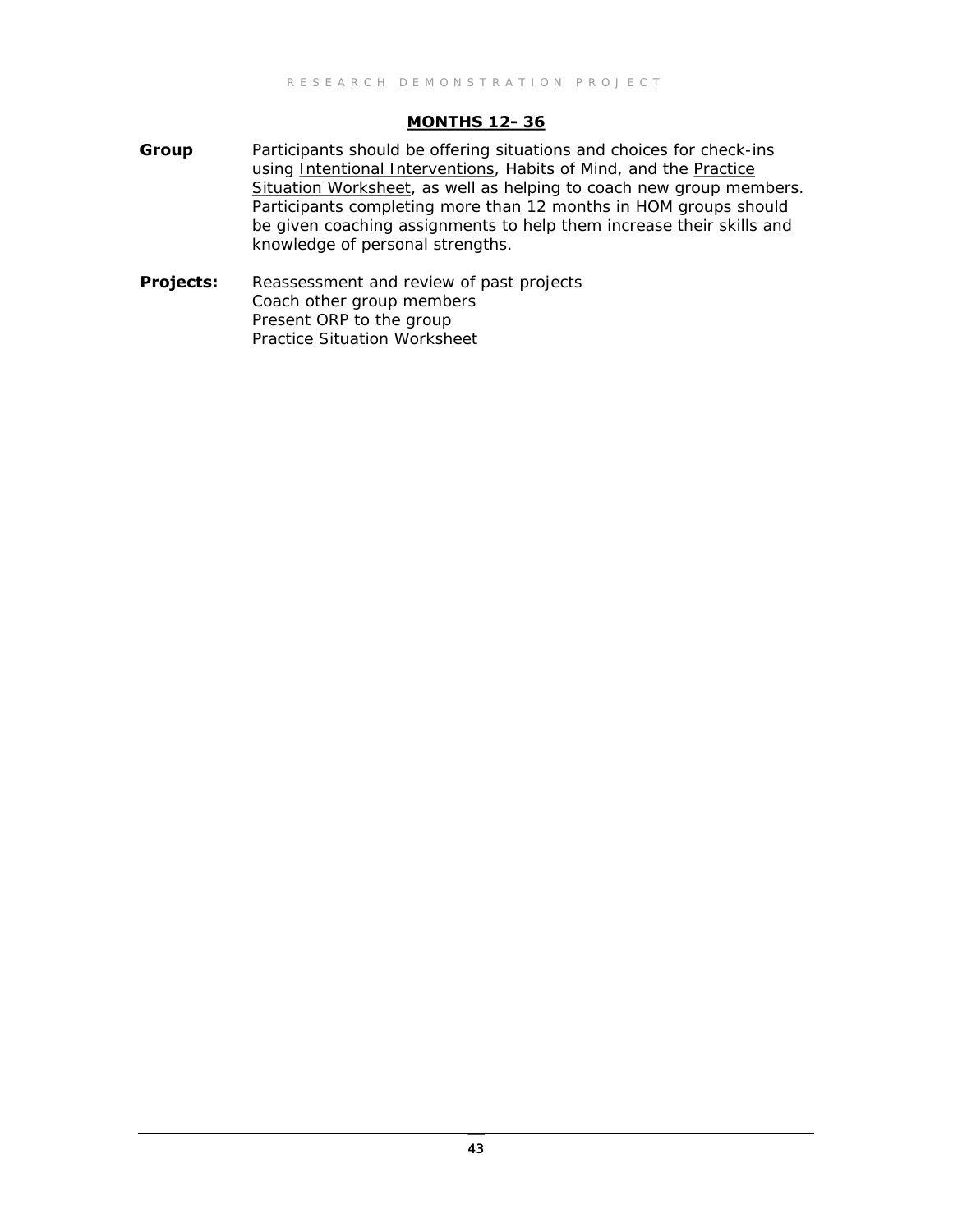## Habits of Mind Workplace and Unit-Based Application Groups

The Workforce Development Program (WDP) is designed to weave a staff web of collaboration and positive reinforcement for learning using the 16 *Habits of Mind* (HOM). Correctional facility job supervisors, classroom teachers, and correctional staff (specifically correctional officers and caseworkers) learn and use a strength-based approach to supervise program participants who also learn and use the 16 *Habits of Mind*. This model for face-to-face supervision of offenders, entitled *Strength-Based Supervision: Supportive Authority, Intentional Interventions, and Habits of Mind*, is described in depth in this manual.

To support and enhance the staff web of collaboration, or "Triad of Influence," a HOM Curriculum was developed to be taught by teachers in the Community High School of Vermont (CHSVT) to WDP participants. Secondly, a HOM Lab Protocol was also designed to be delivered by corrections staff (e.g., caseworkers and correction officers, CHSVT teachers, or a combination of the three), that (1) invites participants to examine their history of positive choices and the attributes and characteristics they possess related to these positive choices, and (2) to look at their day-to-day, choice-making process and related patterns with an emphasis on HOM used or not used.

Thirdly, the HOM Workplace Application Group is designed as a framework for work supervisors of correctional facility kitchens, grounds crews, industries shops and vocational training programs to hold a weekly staff meeting with their respective employees/trainees. The HOM Workplace Application Group invites staff and supervisors alike to identify the tasks that individuals and groups of workers have done well during the previous week on the job and to name specific *Habits of Mind* used to accomplish these tasks. Highlighting what people do well helps to build a sense of safety, trust, regard, and rapport, and most workers become not only willing *but able* to hear what they could be doing better in their respective positions from their co-workers and supervisors when it is necessary to have these conversations.

Last but not least, the HOM Caseload-Based or Unit-Based Application Group uses the same protocol that the HOM Workplace Application Group uses. However, rather than being in a group made up of co-workers and shop supervisors, the group members for this HOM Application Group either live in the same unit or have the same caseworker, or both. The caseworker co-facilitates the weekly HOM Application Group with other correctional staff assigned to the participants' living unit, e.g., mental health counselors, correctional officers, shift supervisors.

Again, this group provides the members of the group with a way to learn the 16 *Habits of Mind*, explore the positive choices and actions they have made during the previous week while on the job or in the living unit, recognize the effects these choices and actions have had on themselves and others, and identify the specific *Habits of Mind* they used in making positive choices.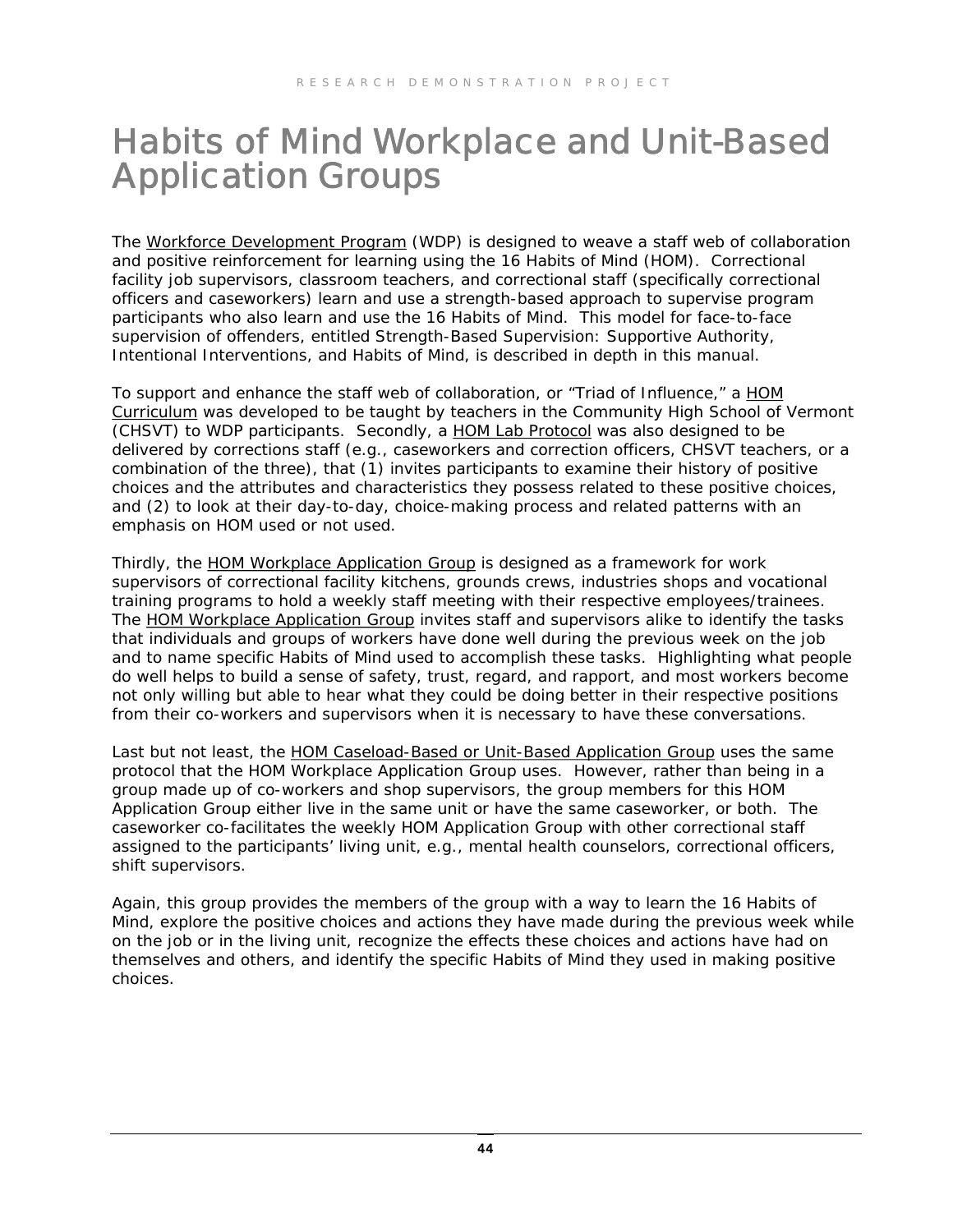#### **HOM APPLICATION GROUP FACILITATION PROTOCOL**

#### **INTRODUCTION**

Below is a step-by-step description of a Habits of Mind Application Group. This group process is designed to use a strength-based approach that invites members of the group to identify and acknowledge what individuals and work groups have done well -- not what they have done poorly or wrong. It also emphasizes associating the conscious use of the 16 *Habits of Mind* with these positive choices and actions and explores the efficacy of using the Habits of Mind for the individual and/or work group.

When group members use the 16 *Habits of Mind* more consciously more often, and take the time to acknowledge and commend work done, projects completed, and interactions well managed, they tend to increase their ability to work together more effectively and improve their level of satisfaction with themselves and each other. Disruptive and problematic behaviors on the production floor or living unit tend to decrease over time as a result of running the HOM Application Group, and group members come to rely on the regular, weekly meeting to address and resolve their conflicts and concerns related to operational issues and/or interactions with each other.

#### **Group Time Frame**

Group time frame can vary from 0.75 to 1.5 hours depending on the number of people and issues to address and resolve.

#### **Frequency**

Optimum when held weekly.

#### **Group Membership**

Group membership needs to be an open enrollment with no more than 20 and no less than five participants. New members are either new hires to replace vacancies, new residents assigned to a living unit, or new clients assigned to a caseworker. New members can be easily integrated by veteran members due to the positive nature of the group. Turnover that is minimal in any six-week period strengthens the rapport as well as buy-in to the worthiness of the group process for members and facilitators alike.

#### **Goals**

- To help create, sustain, and strengthen a safe, positive, supportive, collaborative and productive workplace and/or living unit for participants and supervisors alike.
- To help create, sustain, and strengthen an environment in which the 16 *Habits of Mind* are learned and used by workers and/or unit residents and their supervisors to help everyone improve the quality of their relationships and their productivity.
- To help create, sustain, and strengthen a workplace and/or living unit culture that values and acknowledges the strengths and contributions of all of the group's members.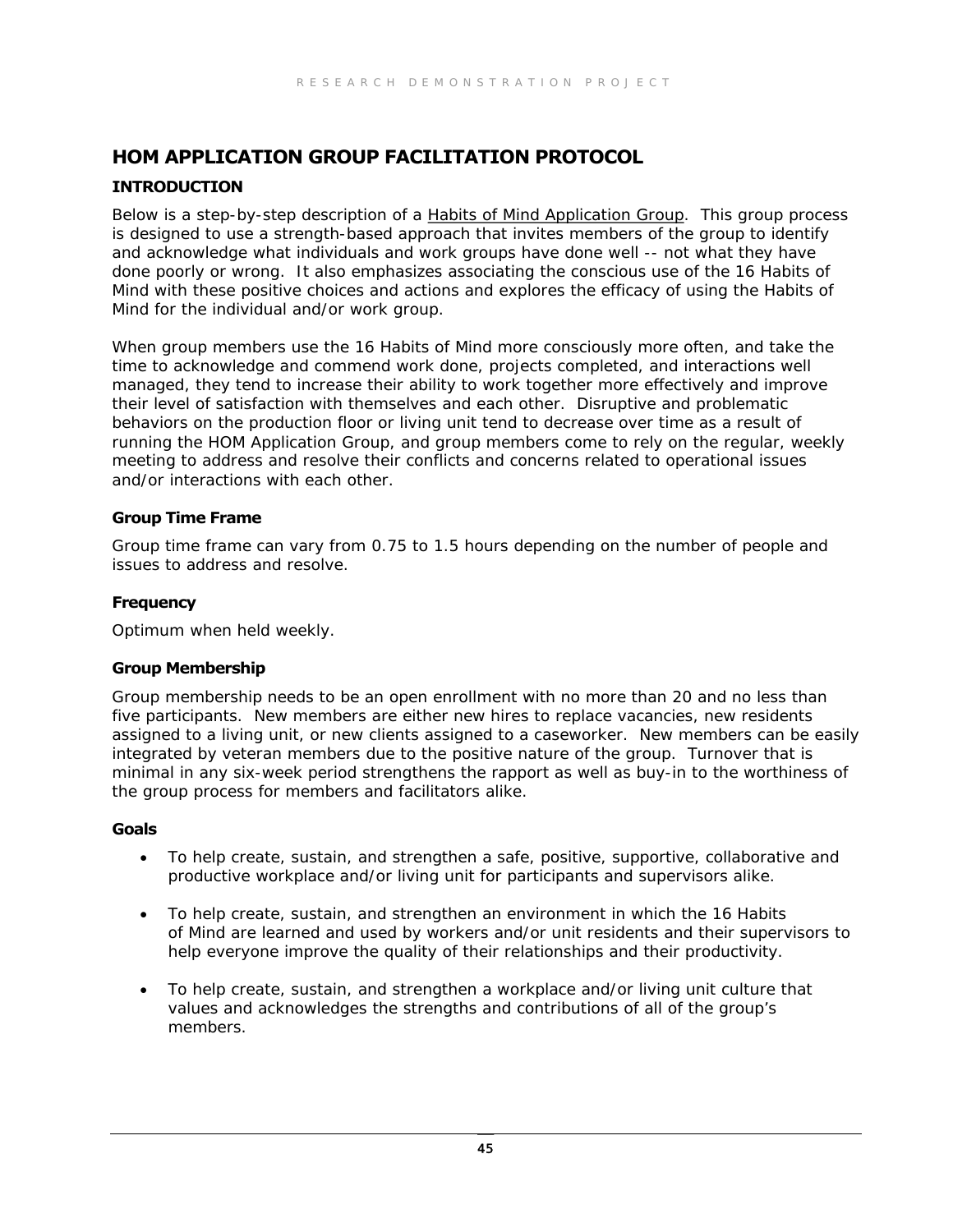#### **Purpose**

- To provide a regular weekly meeting in which workers and/or unit residents, and their supervisors, *acknowledge the positive actions and attitudes* they and others have demonstrated during the previous week on the job or in the living unit.
- To provide a weekly meeting in which workers and/or unit residents, and their supervisors, identify the *Habits of Mind* that they, and others, use when choosing to show a positive attitude or use a positive action identified in acknowledgment process described above.
- To provide a regular weekly meeting in which workers and/or unit residents, and their supervisors, collaborate to name and address operational issues in need of improvement and to identify which *Habits of Mind* they might employ in the improvement process.
- To provide a monthly opportunity for each worker and/or unit resident to self-evaluate their overall use of the 16 *Habits of Mind* for the previous month, and for their respective supervisors to rate the workers and/or unit residents as well.

#### **WEEKLY OPENING EXERCISES**

- 1. Welcome everyone and ask participants to introduce themselves, if new.
- 2. *If many new participants, revisit purpose of group*: to learn 16 *HOM*, focus on what we do well, ask how our choices effect ourselves and others, and practice using 16 *HOM* to improve our ability to make positive choices in our lives.
- 3. *If many experienced participants*, ask them to describe the purpose of the group.
- 4. Take attendance with sign-in sheet to document each attendee's presence. Everyone his or her own name.
- 5. Go around the room and ask each person to pick a number between one and ten to indicate how they are today. Clarify that the range is from "terrible" (1) to "terrific" (10). Ask them *to briefly describe* the reasons for their number choice.

#### **Facilitator Note:**

This check-in process allows each person to contribute at the start, and allows all present to develop sensitivity and an awareness of each person's sense of well-being at that point in time.

*Simply accept what people declare*. If participants self-report that they are on the low side (four or below), offer them words of support and encouragement. If they report that they are five or above, celebrate with them. *Avoid derailing group by getting hooked into problem-solving with those on low side of scale*.

It is helpful for the facilitator to repeat what each person has said to validate feelings and indicate that each speaker has been heard*. Eventually, you may ask group members to practice this listening skill.*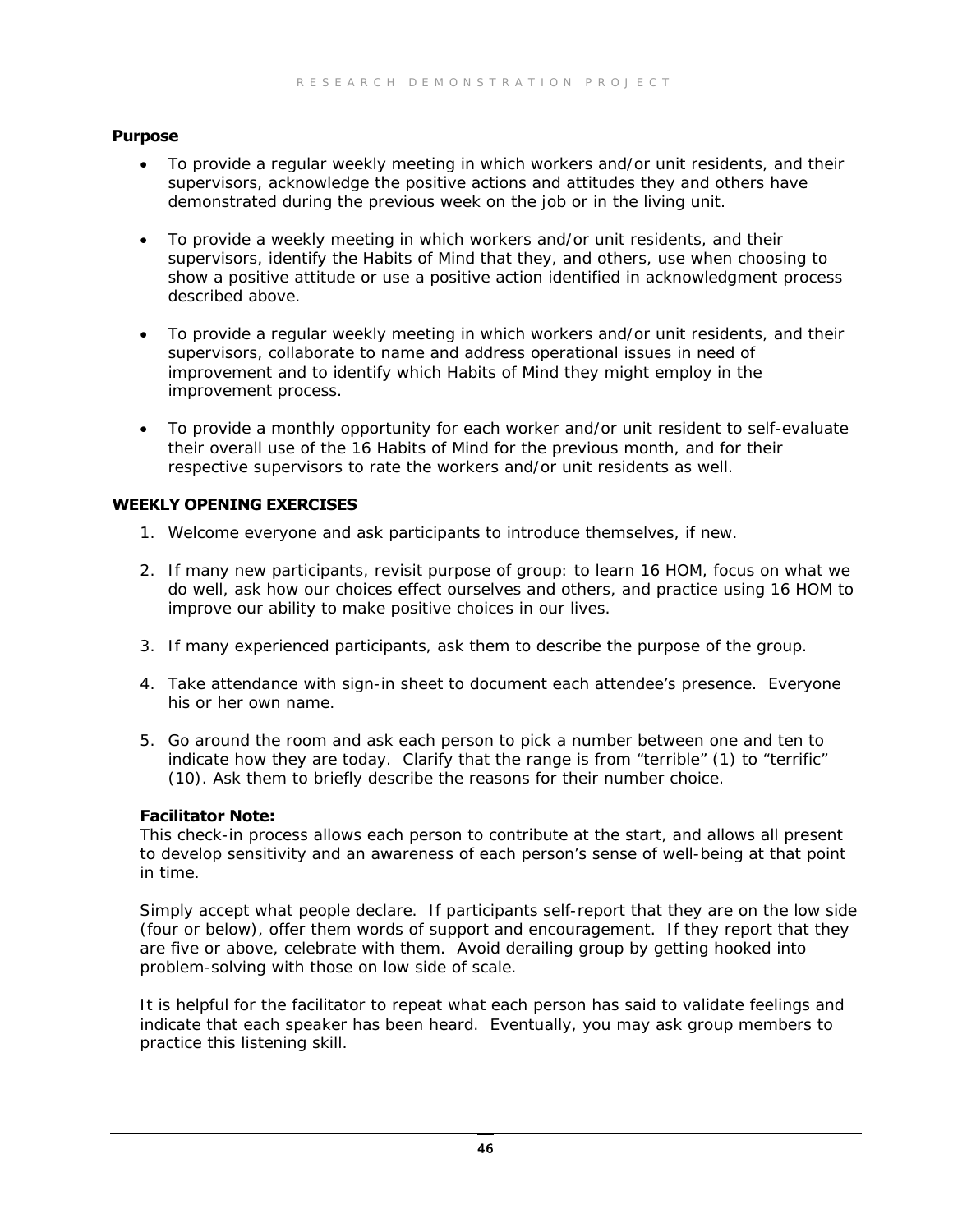#### **Weekly Acknowledgement Exercises and Identification of HOM Used to Make Positive Choice(s)**

#### **Option 1 – Group Members Acknowledge Others' Positive Actions/Choices and HOM They Observed Being Used**

- 1. Review the 16 *Habits of Mind* and what they mean *if there are many new participants.*  If the majority of participants are experienced, ask if anyone would like clarification on what a *HOM* might mean.
- 2. Ask group members to acknowledge something they have observed in someone else that was positive, and identify two or three *Habits of Mind* they observed that person used to make that choice.
- 3. Ask the person acknowledging someone to name the effects that this person's positive choice had on others, including herself.

#### **Option 2 – Individuals Self-Acknowledge Positive Choices Made & HOM Used**

Review the 16 *Habits of Mind* and what they mean *there are many new participants*. If the majority of participants are experienced, ask if anyone would like clarification on what a *HOM* might mean.

- 1. Invite each person to share something she has done recently for herself or someone else that she feels good about.
- 2. Invite each person to identify two or three *Habits of Mind* they used to make this choice, and if they think that using the *HOM* were helpful.
- 3. Invite each person to share what the short term effects her positive choice had on herself and others.
- 4. Invite each person if this positive choice was the kind of choice they are used to making or is something new they have not done before.

#### **MONTHLY EXERCISES**

- 1. Distribute HOM Participant Self-Rating Form (see Appendix A) to participants in first meeting of new month.
- 2. Ask each person to rate his or her use of each *HOM* over the four weeks of previous month.
- 3. Group facilitators use **HOM Staff Rating Form** (see Appendix A) to rate each group member's use of *HOM* over the last month.
- 4. After check in process, as described above, please ask each participant to share the *Habits of Mind* he or she has shown the most improvement in and what made it possible for her to improve.
- 5. Facilitators may want to share the *HOM* that they have seen each participant improve in as well.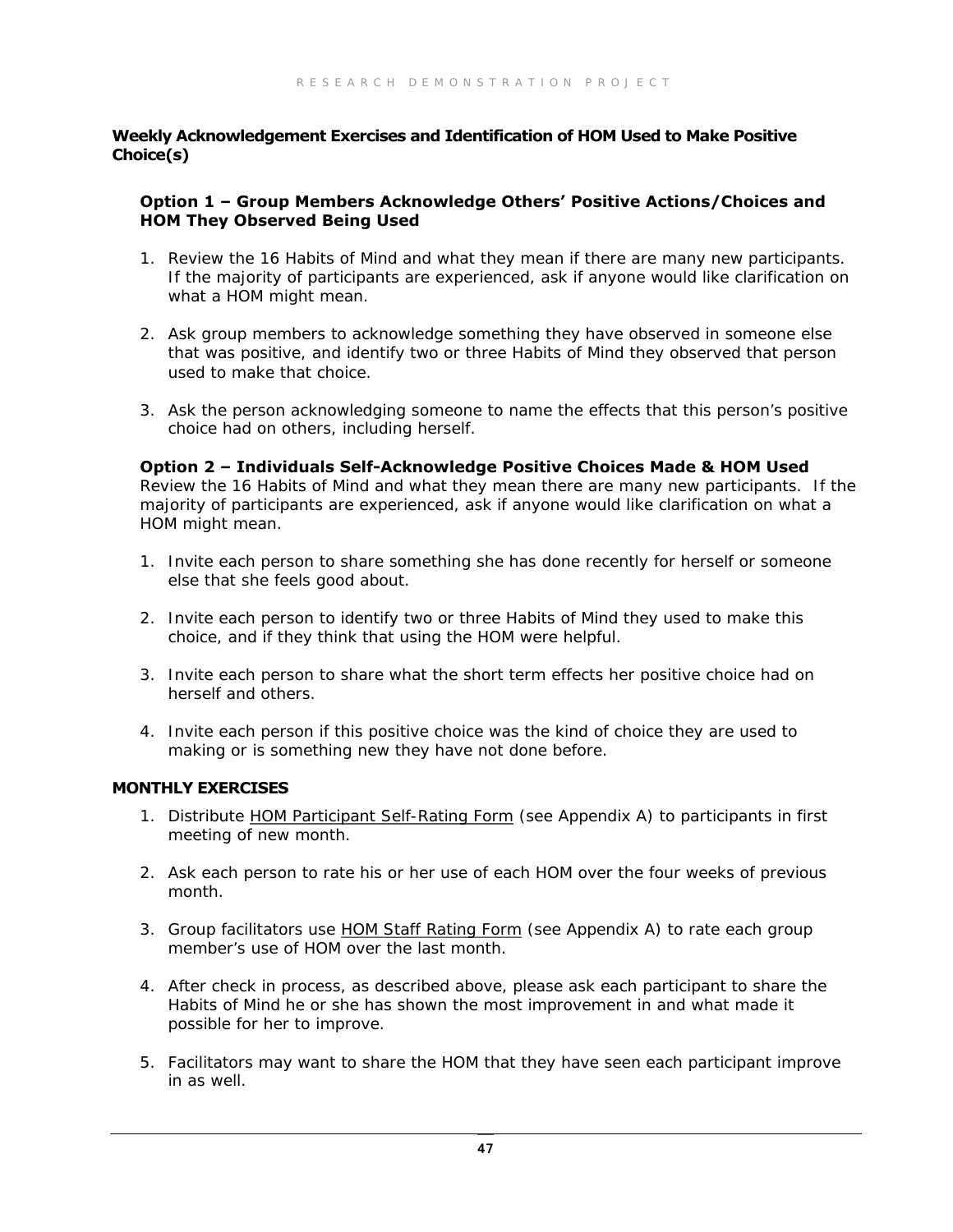#### **Wrap Up Exercises for HOM Application Group**

- 1. Thank everyone for participating.
- 2. Ask each participant to identify at least one thing they gained as a result of participating in the group, and/or anything that surprised them, intrigued or confused them.
- 3. Invite each participant to choose a *HOM* they want to work on between now and the next HOM Application Group, and be prepared to share with group why they want to work on it and ask group for support to do so.

#### Facilitators Note:

Facilitators will need to take notes on this declaration of *HOM* to be worked on so an accounting of how folks did can be checked in on in next group.

#### **OPTIONAL HOM APPLICATION GROUP EXERCISES**

- 1. Invite participants to identify difficult day to day situations they experience in the facility.
- 2. Invite participants to role play these scenarios and ask them to consider using a *Habit of Mind* or two in the role to practice new or rarely used HOM, e.g., managing impulsivity, thinking flexibly, listening with understanding and empathy, etc.
- 3. Invite role players to describe what they believe they did well and how it affected them at the time.
- 4. Invite group members who observed role play to acknowledge what the role players did well and how it affected them to observe the role play and what they might have learned from it.

#### **Group Facilitation Tips:**

- 1. Group norm requires each participant to share during in check in exercise at a minimum.
- 2. Remind folks to let each person participate in check in process for no more than 2 to 3 minutes and to do so with a minimum of cross talk conversation or attempts to hi-jack from person sharing.
- 3. Very beneficial for facilitators to participate in check in process without compromising personal boundaries!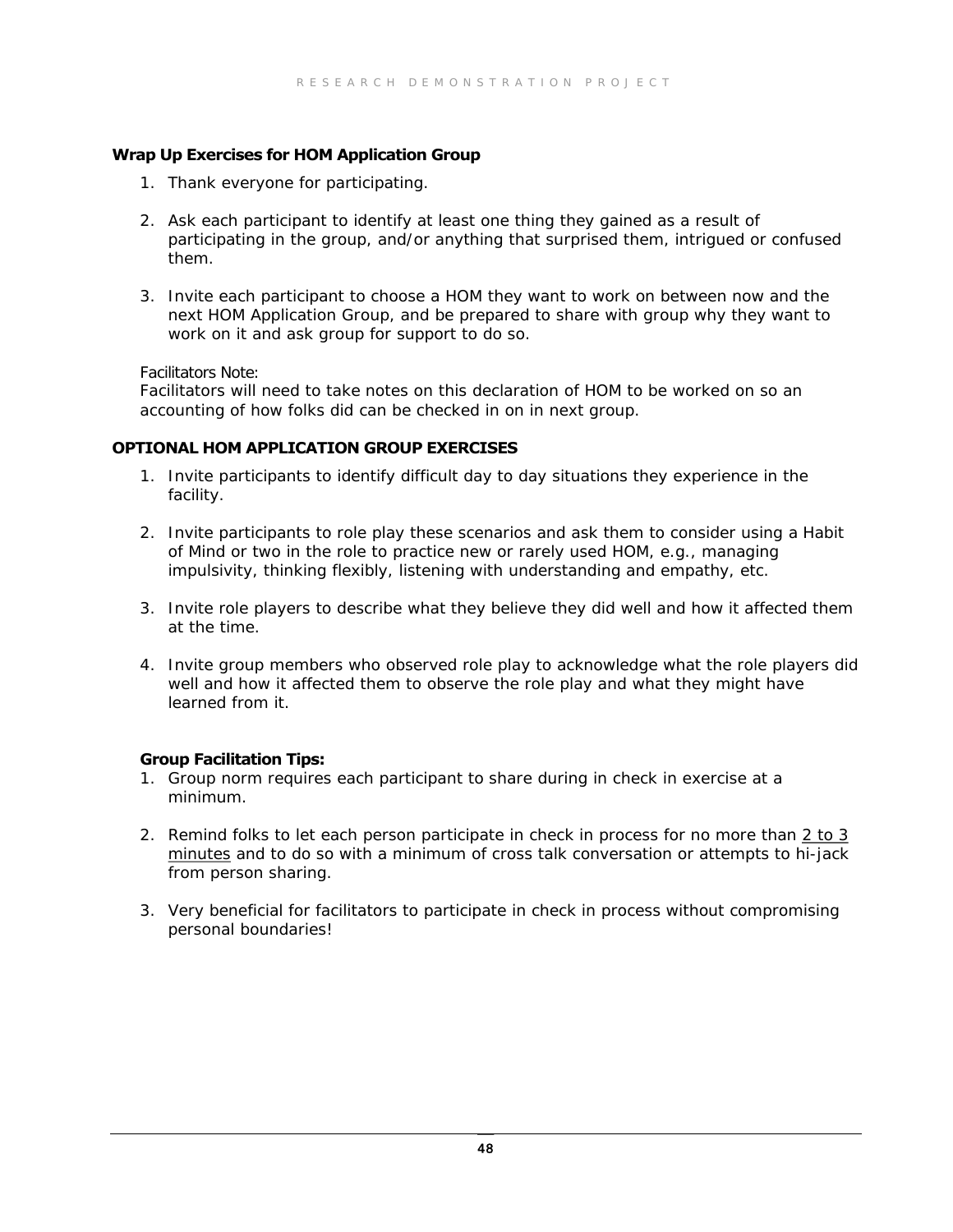### **Creating an Individual Portfolio** OO Connection to "ORP Process" Transition to the Community

Over the past few years, the Vermont Department of Corrections has been developing a comprehensive classification and case management system designed to support community involvement, victim concerns and specific offender needs defined by risk assessments. This includes promoting offender ownership and responsibility for harm done. Under this "Offender Responsibility Plan" offenders, from the point of initial classification, are challenged to work on the risk related issues that brought them to jail and to make reparations for the harm they have done to the victim and the community at large. This includes, but is not limited to:

- Active participation in needs reducing activities (programs, groups, intentional interventions and activities specifically designed to effect risk reduction).
- Active participation in case plan objectives (work, education, vocational, pro-social leisure activities, etc).
- Active participation in "Restorative Activities" (letters of apology, victim offender mediation, activities that repay or add value to the community).
- Active participation in the development of comprehensive transition plans.

Along with participation in case plan and ORP plan goals and objectives, the program participants in the Workforce Development Program are expected to maintain a prescriptive portfolio of the work that they do in the program. This portfolio will serve several purposes:

- Provide an ongoing repository that represents a participant's efforts and related progress toward program and individual goals.
- Provide a means of tracking progress and mapping out short and long term goals.
- Provide the program participant with a written history of work done and skills mastered to serve as evidence to use in the transition process in order to demonstrate self-worth to: community members, transition teams, community boards, prospective employers, landlords, support networks and family.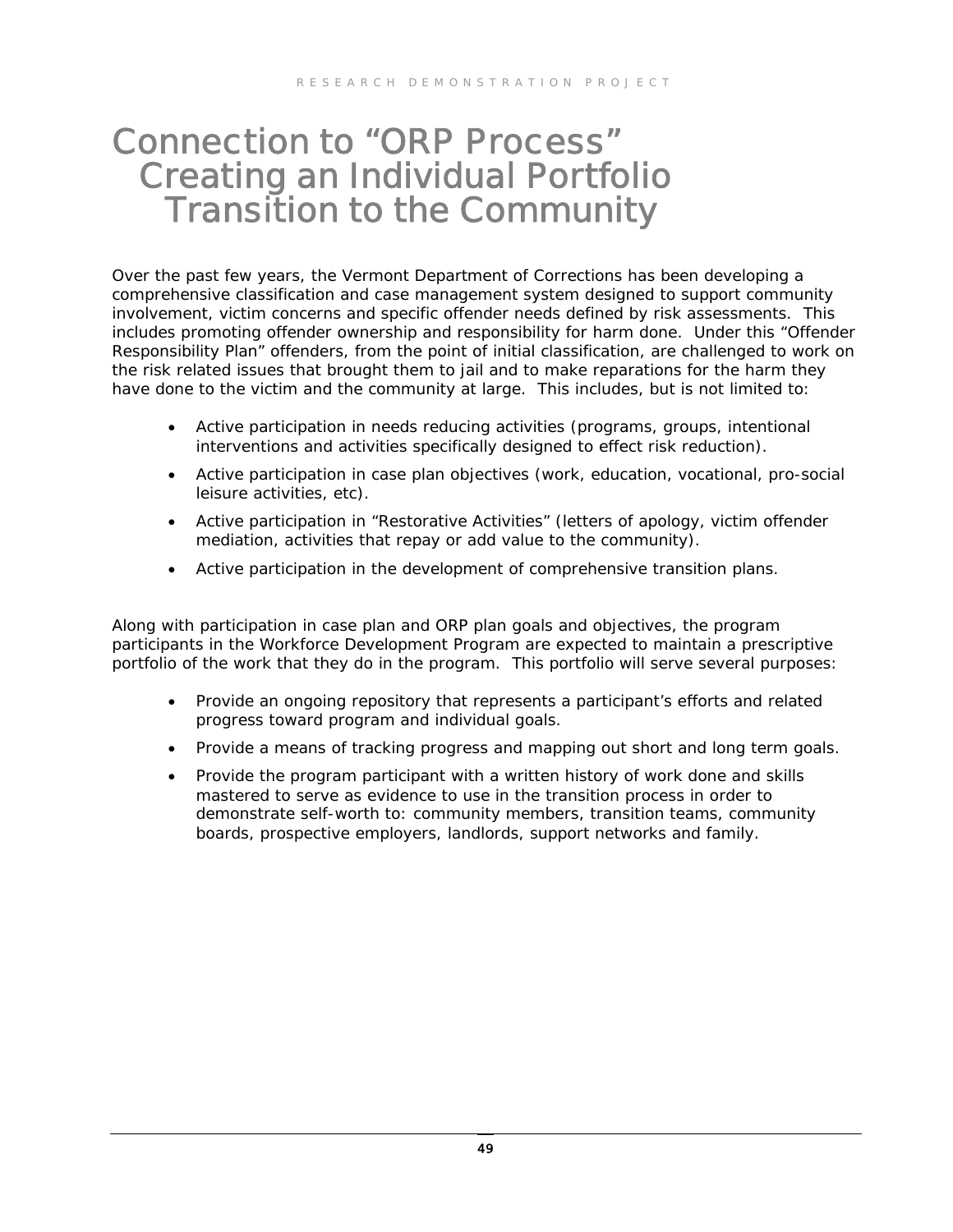# Building a Portfolio



With solid, well-developed case plans and transition plans, along with these prescriptive individual portfolios, the transition process will be underway soon after a program participant enters the Workforce Development Program. That said, the transition process must be a shared responsibility and it is essential that DOC and program staff participate in the transition process. This includes connecting the offender with community resources that serve to help the offender find suitable housing, a job and a pro-social support network. One of the longterm goals of the Workforce Development initiative is to establish relationships and the related networks necessary for an offender's successful transition. In the case of the Workforce Development Program, this means sharing the program's structure and desired goals with the community in the hopes of gaining support for the offenders who transition through the program and return back to the community. Bottom line: offenders that are set-up for success by having gained risk-management skills and who find stable housing, meaningful employment and a healthy support network are much more likely to succeed once released back into the community.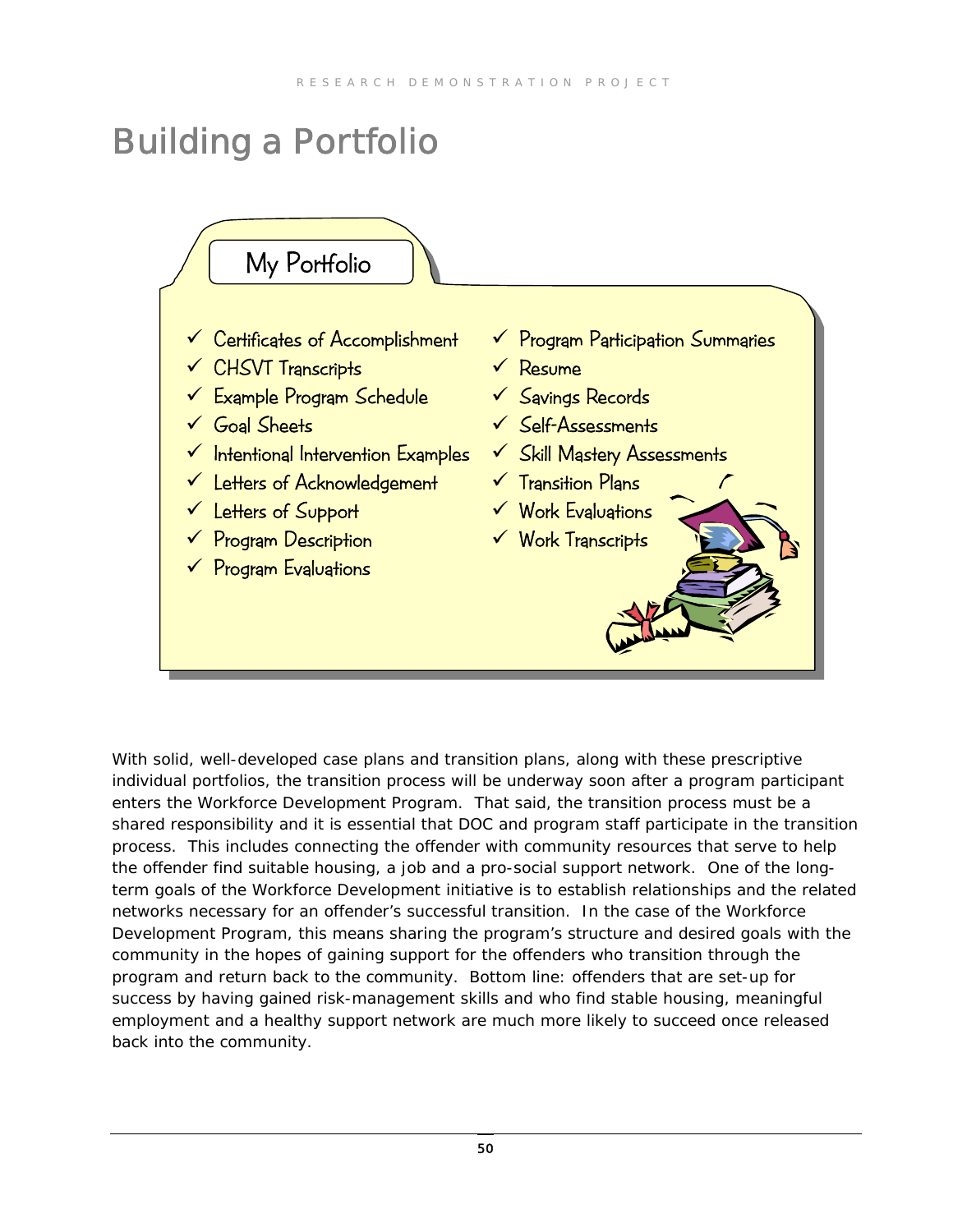### Workforce Development Program Research Components

#### **Why Do Research?**

The Workforce Development Program is first and foremost a RESEARCH and DEMONSTRATION endeavor. To that end, every aspect of the program has been designed with the research requirements in mind. In order to document that the elements of the WDP are worth replicating throughout Vermont's DOC and other state correctional institutions (if the research shows that they are), the research needs to be conducted and documented throughout the three-year life span of this research and demonstration grant.

#### **How Will the Research Be Conducted and Who Will Be Involved?**

All staff at all three facilities are asked to read and respond to surveys and questionnaires that assess the impact of participation in the WDP or lack of it. The responses of the staff active in the training for and the delivery of the WDP will be compared to the staff who did not participate in the training for and delivery of the WDP. This will help us determine what the impact and value, if any, training for and delivery of the WDP will have had on correctional staff.

Similarly, WDP participants are asked to read and respond to the WDP surveys and questionnaires pertinent to them. The responses of those who participate will be compared to those who do not to determine what impact and value, if any, program participation will have had on the participants while in the program. (See section above on Desired Research Outcomes on page 10).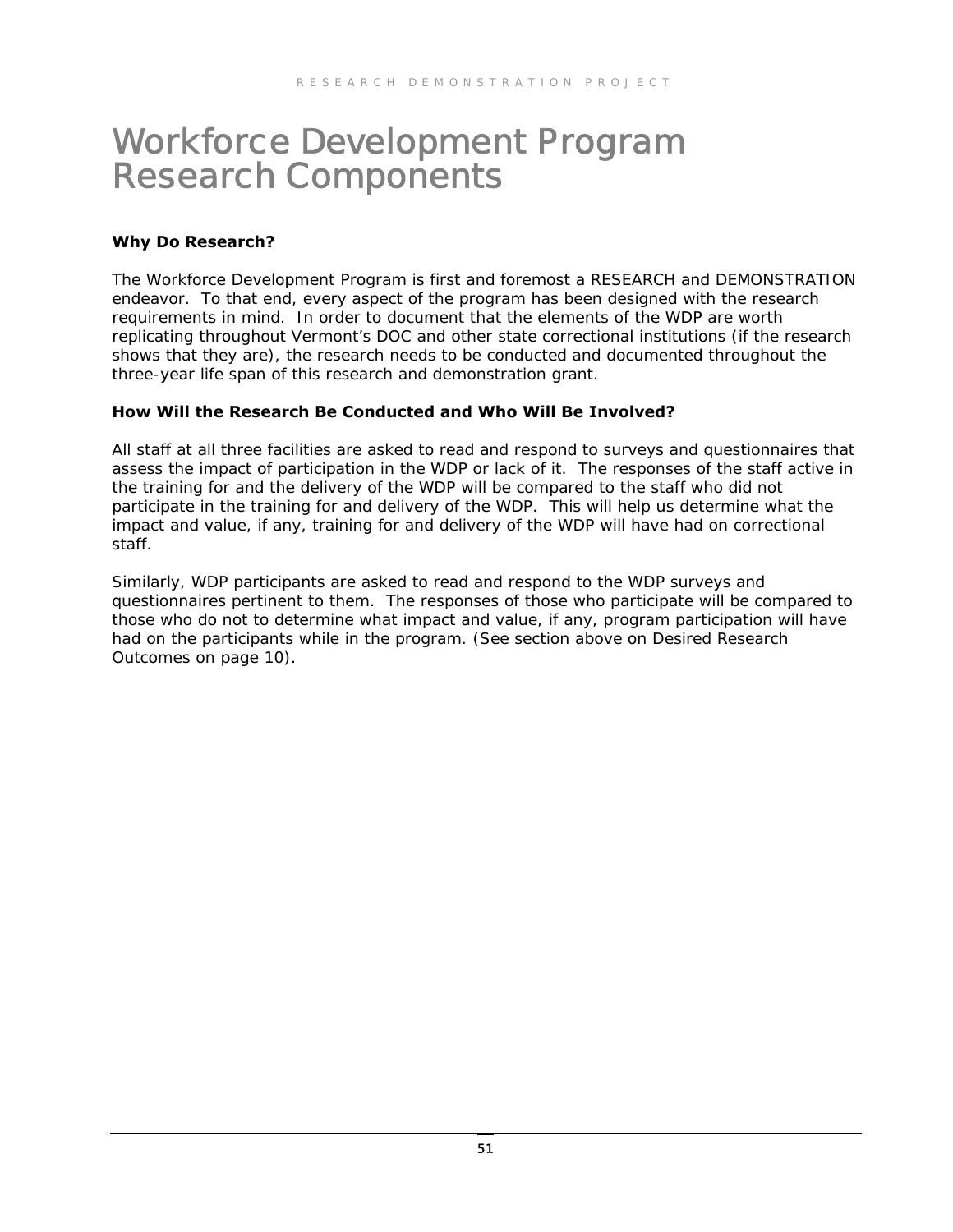# Example of Offender Track

#### **Includes WDP Participants and Wait List/Control Group**

#### **Initial Self-Assessment**

- Response Bias: Paulhus Deception Scales
- Treatment Motivation: Self-Improvement Orientation Scheme-Self Report
- Life Satisfaction: Satisfaction with Life Scale
- Criminal Attitudes: Criminal Sentiments Scale Modified
- Habits of Mind: HOM Questionnaire
- Correctional Attitudes: Interpersonal Attitudes Questionnaire
- Demographics Questionnaire

#### **6-Month Self-Assessment & Staff Assessment**

- Response Bias: Paulhus Deception Scales
- Treatment Motivation: Self-Improvement Orientation Scheme-Self Report
- Life Satisfaction: Satisfaction with Life Scale
- Criminal Attitudes: Criminal Sentiments Scale Modified
- Habits of Mind: HOM Questionnaire
- Correctional Attitudes: Interpersonal Attitudes Questionnaire
- Work: Work Performance Evaluation by Work Supervisors
- Habits of Mind: WDP Staff Assessment of Habits of Mind Awareness/Utilization
- Treatment Program Evaluation: Staff Assessment of Participant's Progress

#### **12-Month Self-Assessment & Staff Assessment**

- Response Bias: Paulhus Deception Scales
- Treatment Motivation: Self-Improvement Orientation Scheme-Self Report
- Life Satisfaction: Satisfaction with Life Scale
- Criminal Attitudes: Criminal Sentiments Scale Modified
- Habits of Mind: HOM Questionnaire
- Correctional Attitudes: Interpersonal Attitudes Questionnaire
- Work: Work Performance Evaluation by Work Supervisors
- Habits of Mind: WDP Staff Assessment of Habits of Mind Awareness/Utilization
- Treatment Program Evaluation: Staff Assessment of Participant's Progress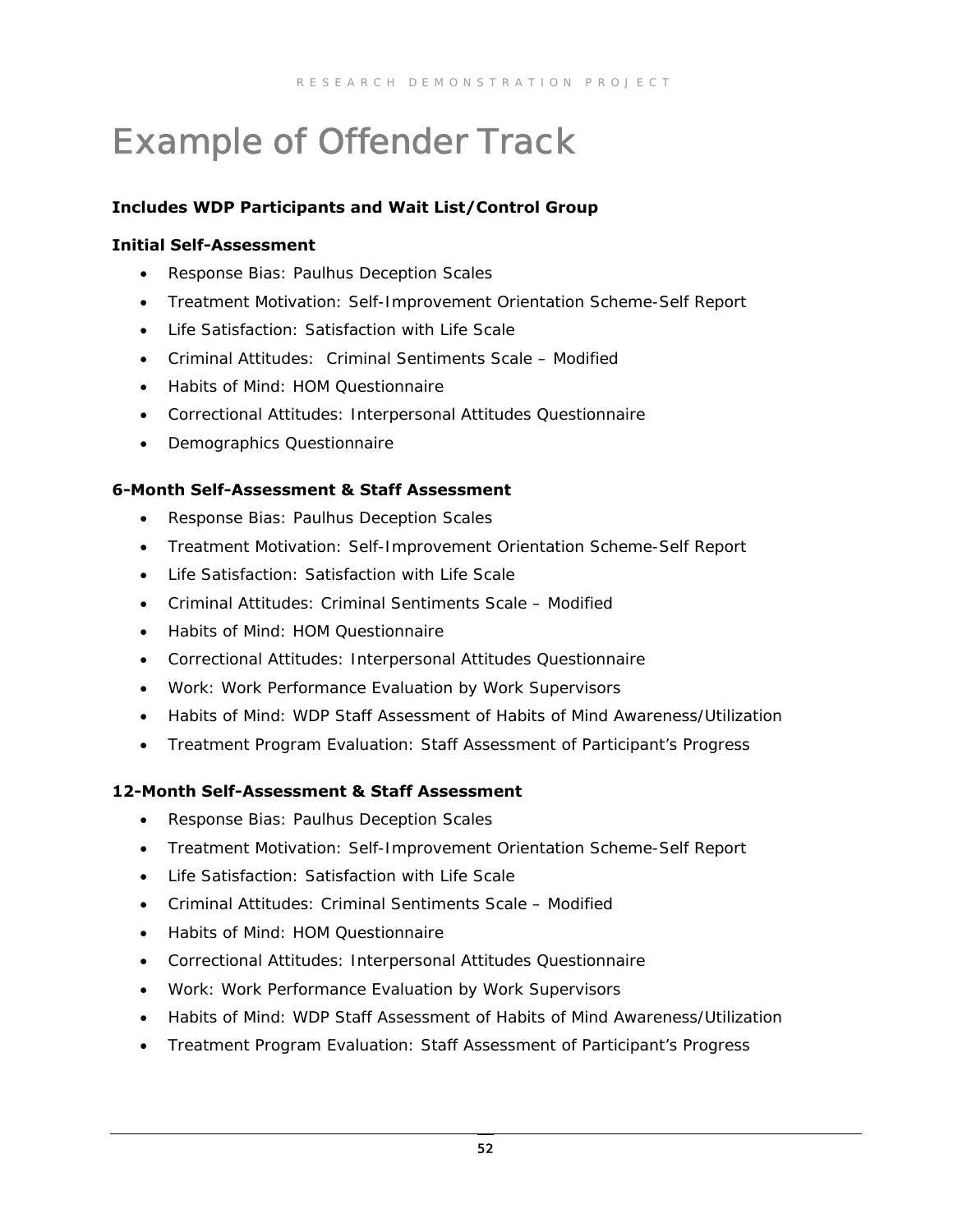#### **18-Month Self-Assessment & Staff Assessment**

- Response Bias: Paulhus Deception Scales
- Treatment Motivation: Self-Improvement Orientation Scheme-Self Report
- Life Satisfaction: Satisfaction with Life Scale
- Criminal Attitudes: Criminal Sentiments Scale Modified
- Habits of Mind: HOM Questionnaire
- Correctional Attitudes: Interpersonal Attitudes Questionnaire
- Work: Work Performance Evaluation by Work Supervisors
- Habits of Mind: WDP Staff Assessment of Habits of Mind Awareness/Utilization
- Treatment Program Evaluation: Staff Assessment of Participant's Progress

#### **Final Self-Assessment & Staff Assessment**

- Response Bias: Paulhus Deception Scales
- Treatment Motivation: Self-Improvement Orientation Scheme-Self Report
- Life Satisfaction: Satisfaction with Life Scale
- Criminal Attitudes: Criminal Sentiments Scale Modified
- Habits of Mind: HOM Questionnaire
- Correctional Attitudes: Interpersonal Attitudes Questionnaire
- Work: Work Performance Evaluation by Work Supervisors
- Habits of Mind: WDP Staff Assessment of Habits of Mind Awareness/Utilization
- Treatment Program Evaluation: Staff Assessment of Participant's Progress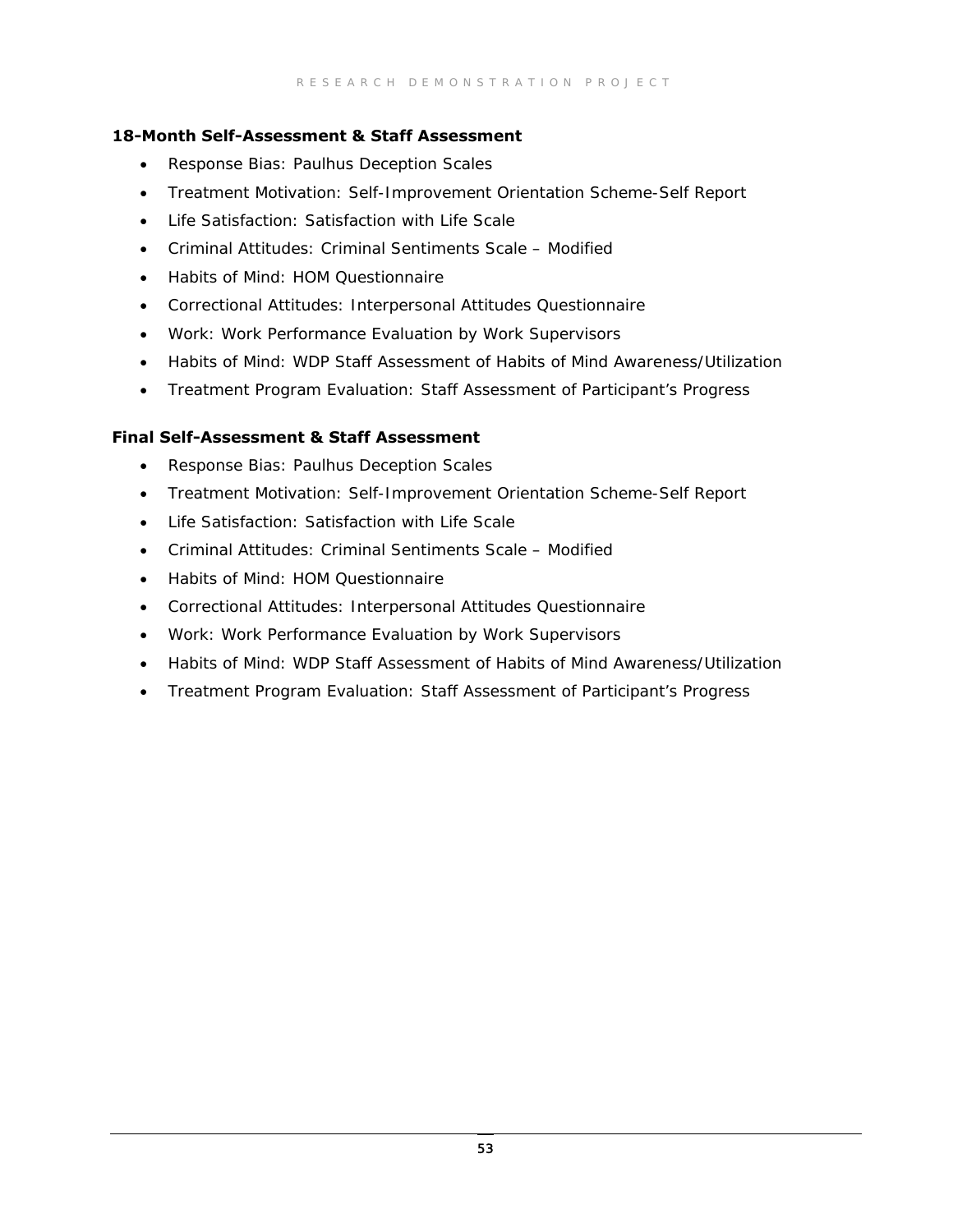# Example of Staff Track

#### **Includes WDP Staff Participants and Non-WDP Staff Comparison Sample**

#### **Initial Self-Assessment**

- Demographics: Demographics Questionnaire
- Response Bias: Paulhus Deception Scales
- Treatment Motivation: Self-Improvement Orientation Scheme-Self Report
- Life Satisfaction: Satisfaction with Life Scale
- Habits of Mind: HOM Questionnaire
- Work Attitudes: Professional Orientation Scale

 Attitudes Toward Correctional Work Human Service Orientation

- Offender Attitudes: Attitudes Towards Prisoners
- Program Attitudes: Attitudes Toward Programs
- Attitudes Toward Rehabilitation: Rehabilitation Scale/Custody Scale

#### **12- Month Point Self –Assessment**

- Response Bias: Paulhus Deception Scales
- Treatment Motivation: Self-Improvement Orientation Scheme-Self Report
- Life Satisfaction: Satisfaction with Life Scale
- Habits of Mind: HOM Questionnaire
- Work Attitudes: Professional Orientation Scale

Attitudes Toward Correctional Work

Human Service Orientation

- Offender Attitudes: Attitudes Towards Prisoners
- Program Attitudes: Attitudes Toward Programs
- Attitudes Toward Rehabilitation: Rehabilitation Scale/Custody Scale

#### **Final Self-Assessment**

- Response Bias: Paulhus Deception Scales
- Treatment Motivation: Self-Improvement Orientation Scheme-Self Report
- Life Satisfaction: Satisfaction with Life Scale
- Habits of Mind: HOM Questionnaire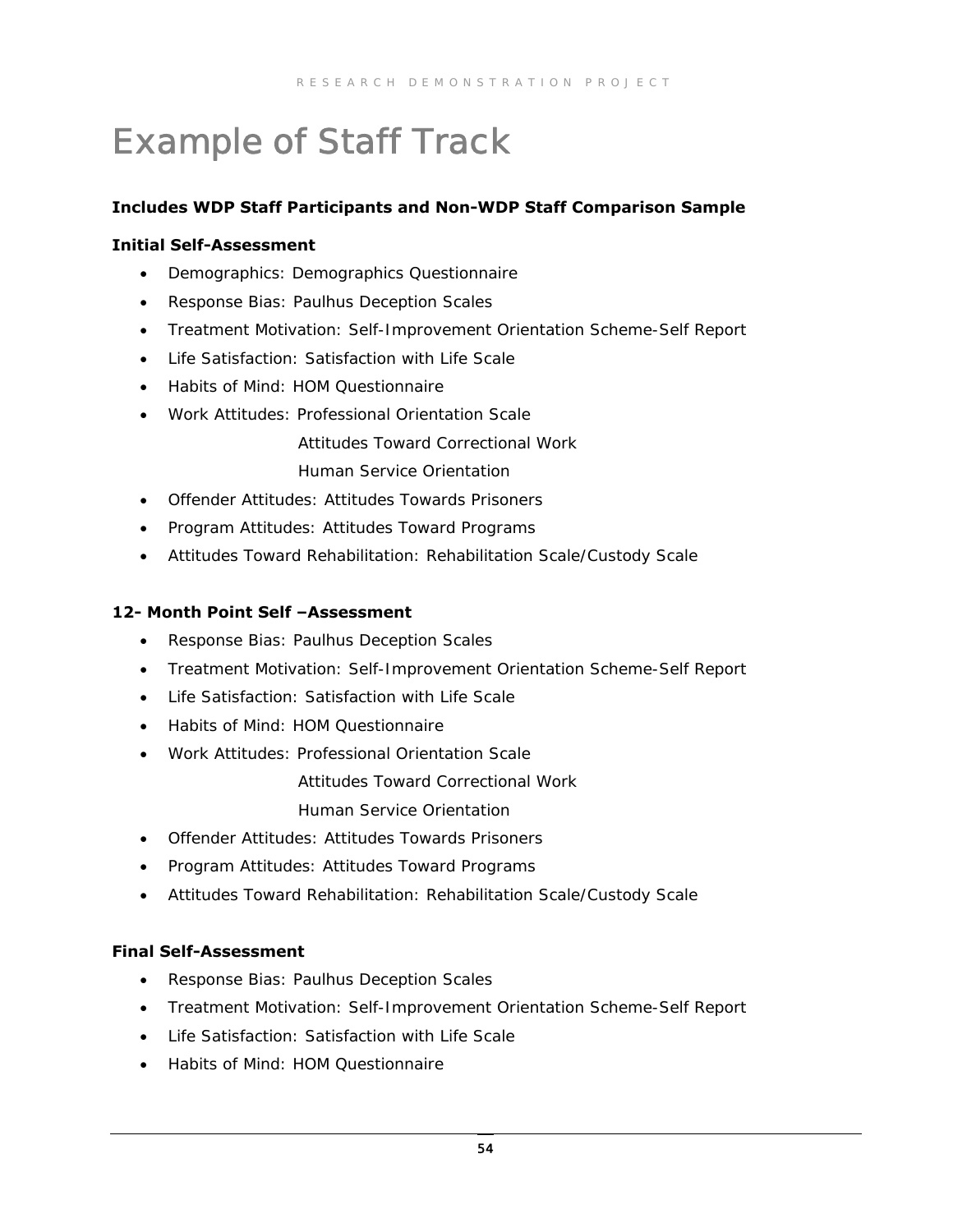• Work Attitudes: Professional Orientation Scale

Attitudes Toward Correctional Work

Human Service Orientation

- Offender Attitudes: Attitudes Towards Prisoners
- Program Attitudes: Attitudes Toward Programs
- Attitudes Toward Rehabilitation: Rehabilitation Scale/Custody Scale
- Treatment Motivation: Self-Improvement Orientation Scheme-Self Report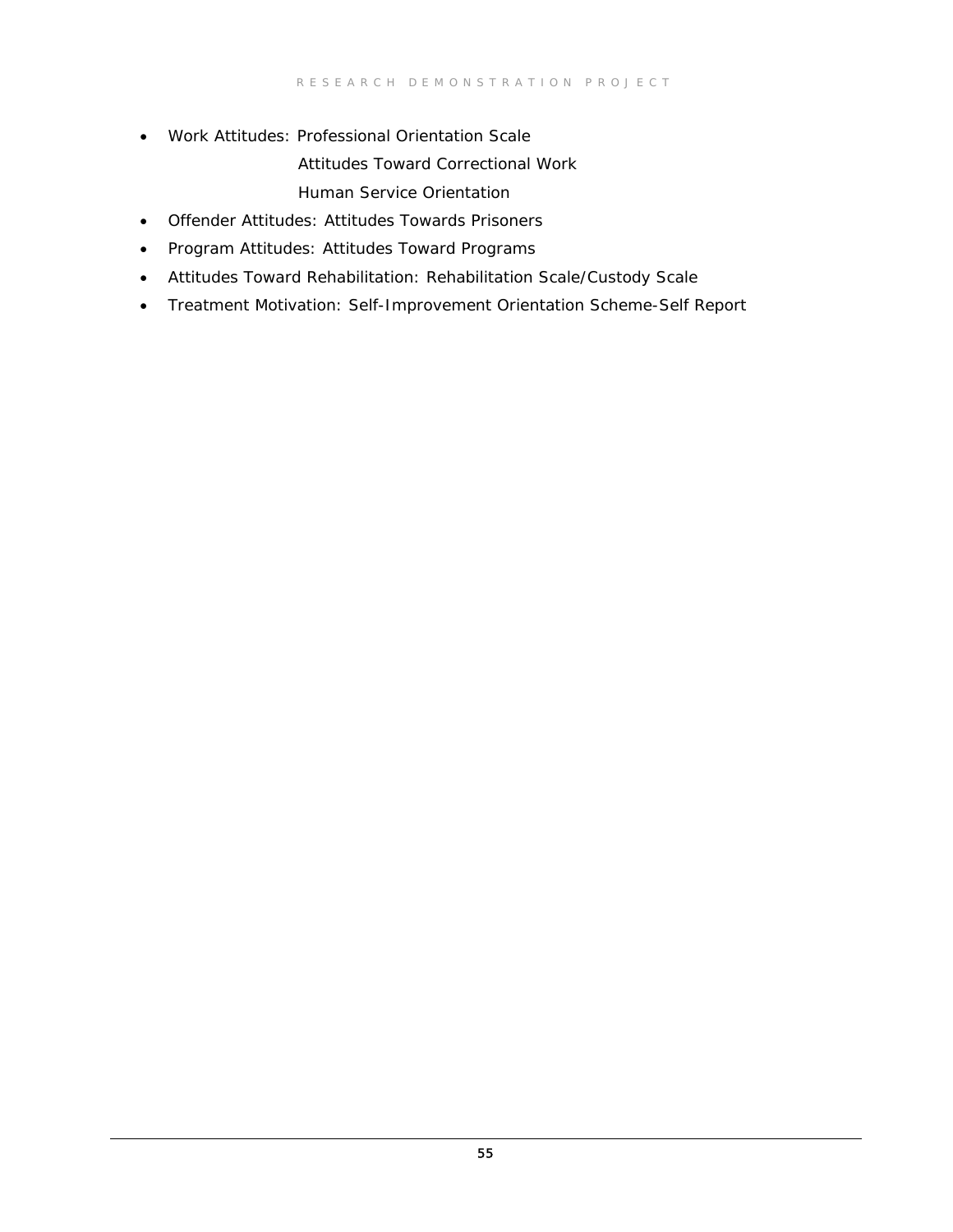#### RESEARCH DEMONSTRATION PROJECT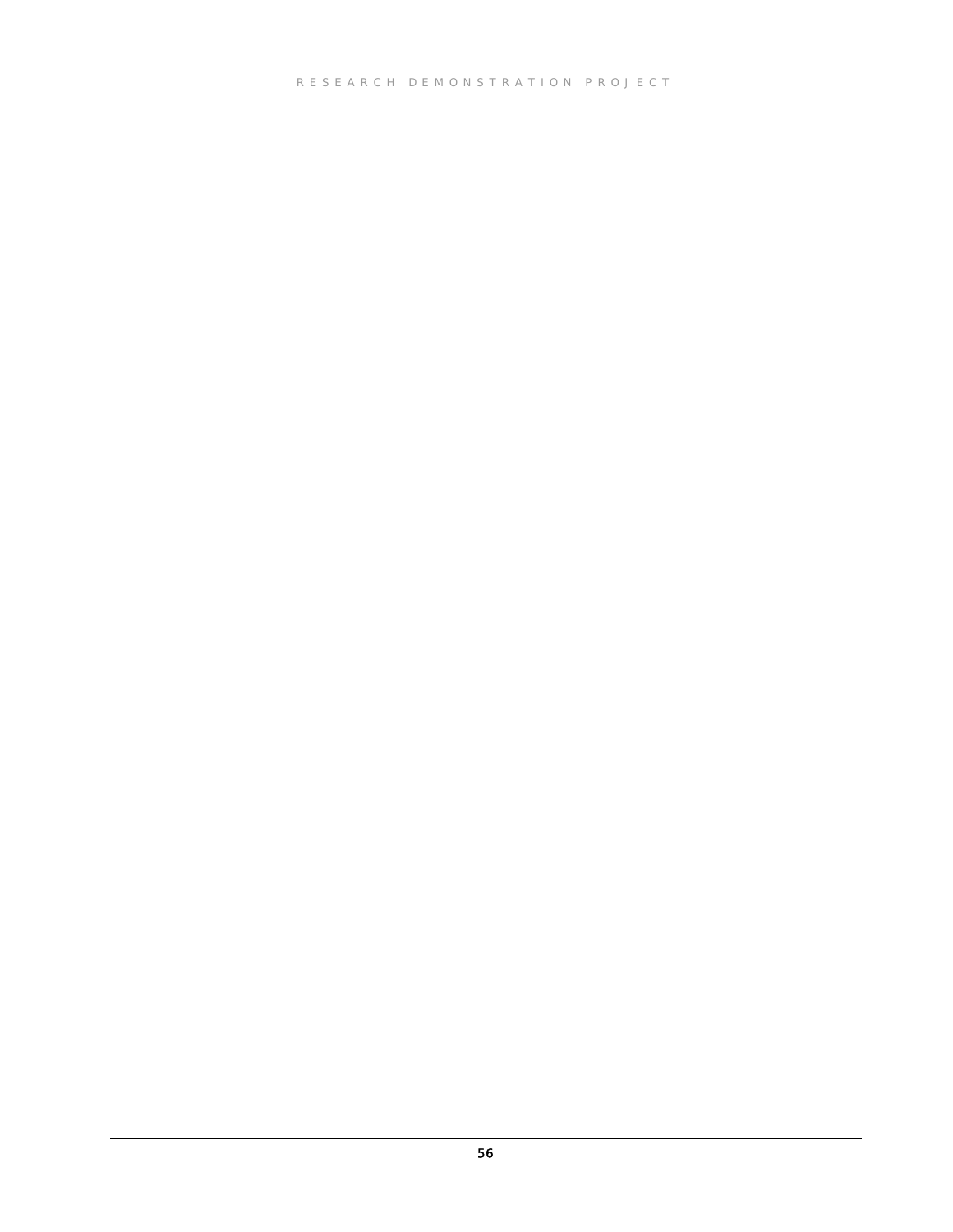# Appendix A: WDP Habits of Mind Protocol and Application Group Materials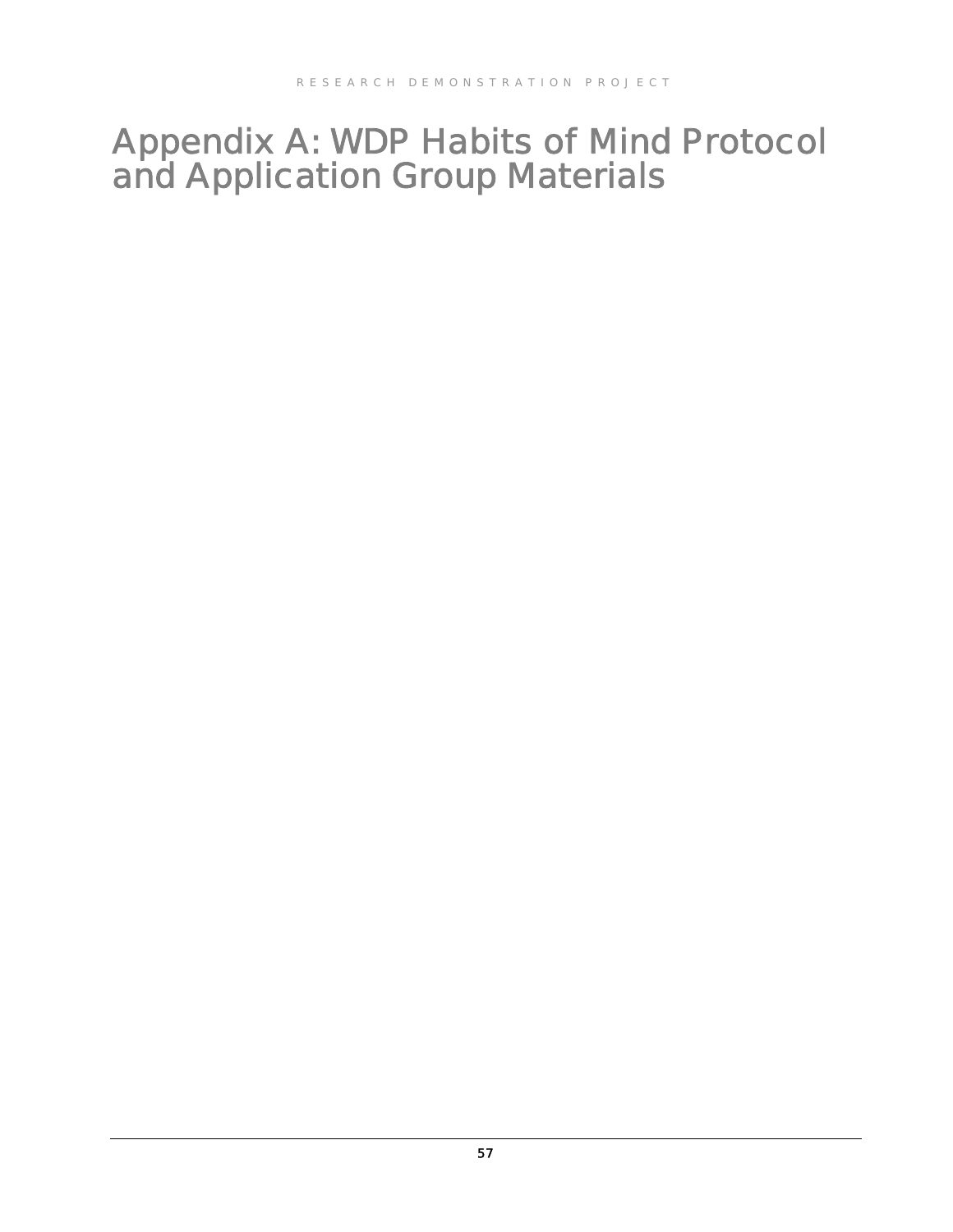|                                                                                                                      |                                                                                                                                               | PROJECT 1 - STRENGTH BASED INVENTORY                                                                                                    |                                                                                                                                                                                                                                                                                                                        |              |               |
|----------------------------------------------------------------------------------------------------------------------|-----------------------------------------------------------------------------------------------------------------------------------------------|-----------------------------------------------------------------------------------------------------------------------------------------|------------------------------------------------------------------------------------------------------------------------------------------------------------------------------------------------------------------------------------------------------------------------------------------------------------------------|--------------|---------------|
|                                                                                                                      | ۳                                                                                                                                             | 2                                                                                                                                       | ო                                                                                                                                                                                                                                                                                                                      | 4            | <b>Totals</b> |
| PERFORMANCE<br><b>INDICATORS</b><br><b>STUDENT</b>                                                                   | NOT QUITE                                                                                                                                     | <b>YOU'VE GOT IT</b>                                                                                                                    | <b>OUTSTANDING!</b>                                                                                                                                                                                                                                                                                                    |              |               |
| his life and identifies a<br>Participant reflects on<br>positive choices in his<br>minimum of 25<br>ن <u>ه</u><br>اا | Participant identifies a partial<br>list of positive choices with<br>some information from all<br>columns missing.                            | positive choices and includes<br>age, event, reason and effect<br>Participant identifies 25<br>on self and others.                      | Participants identifies more than<br>25 positive choices and includes<br>age, event, reason and effect on<br>self and others.                                                                                                                                                                                          |              |               |
| and shares with group<br>list of positive choices.<br>Participant rehearses<br>prior to presentation                 | clear that rehearsal is lacking.<br>prepared to present, but it is<br>Participant is somewhat                                                 | prepared but might have<br>Participant seems pretty<br>needed a couple more<br>rehearsals.                                              | prepared and has obviously<br>Participant is completely<br>rehearsed.                                                                                                                                                                                                                                                  |              |               |
| accepts feedback from<br>Participant listens and<br>group in order to edit<br>and/or complete SBI.                   | but shows little acceptance of<br>and is unwilling to edit and/or<br>Participant listens somewhat<br>what others have to share<br>change SBI. | Participant listens and shows a<br>feedback, when necessary, in<br>understand and incorporate<br>willingness to try to<br>the SBI list. | revises SBI list when necessary<br>Participant asks for input and<br>unhesitatingly and willingly<br>using feedback.                                                                                                                                                                                                   |              |               |
| Strengths                                                                                                            |                                                                                                                                               |                                                                                                                                         |                                                                                                                                                                                                                                                                                                                        |              |               |
| Suggestions                                                                                                          |                                                                                                                                               |                                                                                                                                         |                                                                                                                                                                                                                                                                                                                        |              |               |
| Rated by:                                                                                                            |                                                                                                                                               | Below 10= Unsatisfactory<br>$10-13=$ B 8-10=C<br>Scale: 13-16=A                                                                         |                                                                                                                                                                                                                                                                                                                        | Grand Total: |               |
|                                                                                                                      |                                                                                                                                               |                                                                                                                                         | sheet may be downloaded from SAS in School at http://www.SASinSchool.com or MidLink Magazine's Teacher Resource Room at: http://www.cs.ucf.edu/~MidLink<br>** This form may be reproduced and modified for classroom use only as long as no fee is charged and SAS in School is cited as the source. This Excel spread |              |               |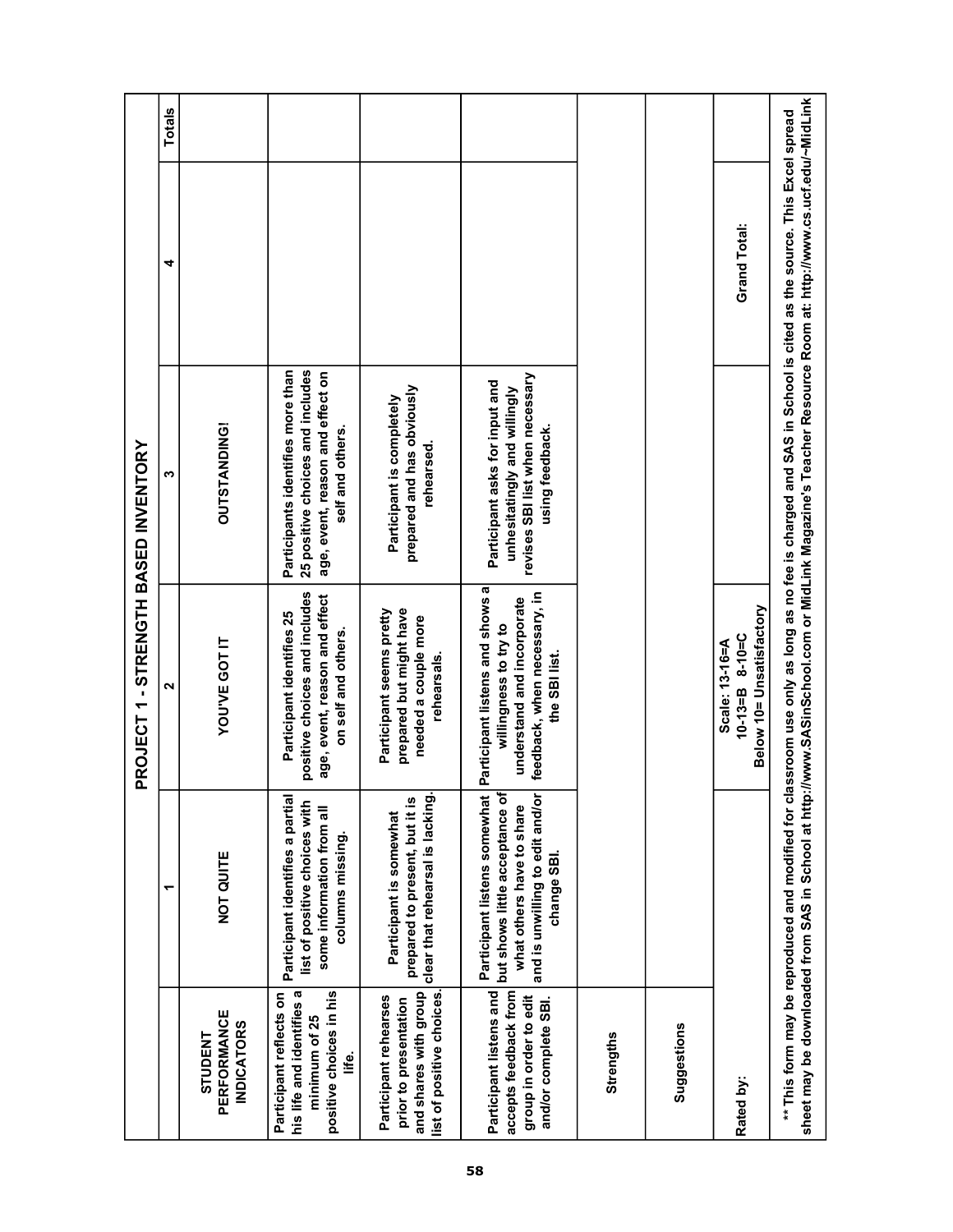| <b>SBI Form</b><br>Participant's Name:<br>Date: |                       |                            |                       |                          |  |
|-------------------------------------------------|-----------------------|----------------------------|-----------------------|--------------------------|--|
| Age                                             | <b>Positive event</b> | <b>Reason in Your Mind</b> | <b>Effects on You</b> | <b>Effects on Others</b> |  |
|                                                 |                       |                            |                       |                          |  |
|                                                 |                       |                            |                       |                          |  |
|                                                 |                       |                            |                       |                          |  |
|                                                 |                       |                            |                       |                          |  |
|                                                 |                       |                            |                       |                          |  |
|                                                 |                       |                            |                       |                          |  |
|                                                 |                       |                            |                       |                          |  |
|                                                 |                       |                            |                       |                          |  |
|                                                 |                       |                            |                       |                          |  |
|                                                 |                       |                            |                       |                          |  |
|                                                 |                       |                            |                       |                          |  |
|                                                 |                       |                            |                       |                          |  |
|                                                 |                       |                            |                       |                          |  |
|                                                 |                       |                            |                       |                          |  |
|                                                 |                       |                            |                       |                          |  |
|                                                 |                       |                            |                       |                          |  |
|                                                 |                       |                            |                       |                          |  |
|                                                 |                       |                            |                       |                          |  |
|                                                 |                       |                            |                       |                          |  |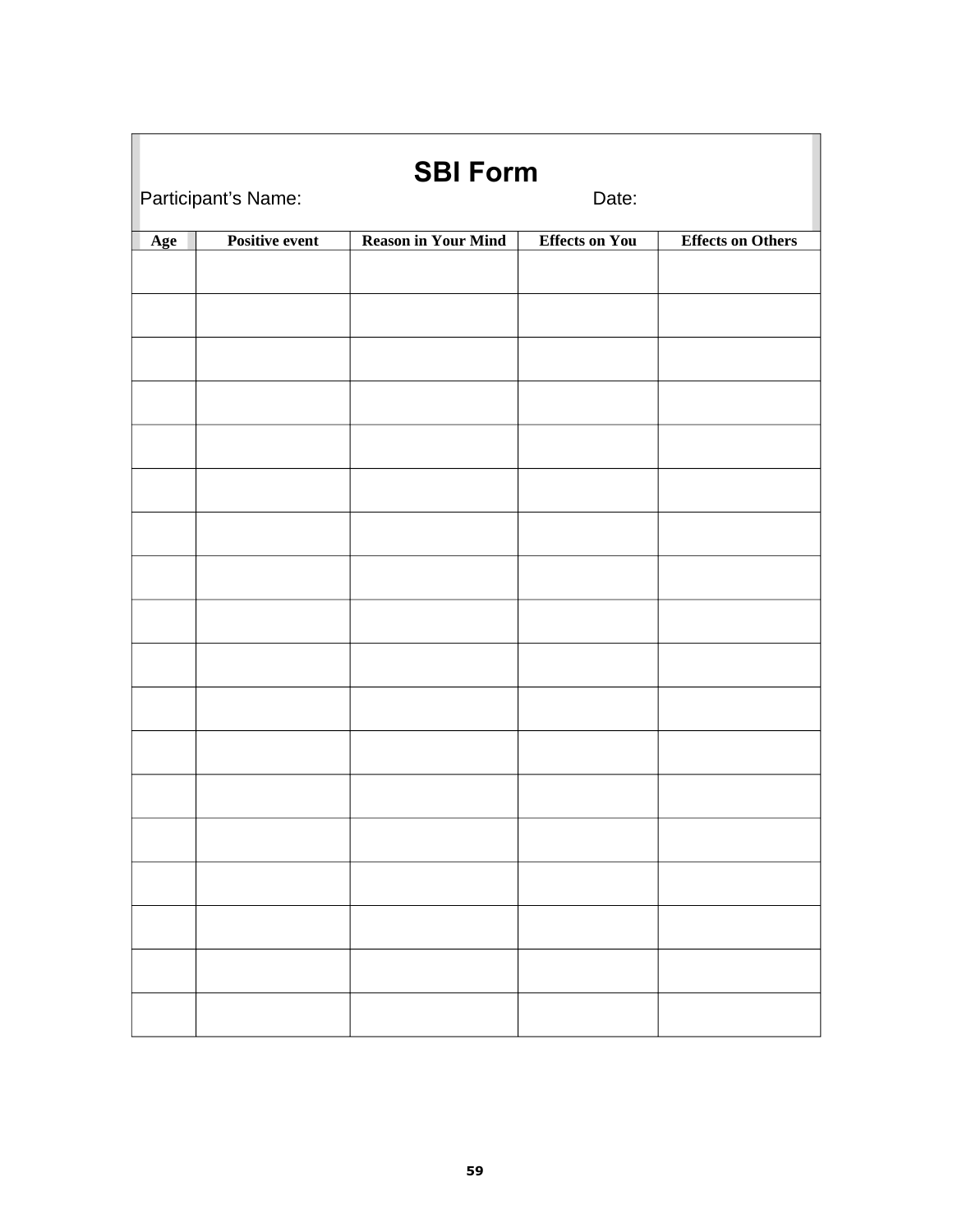|                                     | <b>Totals</b> |                                                    |                                                                                                |                                                                                                                    |                                                                                                                                                                             |           |             |                                                                 |                                                                                                                                                             |
|-------------------------------------|---------------|----------------------------------------------------|------------------------------------------------------------------------------------------------|--------------------------------------------------------------------------------------------------------------------|-----------------------------------------------------------------------------------------------------------------------------------------------------------------------------|-----------|-------------|-----------------------------------------------------------------|-------------------------------------------------------------------------------------------------------------------------------------------------------------|
|                                     | 4             |                                                    |                                                                                                |                                                                                                                    |                                                                                                                                                                             |           |             | Grand Total:                                                    |                                                                                                                                                             |
|                                     | ∾             | <b>OUTSTANDING!</b>                                | Participant completes more than<br>4 positive choice reports from<br>the SBI.                  | prepared and has obviously<br>Participant is completely<br>rehearsed.                                              | and feelings about each situation<br>reports have extensive thoughts<br>and effort to delve into thoughts<br>Participants positive choice<br>and feelings is evident.       |           |             |                                                                 | ** This form may be reproduced and modified for classroom use only as long as no fee is charged and SAS in School is cited as the source. This Excel spread |
| PROJECT 2 - POSITIVE CHOICE REPORTS | ี∾            | YOU'VE GOT IT                                      | positive choice reports from<br>Participant completes 4<br>the SBI.                            | prepared but might have<br>Participant seems pretty<br>needed a couple more<br>rehearsals.                         | thoughts and feelings about<br>Participants positive choice<br>delve into the thoughts and<br>each situation and effort to<br>reports have adequate<br>feelings is evident. |           |             | Below 10= Unsatisfactory<br>$10-13=$ B 8-10=C<br>Scale: 13-16=A |                                                                                                                                                             |
|                                     |               | NOT QUITE                                          | than 4 positive choice reports<br>Participant completes less<br>from the SBI.                  | clear that rehearsal is lacking.<br>prepared to present, but it is<br>Participant is somewhat                      | feelings about each situation<br>Participants thinking reports<br>thoughts and feelings is not<br>and effort to delve into the<br>have few thoughts and<br>evident.         |           |             |                                                                 |                                                                                                                                                             |
|                                     |               | PERFORMANCE<br><b>INDICATORS</b><br><b>STUDENT</b> | situations from his SBI<br>choice report on each.<br>and does a positive<br>Participant uses 4 | and shares with group<br>Participants rehearses<br>prior to presentation<br>1 of the 4 positive<br>choice reports. | Participants positive<br>thinking" and what I<br>attention to detail in<br>choice reports are<br>both "what I am<br>completed with<br>am feeling."                          | Strengths | Suggestions | Rated by:                                                       |                                                                                                                                                             |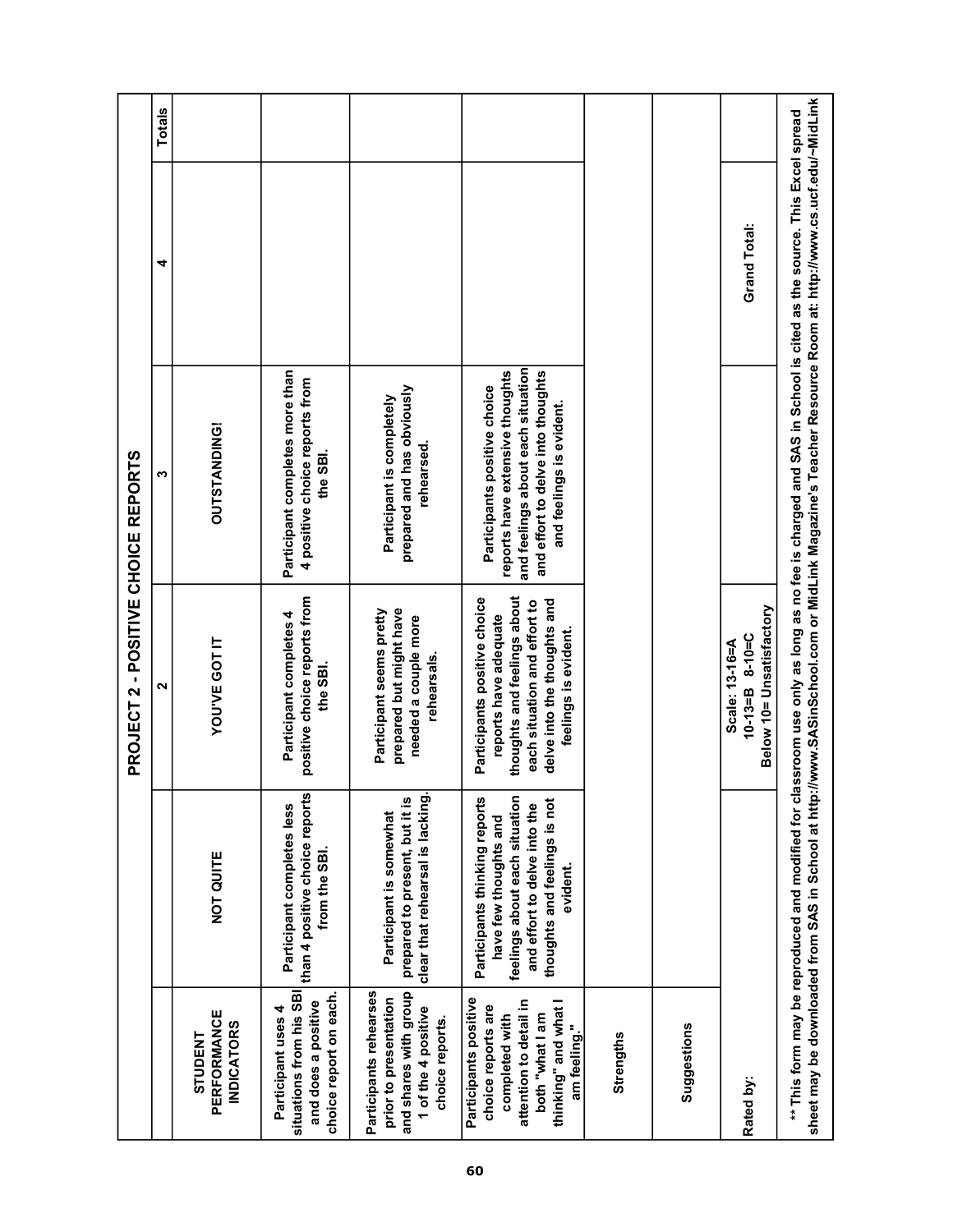|                                                                                                            |                                                                                                             | PROJECT 3 - ATTRIBUTES AND CHARACTERISTICS                                                                                                   |                                                                                                                                                                                                                                                                                                                        |              |               |
|------------------------------------------------------------------------------------------------------------|-------------------------------------------------------------------------------------------------------------|----------------------------------------------------------------------------------------------------------------------------------------------|------------------------------------------------------------------------------------------------------------------------------------------------------------------------------------------------------------------------------------------------------------------------------------------------------------------------|--------------|---------------|
|                                                                                                            |                                                                                                             | 2                                                                                                                                            | ∾                                                                                                                                                                                                                                                                                                                      | 4            | <b>Totals</b> |
| PERFORMANCE<br><b>INDICATORS</b><br><b>STUDENT</b>                                                         | NOT QUITE                                                                                                   | <b>YOU'VE GOT IT</b>                                                                                                                         | <b>OUTSTANDING!</b>                                                                                                                                                                                                                                                                                                    |              |               |
| 10 strengths, attributes<br>Participant identifies<br>and/or skills they<br>possess.                       | Participant identifies partial<br>list of strengths, attributes,<br>and/or skills.                          | Participant identifies complete<br>and/or skills that they possess.<br>list of 10 strengths, attributes,                                     | Participant identifies more than<br>10 strengths, attributes, and/or<br>skills they possess.                                                                                                                                                                                                                           |              |               |
| and shares with group<br>Participant rehearses<br>prior to presentation<br>his attributes.                 | clear that rehearsal is lacking.<br>prepared to present, but it is<br>Participant is somewhat               | prepared but might have<br>Participant seems pretty<br>needed a couple more<br>rehearsals.                                                   | prepared and has obviously<br>Participant is completely<br>rehearsed.                                                                                                                                                                                                                                                  |              |               |
| Participant reflects on<br>Characteristics sheet.<br>his attributes and<br>completes the<br>Attributes and | completes the Attributes and<br>Characteristics sheet with<br>repetitious answers.<br>Participant partially | Attributes and Characteristics<br>addresses each area for each<br>Participant completes the<br>sheet and thoroughly<br>attribute identified. | Participant thoroughly completes<br>Characteristics sheet for more<br>the Attributes and<br>than 10 attributes.                                                                                                                                                                                                        |              |               |
| Strengths                                                                                                  |                                                                                                             |                                                                                                                                              |                                                                                                                                                                                                                                                                                                                        |              |               |
| Suggestions                                                                                                |                                                                                                             |                                                                                                                                              |                                                                                                                                                                                                                                                                                                                        |              |               |
| Rated by:                                                                                                  |                                                                                                             | Below 10= Unsatisfactory<br>$10-13=$ B 8-10=C<br>Scale: 13-16=A                                                                              |                                                                                                                                                                                                                                                                                                                        | Grand Total: |               |
|                                                                                                            |                                                                                                             |                                                                                                                                              | sheet may be downloaded from SAS in School at http://www.SASinSchool.com or MidLink Magazine's Teacher Resource Room at: http://www.cs.ucf.edu/~MidLink<br>** This form may be reproduced and modified for classroom use only as long as no fee is charged and SAS in School is cited as the source. This Excel spread |              |               |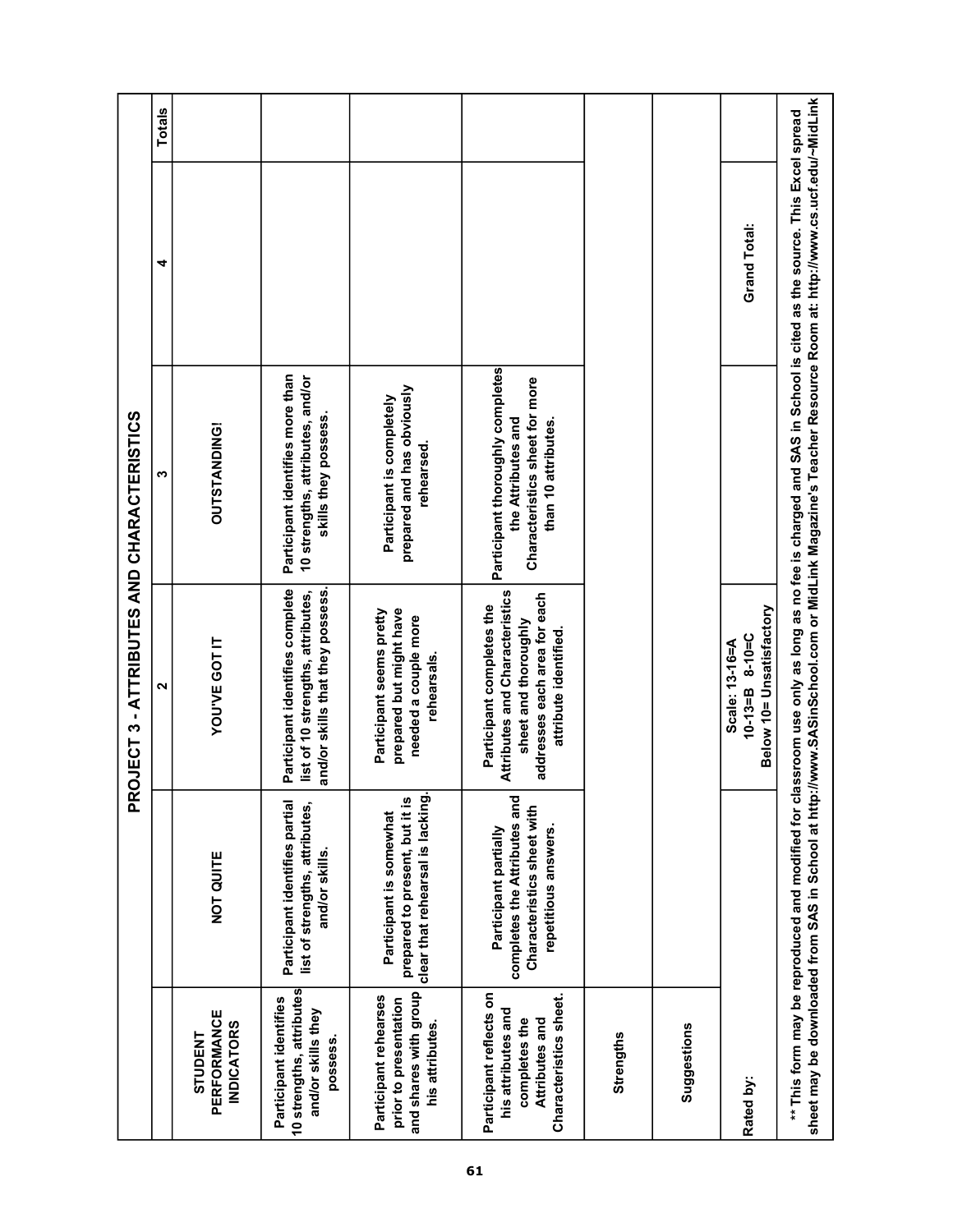|                                                                                                                                             | What makes you want<br>to be known for this<br>attribute, skill, or<br>characteristic |  |  |
|---------------------------------------------------------------------------------------------------------------------------------------------|---------------------------------------------------------------------------------------|--|--|
| Habits of Mind Project#3: Developing Skills, Attributes, Characteristics<br>Workforce Development Program<br>(Need to identify at least 10) | When or where is this<br>difficult to do                                              |  |  |
|                                                                                                                                             | Why or how it's positive                                                              |  |  |
|                                                                                                                                             | Type of situation it<br>comes out in                                                  |  |  |
|                                                                                                                                             | characteristic<br>Attribute,<br>Skill, or                                             |  |  |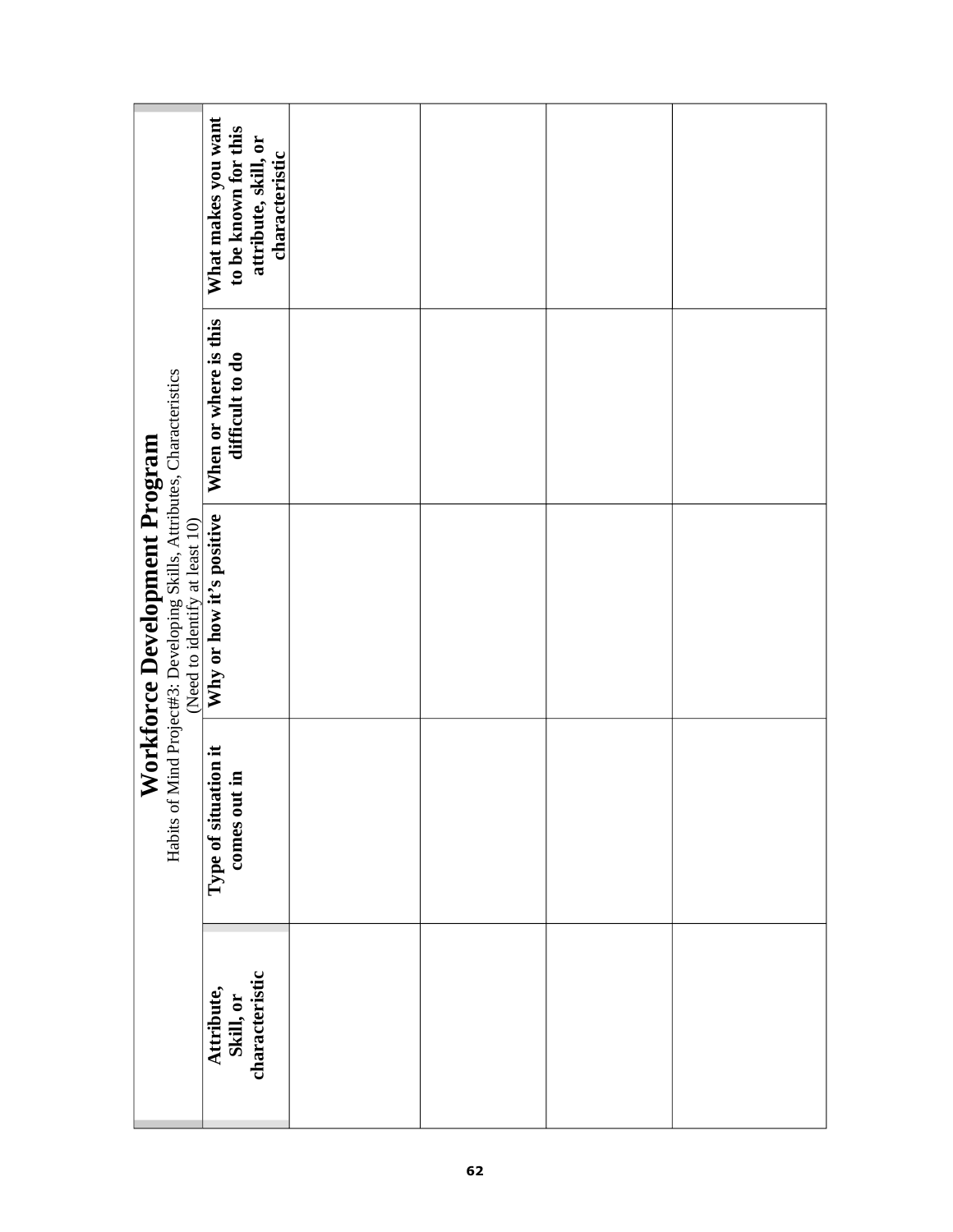| 1) Situation:                                                                                     | Task: Prior to a situation that has been risky in the past,<br>prepare yourself by coming up with Habits of Mind you can<br>use for interventions. Complete steps 1, 2, and 3 prior to the<br>situation and steps 4, 5, and 6 after. Use this tool to help<br>practice the intervention process. |
|---------------------------------------------------------------------------------------------------|--------------------------------------------------------------------------------------------------------------------------------------------------------------------------------------------------------------------------------------------------------------------------------------------------|
| 2) Risk Thinking:                                                                                 |                                                                                                                                                                                                                                                                                                  |
| 3) Habits of Mind/Intervention Thoughts:                                                          |                                                                                                                                                                                                                                                                                                  |
| 4) How much I believed in my Intervention: (Scale 1-10, 1 not good, 10 excellent) and explanation |                                                                                                                                                                                                                                                                                                  |
| 5) Effect on my behavior:                                                                         |                                                                                                                                                                                                                                                                                                  |
| 6) How I felt about myself after the situation:                                                   |                                                                                                                                                                                                                                                                                                  |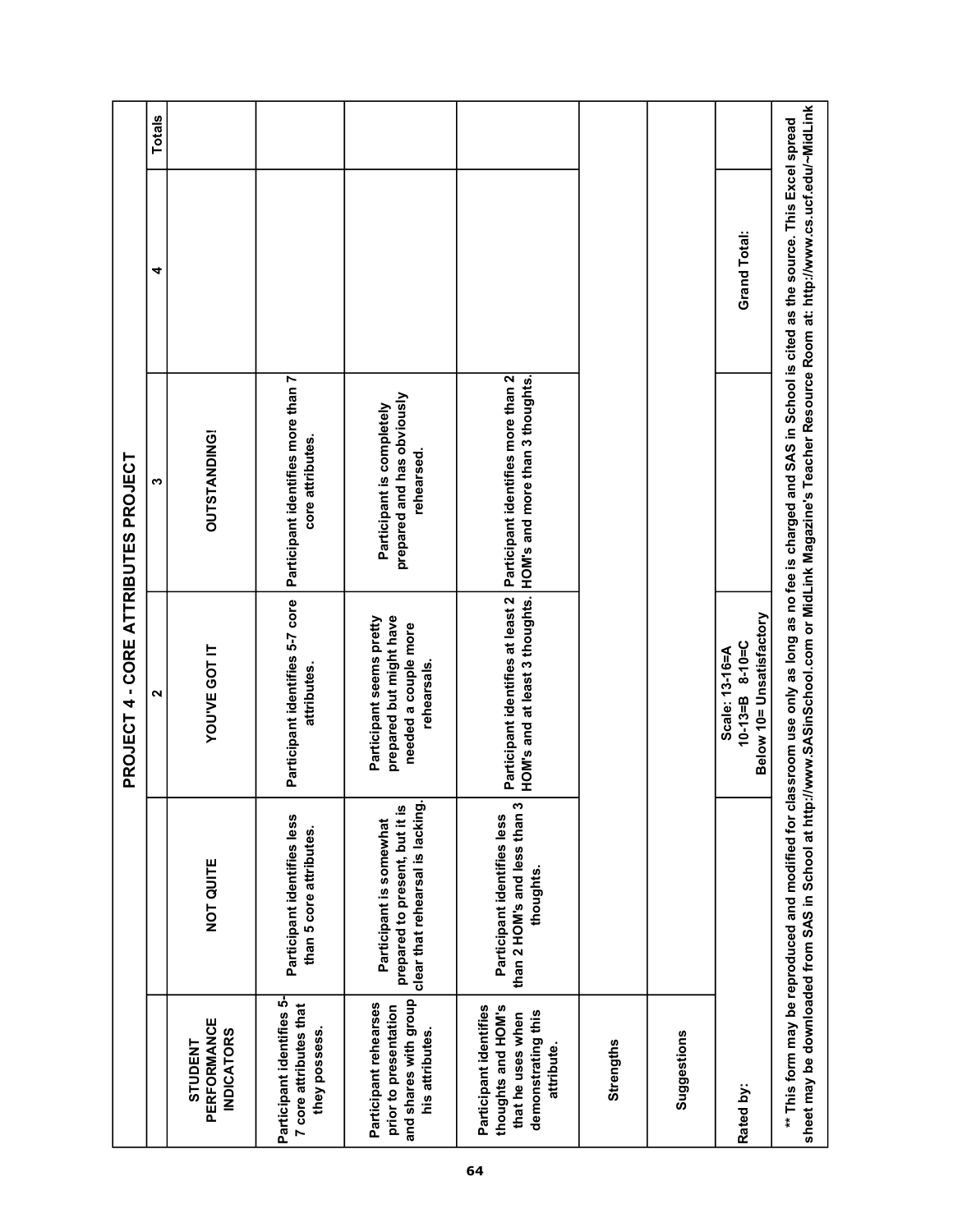|                                                                                                    |                                                                                                                     | PROJECT 5 - RELAPSE PREVENTION INVENTORY                                                                             |                                                                                                                                                                                                                                                                                                                        |              |               |
|----------------------------------------------------------------------------------------------------|---------------------------------------------------------------------------------------------------------------------|----------------------------------------------------------------------------------------------------------------------|------------------------------------------------------------------------------------------------------------------------------------------------------------------------------------------------------------------------------------------------------------------------------------------------------------------------|--------------|---------------|
|                                                                                                    | ᠆                                                                                                                   | 2                                                                                                                    | 3                                                                                                                                                                                                                                                                                                                      | 4            | <b>Totals</b> |
| PERFORMANCE<br><b>INDICATORS</b><br><b>STUDENT</b>                                                 | NOT QUITE                                                                                                           | YOU'VE GOT IT                                                                                                        | <b>OUTSTANDING!</b>                                                                                                                                                                                                                                                                                                    |              |               |
| Participant identifies 7-<br>10 situations in which<br>you stopped yourself<br>from relapsing.     | Participant identifies less<br>than 7 situations.                                                                   | Participant identifies 7-8<br>situations.                                                                            | Participants identifies 9-10<br>situations.                                                                                                                                                                                                                                                                            |              |               |
| him to prevent relapse.<br>thoughts that allowed<br>Participant identifies                         | Participant has few thoughts<br>about each situation and an<br>thoughts is not evident.<br>effort to delve into the | thoughts about each situation<br>and an effort to delve into the<br>Participant has adequate<br>thoughts is evident. | thoughts for each situation and<br>Participant has extensive<br>great effort is evident.                                                                                                                                                                                                                               |              |               |
| the Habits of Mind they<br>used in each situation<br>Participant identifies<br>to prevent relapse. | verbalizes 1 HOM but needs<br>Participant recognizes and<br>the facilitator and group to<br>identify others.        | help from facilitator and group<br>verbalizes 3 HOM with some<br>Participant recognizes and<br>for others.           | verbalizes more than 3 HOM for<br>Participant recognizes and<br>each situation.                                                                                                                                                                                                                                        |              |               |
| Strengths                                                                                          |                                                                                                                     |                                                                                                                      |                                                                                                                                                                                                                                                                                                                        |              |               |
| Suggestions                                                                                        |                                                                                                                     |                                                                                                                      |                                                                                                                                                                                                                                                                                                                        |              |               |
| Rated by:                                                                                          |                                                                                                                     | Below 10= Unsatisfactory<br>$8 - 10 = C$<br>Scale: 13-16=A<br>$10 - 13 = B$                                          |                                                                                                                                                                                                                                                                                                                        | Grand Total: |               |
|                                                                                                    |                                                                                                                     |                                                                                                                      | sheet may be downloaded from SAS in School at http://www.SASinSchool.com or MidLink Magazine's Teacher Resource Room at: http://www.cs.ucf.edu/~MidLink<br>** This form may be reproduced and modified for classroom use only as long as no fee is charged and SAS in School is cited as the source. This Excel spread |              |               |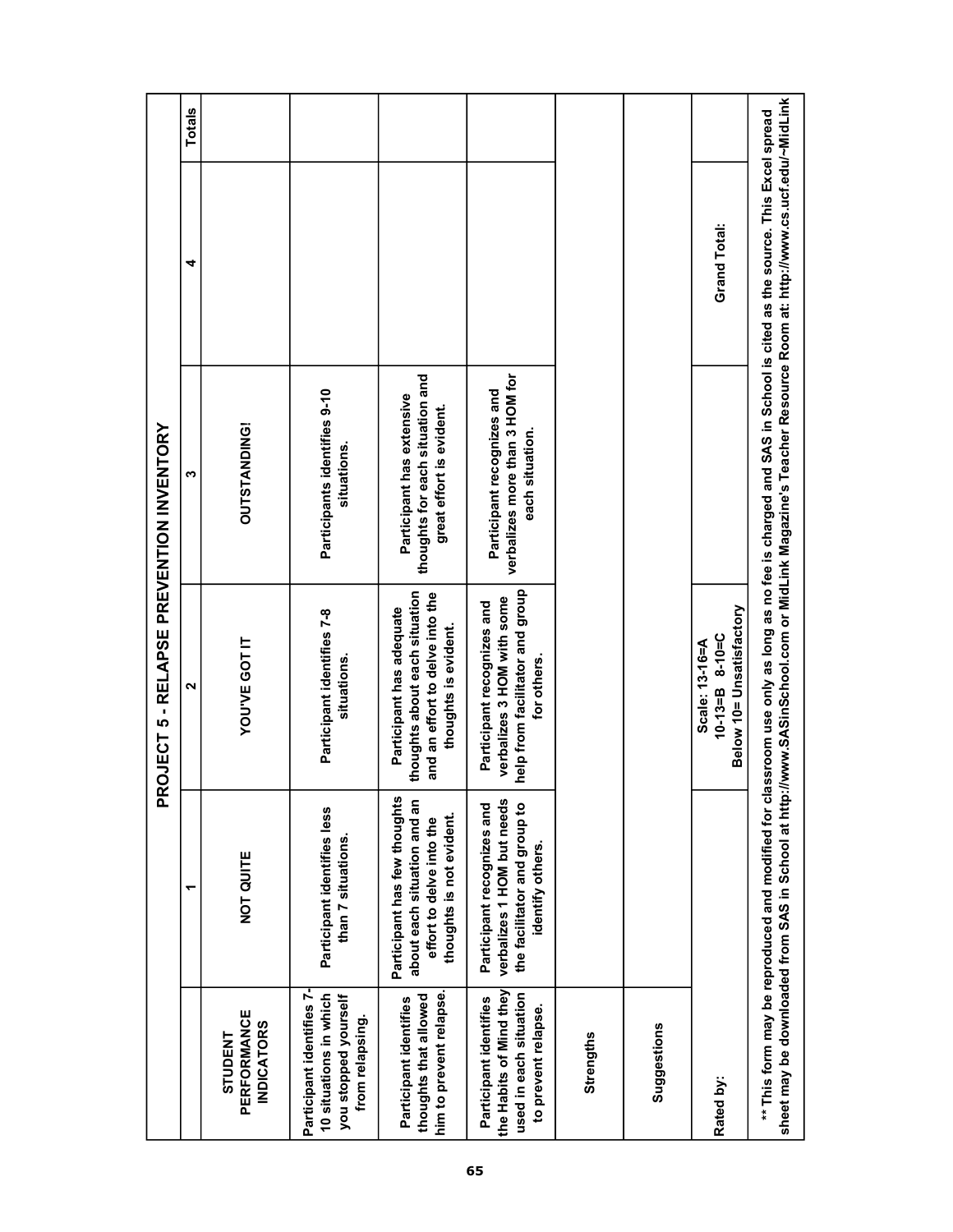| .<br>ო                                                                                                                                                                                                                                                                                                                                                                                                                                                                                                                                                                                                        | Intentional Interventions Worksheet<br>2. Cognitive Reflective Communication<br><b>Habits of Mind Reinforcement</b><br>1. Challenging Choices                                                                                                                                                                                                                                                                                                                                                                                                   |                                                                                                                                                                                                                                                                                                                                                   |
|---------------------------------------------------------------------------------------------------------------------------------------------------------------------------------------------------------------------------------------------------------------------------------------------------------------------------------------------------------------------------------------------------------------------------------------------------------------------------------------------------------------------------------------------------------------------------------------------------------------|-------------------------------------------------------------------------------------------------------------------------------------------------------------------------------------------------------------------------------------------------------------------------------------------------------------------------------------------------------------------------------------------------------------------------------------------------------------------------------------------------------------------------------------------------|---------------------------------------------------------------------------------------------------------------------------------------------------------------------------------------------------------------------------------------------------------------------------------------------------------------------------------------------------|
| Challenging Choices<br>Goals:                                                                                                                                                                                                                                                                                                                                                                                                                                                                                                                                                                                 | Cognitive Reflective Communications<br><u>is</u><br>Goal                                                                                                                                                                                                                                                                                                                                                                                                                                                                                        | Habits of Mind Reinforcement<br>Goals:                                                                                                                                                                                                                                                                                                            |
| What long term effects did this have on<br>To identify and explore effects of short<br>Did you make the choice on purpose?<br>If you do prefer these effects, why do<br>What short term effects did this have<br>1. To develop awareness of all choices<br>Are any of these effects ones you<br>What was the situation / event?<br>Were there any other choices<br>connected to the situation?<br>and long term choices<br>What was the choice?<br>on you? On others?<br>prefer to live with?<br>you? On others?<br>If not, why not?<br>you?<br>Steps:<br>$\overline{\mathbf{a}}$<br>တ<br>ထ<br>ιó.<br>Ġ<br>66 | What were your thoughts related to<br>What were your feelings related to<br>feelings), what do you tend to do?<br>Did you do what you usually do in<br>So when you think (repeat list of<br>thoughts) and feel (repeat list of<br>Practice / develop the ability to<br>Develop acute self-awareness<br>Describe behavior/Situation<br>this situation or did you do<br>something different?<br>this situation?<br>this situation?<br>self-reflect<br>ij<br>$\div$<br>$\overline{\mathbf{C}}$<br>Step<br>$\mathbf{\Omega}$<br>S<br>4<br><u>LO</u> | 1. Which habits of mind did you use /<br>3. Which Habits of Mind could you have<br>How effective were they - how and<br>reinforcement of the 16 "Habits of<br>you used - how and why?<br>Practice application and<br>behavioral intelligence<br>apply in this situation<br>Mind" - markers of<br>why?<br><b>Steps:</b><br>$\overline{\mathsf{a}}$ |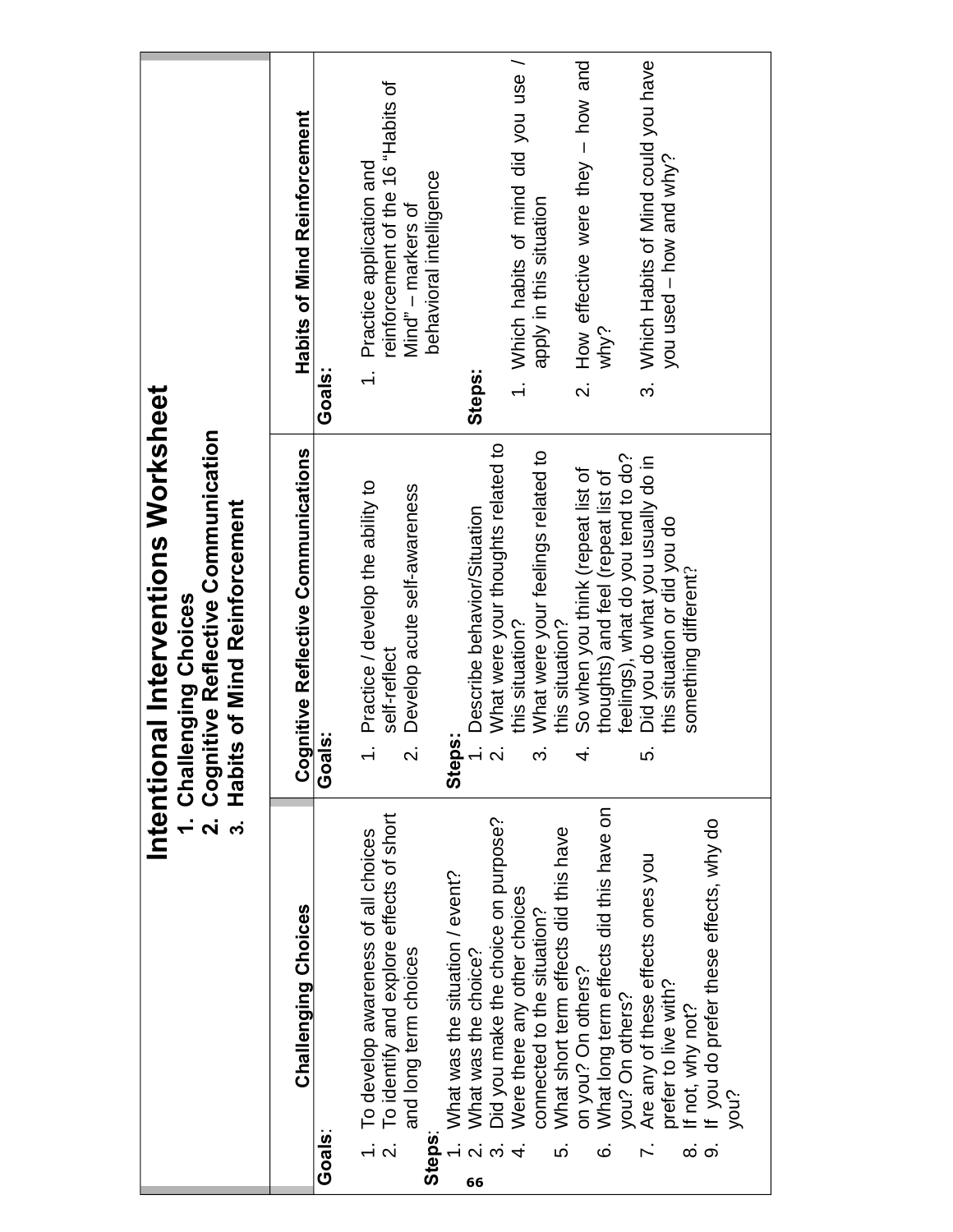**WDP Participant Rating Form WDP Participant Rating Form Habits of Mind Habits of Nind** 

 **WDP Participant\_\_\_\_\_\_\_\_\_\_\_\_\_\_\_\_\_\_\_\_\_\_\_\_\_ Rating Date**\_\_\_\_\_\_\_\_\_ **Facility\_\_\_\_\_\_\_\_\_ WDP Participant** 

Rating Date

Facility\_

*Participant self-rating form to be completed monthly: please check one column for each HOM*  Participant self-rating form to be completed monthly: please check one column for each HOM

| Habits of Mind                               | Rarely | Sometimes | Usually | Most of the Time |
|----------------------------------------------|--------|-----------|---------|------------------|
| Persisting                                   |        |           |         |                  |
| Managing Impulsivity                         |        |           |         |                  |
| Listening w/ understanding & empathy         |        |           |         |                  |
| Thinking flexibly                            |        |           |         |                  |
| Thinking about thinking                      |        |           |         |                  |
| Striving for accuracy                        |        |           |         |                  |
| Questioning & posing problems                |        |           |         |                  |
| situations<br>Applying past knowledge to new |        |           |         |                  |
| Thinking & communicating with clarity &      |        |           |         |                  |
| precision                                    |        |           |         |                  |
| Gathering data through all the senses        |        |           |         |                  |
| Creating, imagining, &innovating             |        |           |         |                  |
| awe<br>Responding with wonderment &          |        |           |         |                  |
| Taking responsible risks                     |        |           |         |                  |
| Finding humor                                |        |           |         |                  |
| Thinking interdependently                    |        |           |         |                  |
| learning<br>Remaining open to continuous     |        |           |         |                  |

**[Rating Scale: Rarely = 1, Sometimes = 2, Usually = 3, Most of the time = 4]** [Rating Scale: Rarely = 1, Sometimes = 2, Usually = 3, Most of the time = 4]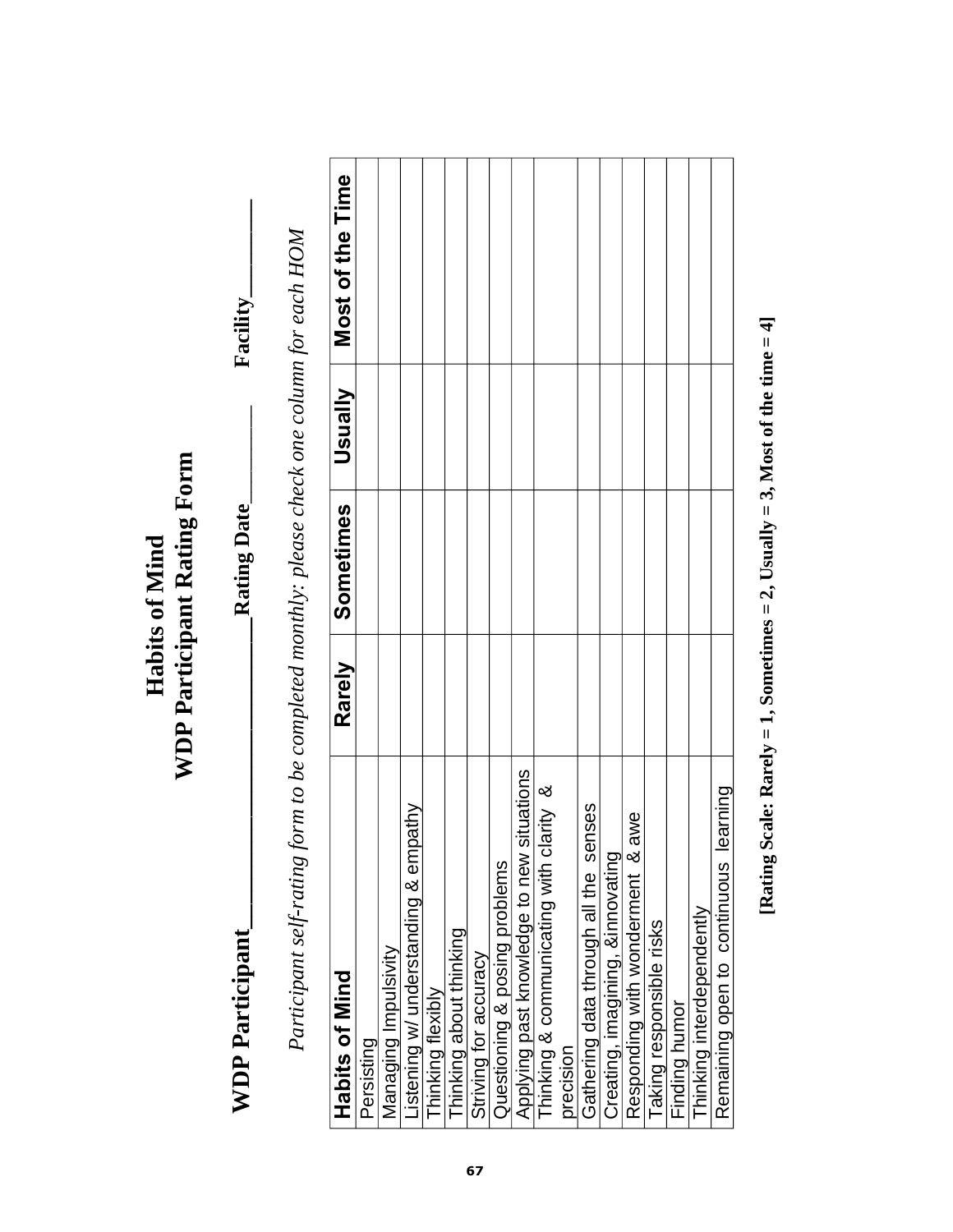

HABITS of MIND STAFF RATING FORM **HABITS of MIND STAFF RATING FORM**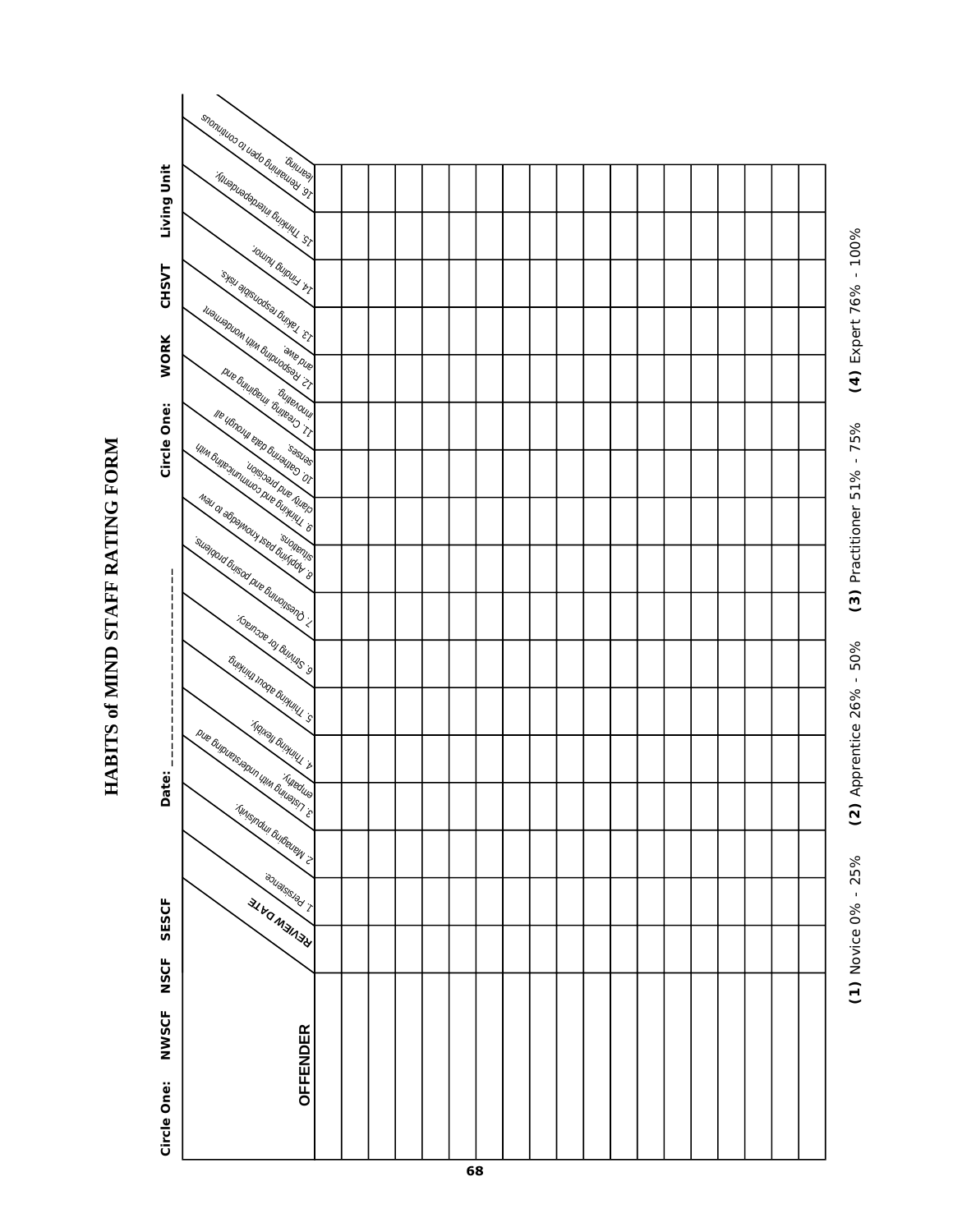## Appendix B: WDP Protocol for Risk Management and Habits of Mind Reinforcement Groups

*N.B., This section appeared in the original edition of the Research Demonstration Manual. During the course of the program, this protocol was redesigned and replaced with the Habits of Mind Reinforcement Group Protocol found on pages 41 through 48 in this revised edition.* 

*When Workforce Development Program (WDP) was implemented at male facilities, the challenge was to intertwine Cognitive Self Change (CSC), Vermont's mandatory need reducing program for violent offenders, and Habits of Mind (HOM) lab, a strength-based skill building group within WDP. Initially, CSC group and HOM labs were run as parallel processes to mirror the monthly projects. However, participants without the HOM education class offered by Community High School of Vermont (CHSVT) did not understand the Habits of Mind and how to apply them to everyday life. Also, in some cases, depending on the participant's length of sentence, participants would be months into HOM lab and would not have started CSC. Program staff noticed that participants were less willing to address their criminal thinking in CSC if they had begun to work in the strength-based groups.* 

*Participants are able to concentrate on the purpose of the two individual groups by running the groups as separate and complementary. CSC now starts when the participant enters the program. This allows the participant to begin to address criminal thinking and become accustomed to the group process. The participant then enrolls in the HOM education class offered by CHSVT and learns one Habit of Mind per class in an educational setting. Upon completion of the HOM education class, the participant enrolls in the HOM lab to learn how to apply the Habits of Mind in everyday life. CSC group is designed to address criminal thinking, and then build an intervention process to address that thinking. If the offender begins with CSC before HOM labs, the HOM labs support the work the offender is doing in CSC with his intervention process.*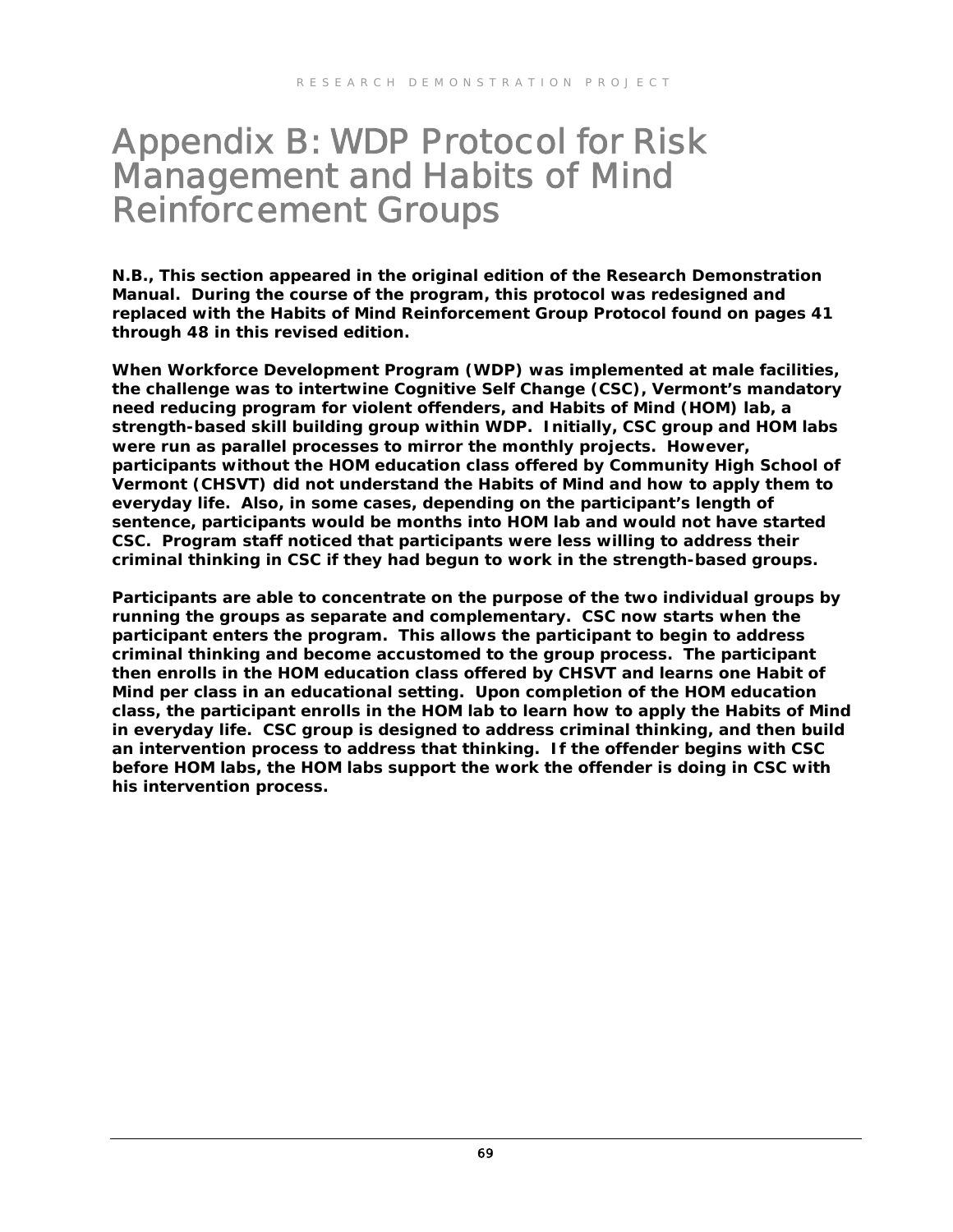## **Introduction**

Many offenders in our correctional system have a multitude of needs. To that end the Workforce Development Program has been designed to address many offender prescriptive needs. Given that most DOC programs are designed to be delivered just prior to release and operate as transitional programs, the WDP Design Teams have wondered if the WDP Participants could address more than one risk area (like poor work history and violence) while participating in the Workforce Development Program?

When the grant was written and as it is funded, the Workforce Development Program was slated to be available for a variety of offenders many of whom were classified as having to do the Cognitive Self Change program. In order to meet this particular need the Workforce Development Design Teams worked to design a way to address an offender's prescriptive needs including violence. To that end WDP Local Design Teams have created a **Risk Management Group Protocol** outlined below for use in the WDP (see Projects 1,3,5,7, 9, and 11 below).

Along with addressing and learning from criminal risk issues in the Risk Management Groups, the weekly **Habits of Mind Groups** also have WDP Participants identify and reinforce personal characteristics, attributes and events that represent areas of personal strength the program participant already possesses. Given this strengths-based focus, some of the check-ins and Thinking Reports focus on situations the WDP Participant handled well (see Projects 2, 4, 6, 8, 10 and 12 below. As a result of doing Projects 1–11, all WDP Participants will be equipped to design their own individual, **Personal Development Management Plan** prior to release (see Project 12 below).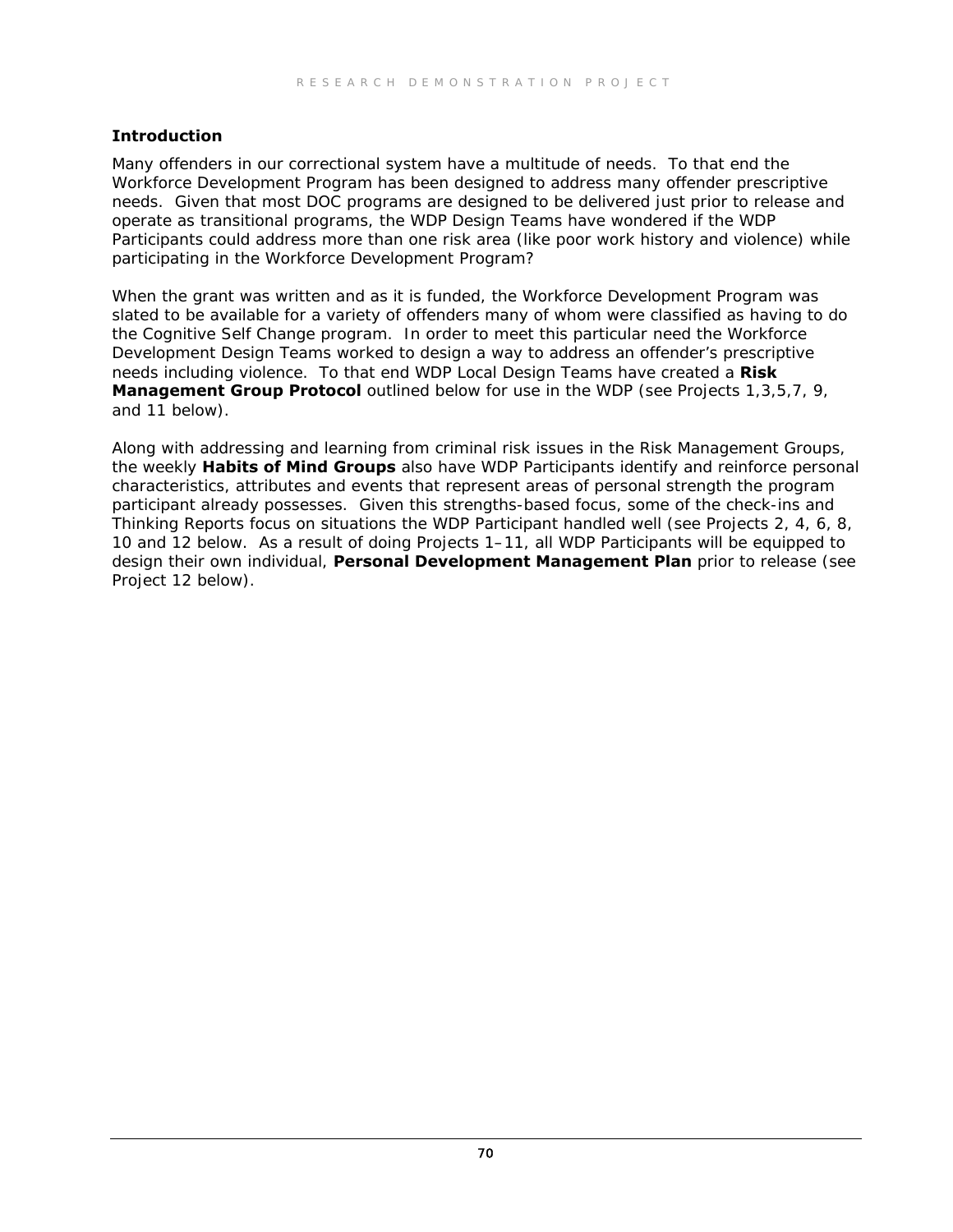|                     | <b>Workforce Development Program Risk Management</b><br>and Habits of Mind Group Protocols & Projects                                                                                                                                                                                                                                                                                                                                                                                                                                                                                      |                                                                                                                                                                                                                                                          |  |
|---------------------|--------------------------------------------------------------------------------------------------------------------------------------------------------------------------------------------------------------------------------------------------------------------------------------------------------------------------------------------------------------------------------------------------------------------------------------------------------------------------------------------------------------------------------------------------------------------------------------------|----------------------------------------------------------------------------------------------------------------------------------------------------------------------------------------------------------------------------------------------------------|--|
| <b>Month</b>        | <b>Assignment</b>                                                                                                                                                                                                                                                                                                                                                                                                                                                                                                                                                                          | <b>Process for Review</b>                                                                                                                                                                                                                                |  |
| 1 & 2<br><b>RM</b>  | Risk Behavior Inventory (RBI): Reviewing your life from<br>as early as you can remember, identify a minimum of 50<br>situations/events you can remember in which you engaged<br>in risky, rule-breaking behavior (any behavior that was<br>hurtful, harmful, dangerous or destructive to you or others).<br>Using the RBI form, list your age, the event, the reason you<br>did it, the affect it had on you and then the affect it had on<br>others. You will present this RBI to your RM Group.                                                                                          | <b>Facilitator Notes:</b><br>Identify themes of risk<br>thinking. With the group,<br>identify at least six TR's to<br>complete and present in<br>group.                                                                                                  |  |
| 1 & 2<br><b>HOM</b> | Strength Base Inventory (SBI): For this project you will<br>be asked to identify 25 positive events in your life that you<br>chose to do that were positive, that you feel good about &<br>where you might have helped or assisted others.<br>Using the SBI form list your age next to the event, why you<br>did it, the affect it had on you and the affect that it had on<br>others. You will present this to your HOM group.                                                                                                                                                            | <b>Facilitator Notes:</b><br>Identify strength patterns.<br>Begin to have participant<br>recognize their strengths<br>and attributes.                                                                                                                    |  |
| 3 & 4<br><b>RM</b>  | Risk Behavior Thinking Reports: This project centers<br>around the specific events in your RBI in which you caused<br>harm to others or yourself. You will be expected to pick the<br>most serious, harmful events and then explain to your group<br>what happened in detail, using the Thinking Reports (TR)<br>format to do so. The program staff will work with you to<br>pick out at least three of these. Thinking Report to present<br>in the RM Group. One of these TR's will be presented during<br>this time. Other TR's will be presented while you are<br>participating in WDP. | <b>Facilitator Notes:</b><br>The first TR will not be the<br>participants Major Crime.<br>First TR is to show the<br>Participant how to present<br>a TR. No defending,<br>blaming, etc. Have<br>offender start to look at<br>risky patterns of thinking. |  |
| 3 & 4<br>HOM        | Attributes and Characteristics - The purpose of this<br>project is to identify and reinforce the attributes and<br>characteristics from your SBI. You will list 10 attributes and<br>characteristics you feel strongest about. For each attribute<br>you will list the attribute, situations it comes out in, why or<br>how it's positive, where it is difficult to employ, and your<br>attitude/belief about this characteristic. You will present this<br>to your HOM group.                                                                                                             | <b>Facilitator Notes:</b><br>Challenge participant to<br>identify where they have<br>employed these attributes<br>and where it has been<br>difficult in the past few<br>days.                                                                            |  |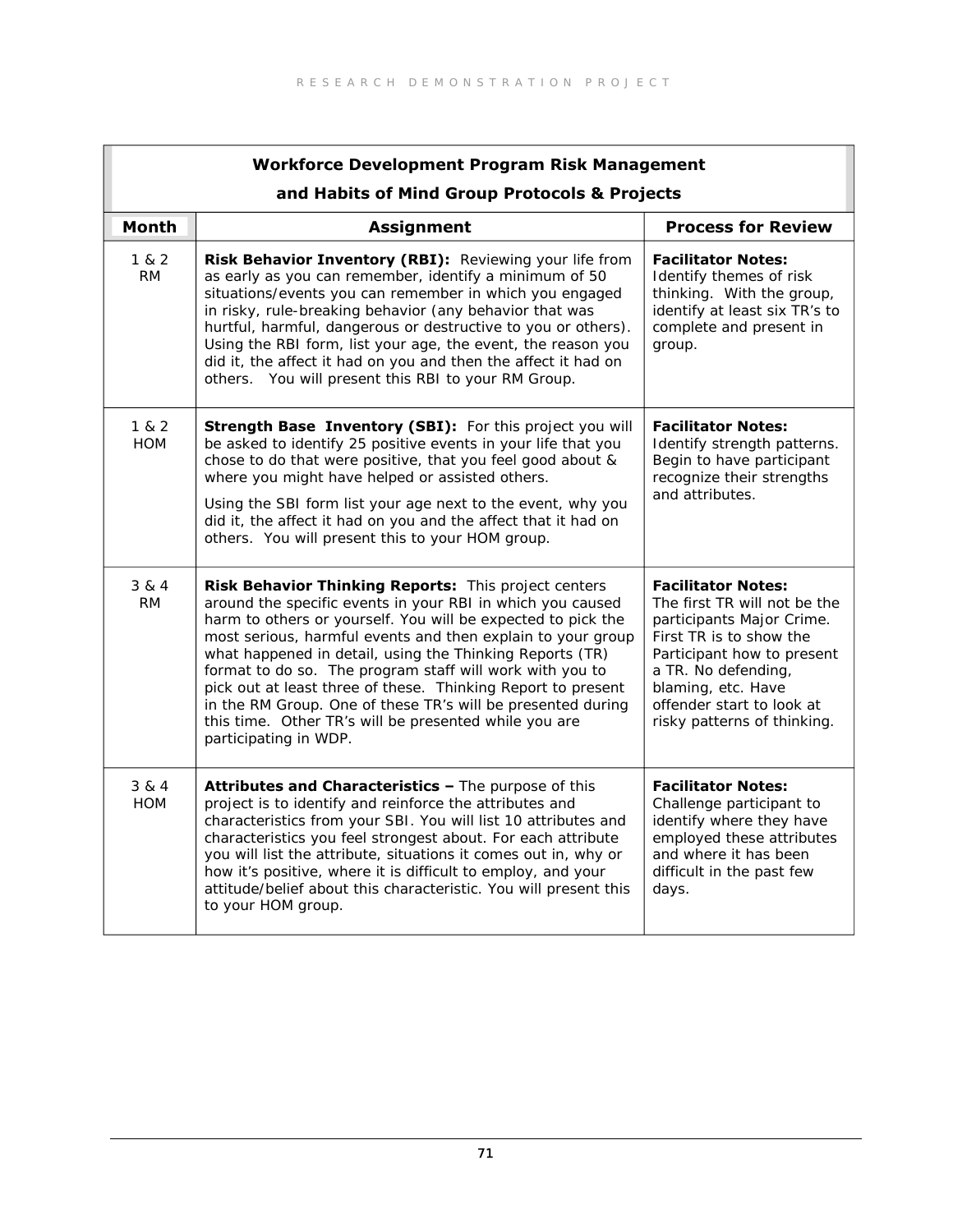| 5 & 6<br><b>RM</b>  | Definition of Risk -<br>1) You will be asked to go back to the TR's from your<br>RBI and your daily TR's; you will now be identifying<br>the Risk and Beliefs associated with these situations.<br>2) You will now present your Major Crime Thinking<br>Report to your RM group. You will be expected to<br>identify the Risk and Beliefs in this situation.                                                                                                      | <b>Facilitator Notes:</b><br>Assist the participant in<br>identifying the thinking<br>that allows them to make<br>poor choices and engage in<br>hurtful or harmful<br>behavior.      |
|---------------------|-------------------------------------------------------------------------------------------------------------------------------------------------------------------------------------------------------------------------------------------------------------------------------------------------------------------------------------------------------------------------------------------------------------------------------------------------------------------|--------------------------------------------------------------------------------------------------------------------------------------------------------------------------------------|
| 5 & 6<br><b>HOM</b> | Attribute Strengthening - You will choose at least four<br>situations from your attributes and characteristics where you<br>found it to be difficult to express your attributes. You will<br>complete Thinking Reports on these events and present one<br>to your HOM group.                                                                                                                                                                                      | <b>Facilitator Notes:</b><br>Support participant and<br>group in their response to<br>the presenters'<br>vulnerabilities.                                                            |
| 7 & 8<br><b>RM</b>  | <b>Themes &amp; Patterns</b> - In this project, you will be asked to<br>identify the Themes and Patterns that emerge from your risk<br>related behaviors and the Core Beliefs that you have<br>identified in earlier projects. Draw a cycle diagram that<br>shows how your core beliefs lead you into violent, criminal,<br>hurtful or harmful behavior.                                                                                                          | <b>Facilitator Notes:</b><br>The participant should be<br>the "salesman" in this<br>group and be able to show<br>how their pattern of<br>thinking leads them to<br>risky behavior.   |
|                     | <b>Scope and Consequences</b> - Once the Themes & Patterns<br>are identified, you will be required to complete an<br>assignment that calls for you to identify: 1) how often the<br>pattern occurs; 2) what type of situations/where/with who<br>the patterns occur and reoccur and; 3) the short and long<br>term effects these patterns and related behavior have on<br>you and others. This will be done in an outline form and<br>presented to your RM group. |                                                                                                                                                                                      |
| 7 & 8<br><b>HOM</b> | <b>Cycles &amp; Sequences</b> - Do the same as in the assignment<br>above but for the attributes or events in which you handled<br>situations well or were helpful to others identifying the<br>Habits of Mind you used and the thinking behind them. This<br>is an important assignment as it begins a focused look at<br>how you can operate to manage risk as already evidenced in<br>your life.                                                               | <b>Facilitator Notes:</b><br>As above, the offender<br>should be the "salesman"<br>and show the group how<br>this cycle of thinking will<br>help them manage their<br>risk thinking. |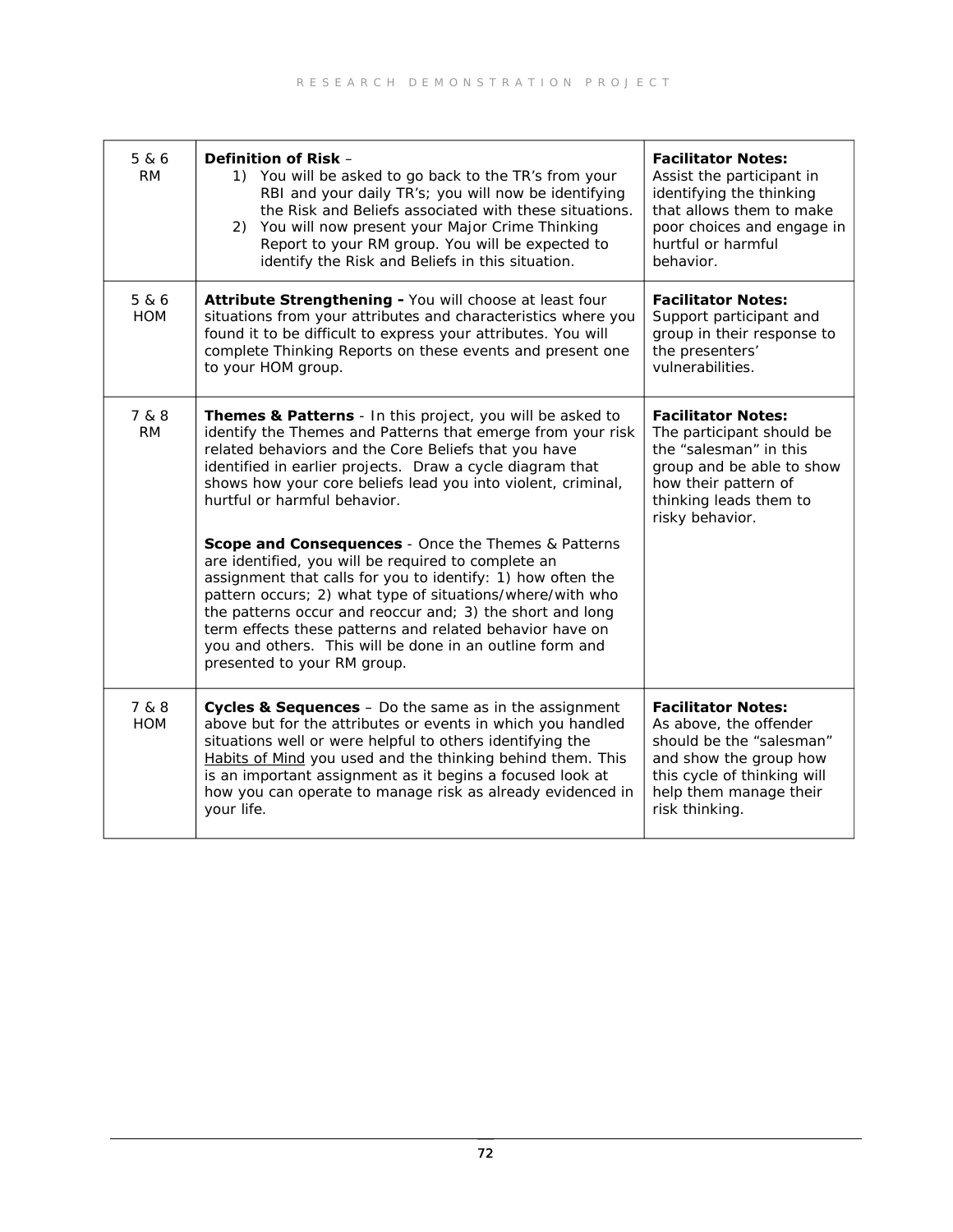| 9 & 10<br><b>RM</b>  | Relapses Events Inventory - To avoid relapses in the<br>future, a person studies and learns from relapse history.<br>With this project, you will be asked to inventory specific<br>relapse events from your life. Along side this inventory, you<br>will be required to identify the "risk road" or the<br>steps/events that occurred that led to the relapses in the<br>past. From there you will examine the thoughts, feelings,<br>beliefs, attributes, values, and attitudes that were at work in<br>each "risk step" leading to the relapse. You will be asked to<br>present this inventory to the HOM Group.        | <b>Facilitator Notes:</b><br>Assist the participant to<br>connect this project to his<br>life post release. Look at<br>"real life" events to<br>prepare for risky<br>community situations.                         |
|----------------------|---------------------------------------------------------------------------------------------------------------------------------------------------------------------------------------------------------------------------------------------------------------------------------------------------------------------------------------------------------------------------------------------------------------------------------------------------------------------------------------------------------------------------------------------------------------------------------------------------------------------------|--------------------------------------------------------------------------------------------------------------------------------------------------------------------------------------------------------------------|
| 9 & 10<br>HOM        | Relapses Prevention Inventory - All people have avoided<br>relapsing in their lives. In order to gain more skill at relapse<br>prevention, it is important to examine and reinforce the<br>strengths you already have. Again, identify and inventory<br>those events and identify the specific thoughts, feelings,<br>beliefs, attributes, and attitudes you used to intervene on<br>yourself to prevent relapse. Reference the Habits of Mind<br>that you might have used in the process at the time. You<br>will be asked to present this inventory to the HOM Group.                                                   | <b>Facilitator Notes:</b><br>Again, this project should<br>be focused post release.<br>Assist participant to<br>prepare for managing his<br>risk in the community.                                                 |
| 11 & 12<br><b>RM</b> | <b>Developing Interventions</b> - In this assignment you will be<br>working on "life interventions" for all of your major patterns:<br>1) List all of the patterns you have been working on<br>2) Create a risk statement<br>3) Create a set of new "core beliefs" that will support<br>new thinking<br>4) Define what the attitude would look like and sound<br>like - new thoughts/feelings and experience<br>5) Develop a simple way to self-assess your efforts at<br>intervention, self-risk management<br>6) Develop a list of rewards that are associated with<br>your new attitudes, interventions, and behavior. | <b>Facilitator Notes:</b><br>Here is where the RM and<br>HOM groups truly come<br>together. It is now that the<br>participant should be using<br>the Habits of Mind on a<br>daily basis and be coaching<br>others. |
| 11 & 12<br>HOM       | Self Risk Management Plan: Put all of the pieces<br>together in a written plan/packet that you can use and share<br>with others that will make-up your support network upon<br>release. Be sure to include the Habits of Mind you will use<br>to avoid risky behaviors and to practice positive behaviors.                                                                                                                                                                                                                                                                                                                | <b>Facilitator Notes:</b><br>This project should be a<br>summary of the<br>participants past work.<br>Assist the participant to<br>connect his strengths to<br>his life when he is at risk.                        |